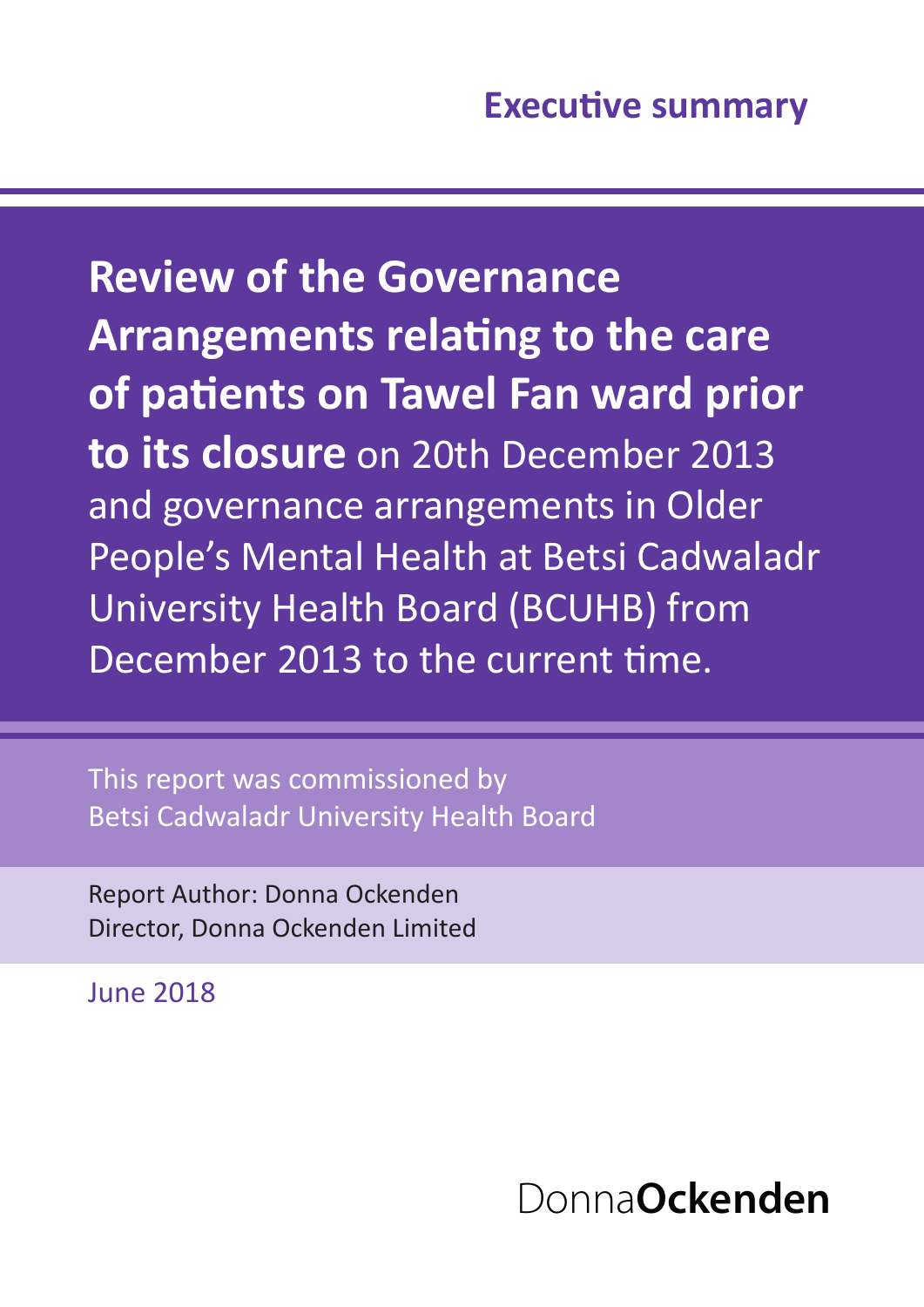## **1. Executive summary**

#### 1.1 What will this Executive summary do?

#### **This Executive summary will:**

- Provide a definition of 'governance' and explain why 'governance is important in healthcare.
- Describe the Terms of Reference for the Ockenden 'governance review' at BCUHB and explain how the Ockenden team have met those requirements
- Explain what the remit of the Ockenden review of governance is and what falls outside that remit
- Describe Tawel Fan ward and the closure of Tawel Fan ward in 2013
- Assess the effectiveness of the systems, structures and processes of governance underpinning staffing, equipment and estates and a number of other factors relating to Tawel Fan ward 2009 to the current day
- Describe the formation of BCUHB, its Clinical Programme Group, (or CPG) structure and the way the CPGs related to the BCUHB Board from 2009 onwards.
- Discuss the range of external reviews undertaken at BCUHB from its formation until the current day and assess the actions undertaken by the BCUHB Board as a result of these external reviews
- Review any evidence of organisational learning at BCUHB from these external reviews and other key national inquiries e.g. Francis (2013)
- Outline the importance of 'Healthcare in North Wales is Changing' to Older Peoples Mental Health (OPMH) services 2012 to the current day
- Discuss what we know from a review of a range of HIW and other external inspection visits to mental health facilities at BCUHB caring for older people from 2009 to 2017
- Describe how current and recent service users and service user representatives experience the current systems, structures and processes of governance underpinning older people's mental health (OPMH) at BCUHB.
- Describe how former and current staff have described their experience of the current systems, structures and processes of governance underpinning older people's mental health at BCUHB.
- How useful is an understanding of the Hergest unit as a barometer of the state of the systems, structures and processes of governance across OPMH at BCUHB 2009 to 2017?

#### 1.2 What is 'governance' and why is governance important in healthcare?

Healthcare governance is a general term for the overall framework through which NHS organisations are accountable for continually improving clinical, corporate, staff and financial performance. Governance therefore is a word used to describe the ways that NHS organisations ensure they run themselves effectively and efficiently. Good governance in the NHS is about creating a framework within which an NHS organisation:

- Provides patients with good quality and safe health care services
- Is transparent in the way they are responsible and accountable for their work
- Ensures it continually improves the way it works

Good governance is maintained by the systems, structures and processes an organisation puts in place to ensure appropriate management of its work. Good governance is about how an organisation scrutinises its performance and deals with poor practice and other problems. It is about how an organisation identifies and manages risk, whether in terms of patient care, to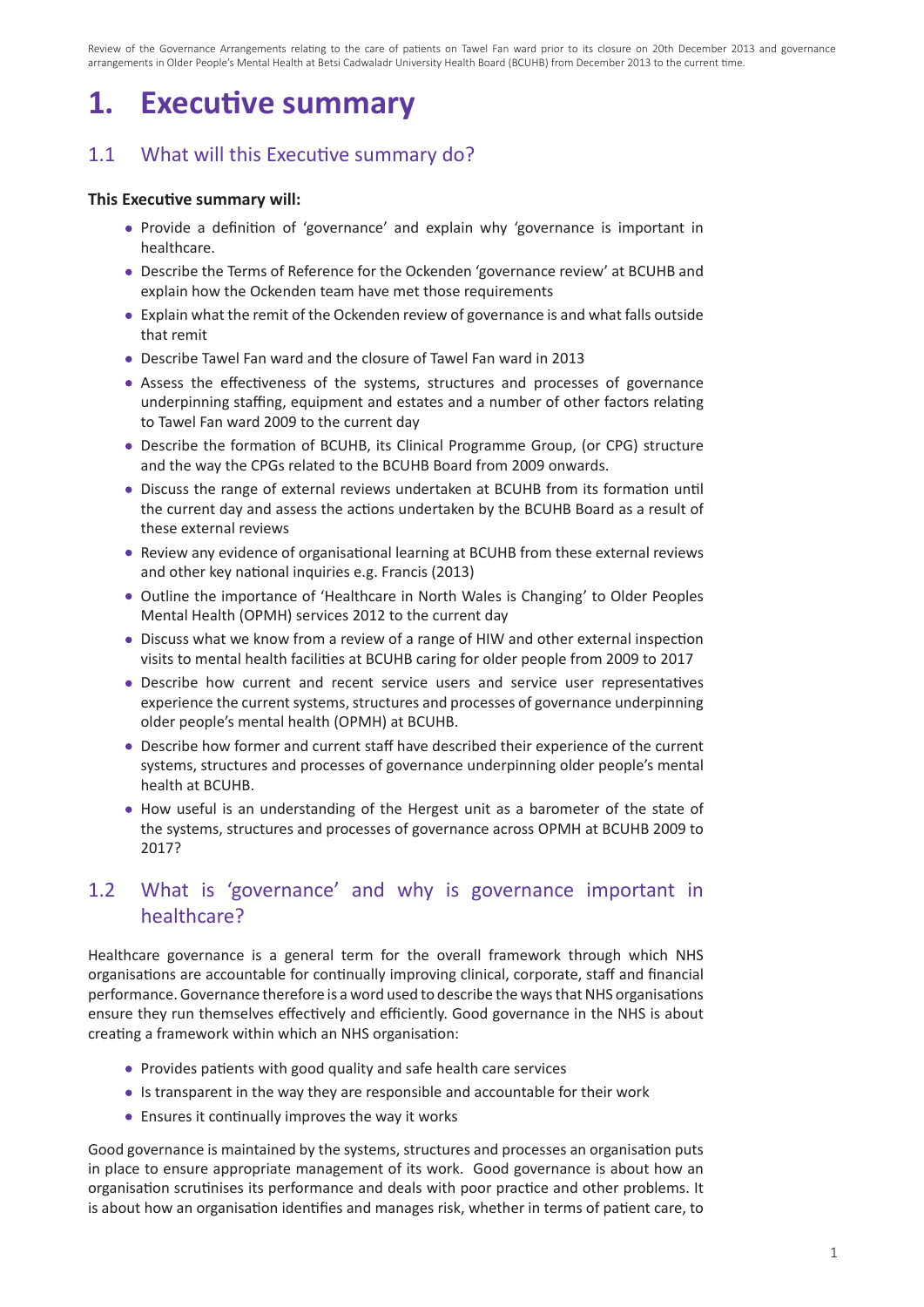#### its staff or to the organisation as a whole.

Throughout the Ockenden review, the full report and this executive summary report the definition of governance used is that adopted by the NHS in Wales. For the NHS in Wales, governance is defined as:

*"A system of accountability to citizens, service users, stakeholders and the wider community, within which healthcare organisations work, take decisions and lead their people to achieve their objectives."*

In simple terms, governance refers to the way in which NHS bodies ensure that they are doing the right things, in the right way, for the right people, in a manner that upholds the values set for the Welsh public sector. The effectiveness of governance arrangements within an organisation such as BCUHB has a significant impact on how well that organisation will meet their aims and objectives.

#### 1.3 What are the Terms of Reference for the Ockenden 'governance review' at BCUHB and how have the Ockenden team ensured they have met those requirements?

The Terms of Reference for the Ockenden review of governance were presented and discussed at the BCUHB Board on the 10<sup>th</sup> November 2015. The Terms of Reference for the Ockenden governance review also outline in some detail the work of the HASCAS review, which was previously discussed at the BCUHB Board on the 8th September 2015.

#### 1.4 The Terms of Reference for the governance review led by Donna Ockenden were required to:

- Review the systems, structures and processes in place prior to the closure of Tawel Fan ward, in the Ablett unit at Ysbyty Glan Clwyd on 20th December 2013
- Identify any failings in governance arrangements which may have contributed to the failings of care on Tawel Fan ward
- Review current governance arrangements in older peoples mental health at BCUHB

The Terms of Reference for the Ockenden review describe the need for an 'independent review into the wider 'ward to Board' governance arrangements in place at the time to identify any matters which may have had a bearing on events in Tawel Fan ward.' The Terms of Reference required the Ockenden team to 'review the systems, structures and processes (of governance) in place prior to the closure of Tawel Fan ward on 20<sup>th</sup> December 2013. The Ockenden team were then required to identify any failings in systems, structures and processes which contributed to the events/ may have contributed to the failings of care on Tawel Fan ward, and identify lessons for learning and actions to be taken within a timely and specified timeframe (BCUHB 2015, page 2.) Lastly, the Ockenden review of governance was also required to consider current governance arrangements in place for mental health services for older people at BCUHB.

#### 1.5 What is the remit of the Ockenden review and what falls outside its remit?

The Terms of Reference for the Ockenden review make explicit the areas of focus for the Ockenden governance review and the areas of focus and anticipated outputs from the HASCAS review. They state that the HASCAS review has the role of focussing 'on the concerns raised in respect of individual patients, and to their care and treatment on Tawel Fan ward.' It is not therefore the role or remit of the Ockenden governance review to consider for example 'the treatment of individual patients and the actions of individual members of staff....'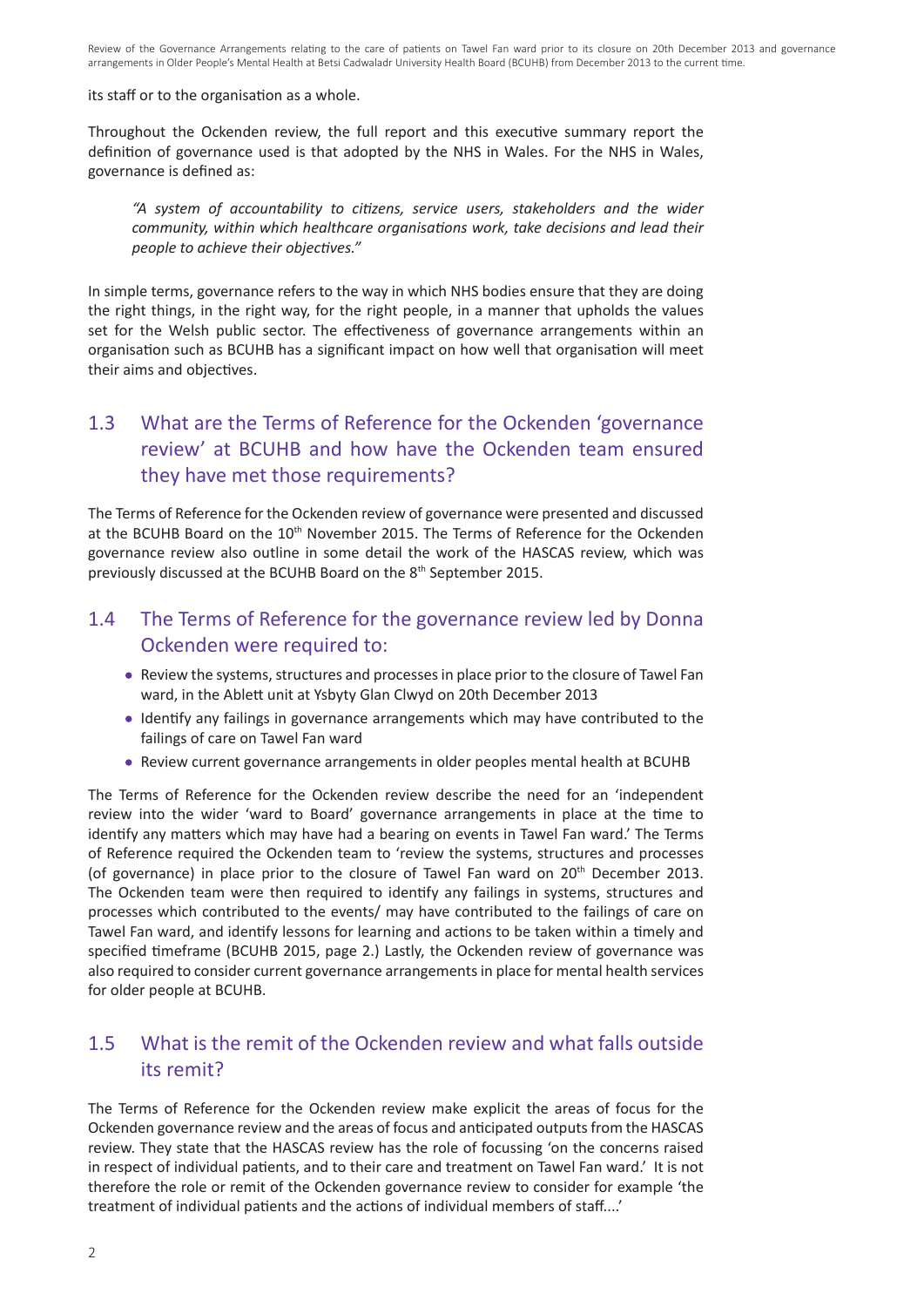### 1.6 How has the Ockenden team ensured that the Ockenden governance review was truly independent as required by the terms of reference?

The Ockenden team visited North Wales as often as was required in order to meet current and former BCUHB staff, current service user representatives and attend as required meetings associated with the Ockenden governance review. Other than this the Ockenden team have worked at a geographically distant location to North Wales. In addition all administration of the governance review including transcription of interviews and written and telephone/ email contact with all interviewees including all staff service user representatives has been carried out by the Donna Ockenden and team at our offices. All interviewees and those participating in the governance review in any way have been able to make direct contact with the Donna Ockenden team at any time throughout the time the review has been underway.

*"It is not therefore the role or remit of the Ockenden governance review to consider for example 'the treatment of individual patients and the actions of individual members of staff....'* 

#### 1.7 What was Tawel Fan ward and how and why did Tawel Fan ward close?

Tawel Fan ward was a seventeen bed ward in the Ablett Unit at Ysbyty Glan Clwyd. The site is commonly known locally as YGC. The Ablett unit was made up of four wards and is a separate building from the main hospital campus on the Glan Clwyd Hospital site. The other wards found within the Ablett unit are Tegid ward, (10 beds), Dinas ward, (twenty beds) and Cynnydd ward, (eight beds.) Documentation provided to the Ockenden review describes Tawel Fan as a ward that provided assessment and treatment for dementia patients.

#### 1.8 Closure of Tawel Fan ward:

Evidence has been provided to the Ockenden review team that Tawel Fan ward closed in two stages, first being closed to admissions on the 13<sup>th</sup> December 2013. Secondly Tawel Fan ward was temporarily closed (and patients transferred to Bryn Hesketh unit in Colwyn Bay, approximately 10.5 miles away with a fifteen minute car journey time) on Friday the  $20<sup>th</sup>$ December 2013. No evidence has been provided to the Ockenden review that the closure of Tawel Fan ward was formally discussed at a BCUHB Board meeting prior to closure as would be expected and usual practice. The Ockenden review team was provided with five documents dated between the  $13<sup>th</sup>$  December 2013 and the  $14<sup>th</sup>$  January 2015 that are relevant to an understanding of the events leading up to and after the closure. **These comprise:**

- a) An SBAR (Situation, Background, Assessment, Recommendation) paper for the Executive Nurse, written by the then ACOS Nursing (dated 13th December 2013)
- b) A further briefing for the Executive Nurse with authorship as above and dated 21st January 2014
- c) A briefing paper for Health Inspectorate Wales (HIW) from BCUHB, (authorship unknown) in March 2014
- d) An informal briefing paper for the Chairman of BCUHB dated 14th January 2015 by the then Executive Nurse.
- e) An 'In Committee' Board paper described as 'Briefing for the Health Board' dated 19<sup>th</sup> December 2013 and titled 'Mental Health Services.' The majority of the paper is devoted to issues within the Hergest Unit and Tawel Fan ward is mentioned only briefly on page 2. The section around Tawel Fan ward refers to the completion of an SBAR\* (see below) document and the escalation of this document to Executive level. The information within this paragraph around Tawel Fan ward is presented as suggesting that decisions to a) stop admissions to Tawel Fan ward and b) 'planned discharge/ transfers of existing patients' had already occurred prior to this Board meeting.

Of note within this paper is that five other services across Mental Health are described as 'in escalation' in addition to Tawel Fan ward. The paper states these are: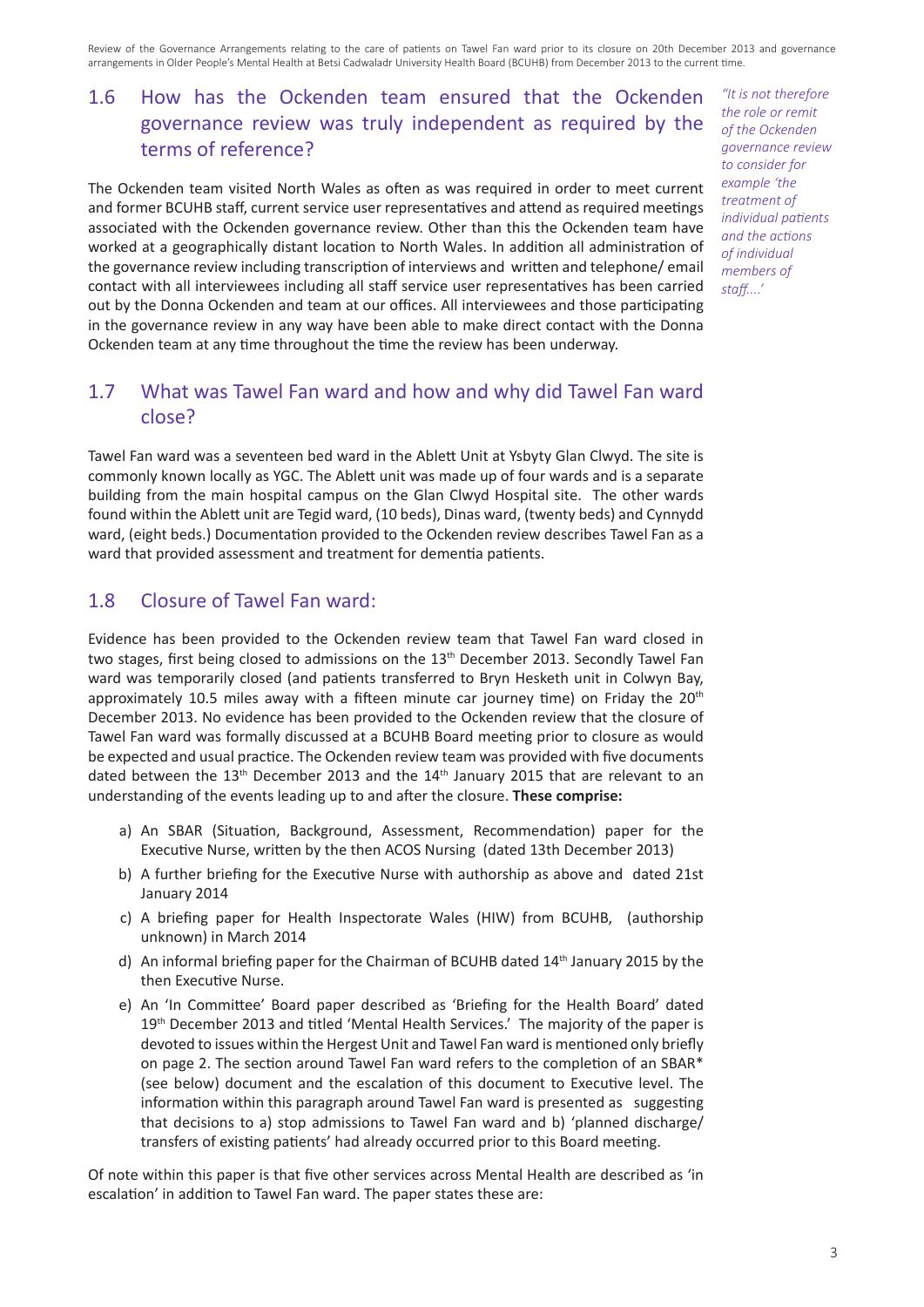- Hergest unit (Ysbyty Gwynedd)
- North Powys
- Cemlyn ward, Cefni Hospital
- Hafan Day unit, Bryn Beryl Hospital
- Heddfan unit, Older Persons Mental Health Unit, Wrexham

The extent of the mental health services at BCUHB 'in escalation' as of December 2013 suggests a fragile mental health service approaching, if not already at crisis point. In the documents seen by the Ockenden team Tawel Fan ward is described as 'undoubtedly a ward in difficulty' and closure is recommended because of significant staffing issues made up of a number of facets including:

- Short and long term sickness absence.'
- Vacancies
- A growing number of staff who have been redeployed to non-patient duties with the potential of further redeployments.

In addition the Ockenden review team has seen evidence advising the BCUHB Board that 'The CPG is currently not assured that Tawel Fan is able to provide an environment of care 24/7 which is consistent to safe standards of compassionate care to the most vulnerable patients suffering from advanced dementia in the present setting of Tawel Fan ward.'

The rapidly approaching Christmas and New Year holidays were an important part of the context at the time. (Tawel Fan ward closed on Thursday the Friday 20th December 2013, Christmas Eve was the following Tuesday, which would have been the last 'working' or 'office' day for many senior and Board level staff until the 2nd of January 2014, 10 days later. In addition, Monday 24th December, (Christmas Eve) is likely to have been a 'half' working day for administrative, senior and Board staff so the time of year and timing was clearly a significant issue in the urgency of the ward closure.

#### 1.9 Conclusion reached by the Ockenden team on the closure of Tawel Fan ward

It is agreed by the Ockenden review team that it would be usual practice to have briefed a full Board prior to the decision to close a ward and the decision to transfer patients to a neighbouring unit. This is especially the case as Bryn Hesketh was a 'standalone' unit without 24 hour medical cover and therefore the patients from Tawel Fan ward were transferring to a very different kind of care setting from one co-located on a main hospital site. The timing and the context of the closure set out, as above so close to Christmas 2013, with only one working day remaining prior to the Christmas break means that the Ockenden team is less critical of the BCUHB Board at this time.

Usual practice would be that a formal 'In Committee' Board session should have been called, which could have been called at the Board Development day. It is also not clear to the Ockenden team if notice of the advice to close Tawel Fan ward and the fact that this decision was being discussed was conveyed to attendees prior to the Board Development session and whether this would have led to potentially increased attendance. Had a formal Board session been called at the Board Development day, then a report could have been 'tabled,' (presented at the meeting) minutes kept of the discussion and the recording of the discussion of the decision to close the ward and what were (if any) risks to patients in transfer to Bryn Hesketh and risk to patients in not transferring.

*"Five other services across Mental Health are described as 'in escalation' in addition to Tawel Fan ward."*

*"The extent of the mental health services at BCUHB 'in escalation' as of December 2013 suggests a fragile mental health service approaching, if not already at crisis point."*

*"Tawel Fan ward is described as 'undoubtedly a ward in difficulty'"*

*"The CPG is currently not assured that Tawel Fan is able to provide an environment of care 24/7 which is consistent to safe standards of compassionate care to the most vulnerable patients suffering from advanced dementia in the present setting of Tawel Fan ward."*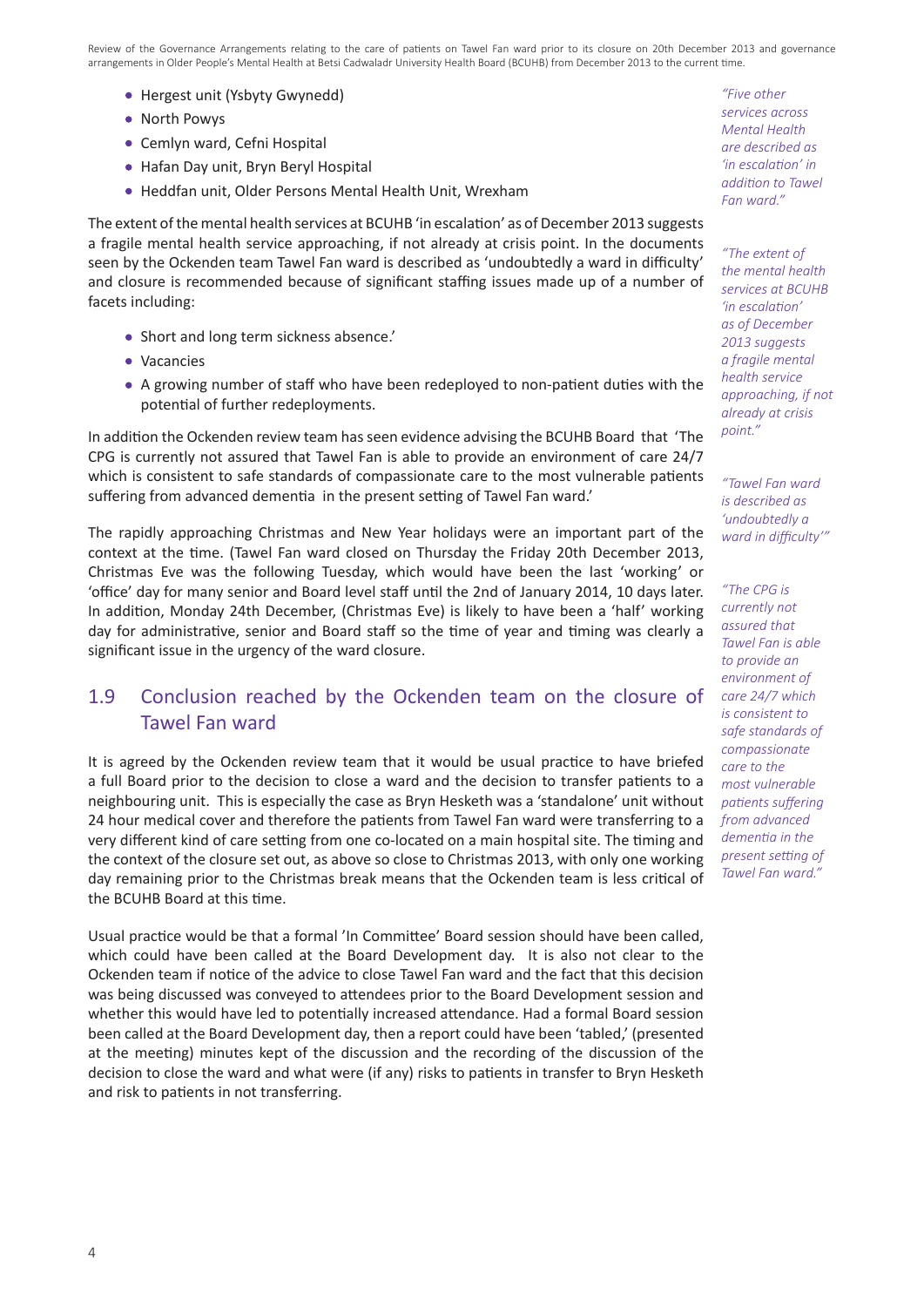## 1.10 Assessment of the effectiveness of the governance underpinning staffing, equipment and estates and a number of other factors relating to Tawel Fan ward 2009 to the current day

#### 1.11 Staffing:

Difficulties with staffing in Older Persons Mental Health (OPMH) from 2009 to 2013 were clearly not just associated with Tawel Fan ward. Evidence has been seen by the Ockenden review team of wards needing to repeatedly merge together in the Heddfan unit (due to poor staffing) and the BCUHB staffing bank, (which was discussed as a concern by a number of interviewees throughout this review) being unable to provide staff.

Due to shortage of beds, (caused by the merging or joining together of wards, which had been necessary as a result of poor staffing) evidence was also seen by the Ockenden team of ward staff needing to consider admitting new patients to beds already allocated to those patients on home leave. Ward staff were described as reluctant to do that as the patients on leave were on their first weekend home and there was an increased risk of the patients needing to return to the ward early if difficulties arose at home. Staffing on Tawel Fan at the same time was described as 'dire.' In some wards staff describe patients discharged 'before they were ready' and difficulties in admitting patients when they required admission. As a result of poor staffing across OPMH extensive evidence has been seen by the Ockenden team of poor rates of compliance with annual appraisals and mandatory training.

In 2014, after the closure of Tawel Fan ward management team minutes record a lack of systems, structures and processes with the appointment of temporary medical staff with minutes stating that an 'agency locum staff grade doctor who is not on our establishment' was looking after patients at Bryn Hesketh. This shows a lack of appropriate processes for the recruitment of temporary staff within OPMH after the closure of Tawel Fan ward.

Poor staffing appeared to be impacting on patient care on a number of fronts including a stated lack of meaningful activity described on the wards. This had also been clearly described in the Dementia Care Mapping<sup>1</sup> exercise undertaken on Tawel Fan in October 2013. These are both discussed in detail in the full report.

#### 1.12 The management structure within the Mental Health and Learning Disabilities, (MHLD) CPG from 2009 onwards

Many of the key leadership and management roles within the MHLD CPG were part time – including the Chief of Staff – who was responsible for the leadership and management of the CPG from October 2009 onwards and the Associate Chief of Staff (or ACOS Nursing) from August 2010 to the summer of 2012. There was no one appointed to the role of ACOS Nursing from October 2009 to August 2010

There was a significant stripping out of management posts following the merger creating BCUHB which left the MHLD CPG with a wholly insufficient management structure to deliver mental health services across the six counties of North Wales. This was recognised by interim Directors of Mental Health from 2014 onwards with one post-holder describing the gaps in the management structure as a 'chasm'. The incoming BCUHB Director of Mental Health in summer 2016 introduced a new 'holding management structure' which was made substantive at the end of 2017. This now ensures a fit for purpose management structure within the MHLD Division going forward.

*"Evidence was also seen by the Ockenden team of ward staff needing to consider admitting new patients to beds already allocated to those patients on home "*

*"In some wards staff describe patients discharged 'before they were ready'"*

*"Management team minutes record a lack of systems, structures and processes with the appointment of temporary medical staff with minutes stating that an 'agency locum staff grade doctor who is not on our establishment' was looking after patients at Bryn Hesketh"*

*"There was a significant stripping out of management posts following the merger creating BCUHB which left the MHLD CPG with a wholly insufficient management structure to deliver mental health services across the six counties of North Wales"*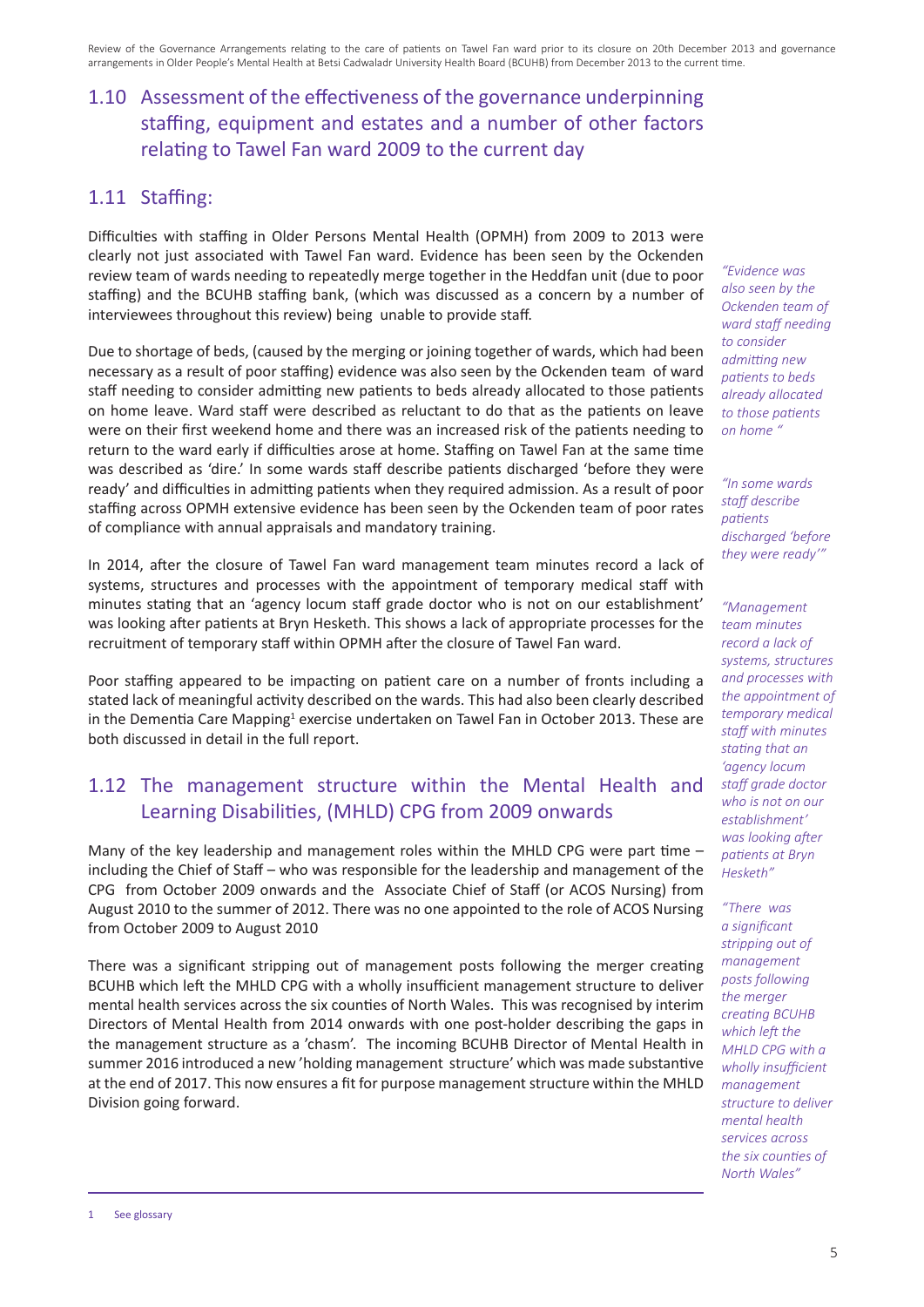## 1.13 What was the 'Vacancy Control Panel<sup>2</sup>' and how did this impact on staffing in OPMH?

The 'Vacancy Control Panel' has been described throughout this governance review by many interviewees as a process when vacancies that were approved as essential by the then CPG had to go through a process of further Executive scrutiny prior to approval. The Ockenden review team has been told that each CPG had to have a vacancy control panel which scrutinised and agreed every vacancy. There was then a further process where each CPG agreed vacancy would then get agreed (or not) via the Executive team of the Health Board. A number of staff have told the Ockenden governance review team that every vacancy had to be scrutinised by the Executive team, even those the CPG had the budget for. Many staff have explained to the Ockenden team that when a post went through the vacancy control process it would often be returned to the CPG as 'more information needed' or to be resubmitted three months or six months later. This included clinically essential posts.

#### 1.14 What is the situation around staffing to the current day in OPMH?

Medical and nurse staffing continues to be a concern within OPMH to the current day. Clinically based nurses across OPMH in BCUHB described to the Ockenden review staffing in 2017 as 'very difficult' and as 'constantly firefighting.' Nurses also described staffing as 'worse now' and the OPMH service using 'a lot of agency staff.' This has also been noted in recent reports by the North Wales Community Health Council (NWCHC) and Healthcare Inspectorate Wales (HIW) and raised as a concern by service users and service user representatives in the 'Listening and Engagement' events across the six counties of North Wales in the spring and summer of 2017. As an example NWCHC undertook three unannounced visits to Bryn Hesketh in 2016- 17 and on the last of these visits in May 2017 said 'the hospital staffing issues are now in a desperate state....' (NWCHC 2017, page 1.)

Medical staff raised concern regarding the number of locum medical staff in post, as of the summer of 2017 the Ockenden review was advised that BCUHB did not have in place an induction programme for locum medical staff. Service users and their representatives reported a loss of continuity of care and having to repeat case histories and problems repeatedly over a number of appointments due to the high number of medical locums particularly in the 'West.' Staffing remains an area of considerable challenge for the MHLD Division as of the end of 2017 and is impacting significantly on quality of care for service users and their families and on BCUHB staff morale.

#### 1.15 Experience of low staffing levels in an inpatient mental health unit in BCUHB as of October 2017

A letter was sent to the Ockenden review team containing an article from the Daily Post newspaper dated 10 October 2017. The letter was from a front-line clinical nurse who has contributed to the governance review. The nurse said 'I am sending you a copy of an article that was in last weeks 'Daily Post'. I don't know who the member of staff is, but I do know that the staff I work with (and myself) would agree with every word. It just demonstrates that nothing has changed for the better'

The Daily Post newspaper headline reads: 'We feel more like prison guards than nurses'… life on the front line at North Wales' stretched mental health units'.

In summary, in the article a North Wales mental health nurse professional spoke of how she and her colleagues felt 'exhausted, depleted and unheard' in what she called a 'dangerous environment' because of the strain the BCUHB mental health service was said to be under as of October 2017.

*"Each CPG had to have a vacancy control panel which scrutinised and agreed every vacancy."*

*"There was then a further process where each CPG agreed vacancy would then get agreed (or not) via the Executive team of the Health Board."*

*"Clinically based nurses across OPMH in BCUHB described to the Ockenden review staffing in 2017 as 'very difficult' and as 'constantly firefighting.' Nurses also described staffing as 'worse now' and state the OPMH service is using 'a lot of agency staff'."*

*"Service users and their representatives reported a loss of continuity of care and having to repeat case histories and problems repeatedly over a number of appointments due to the high number of medical locums particularly in the 'West'"*

<sup>2</sup> See glossary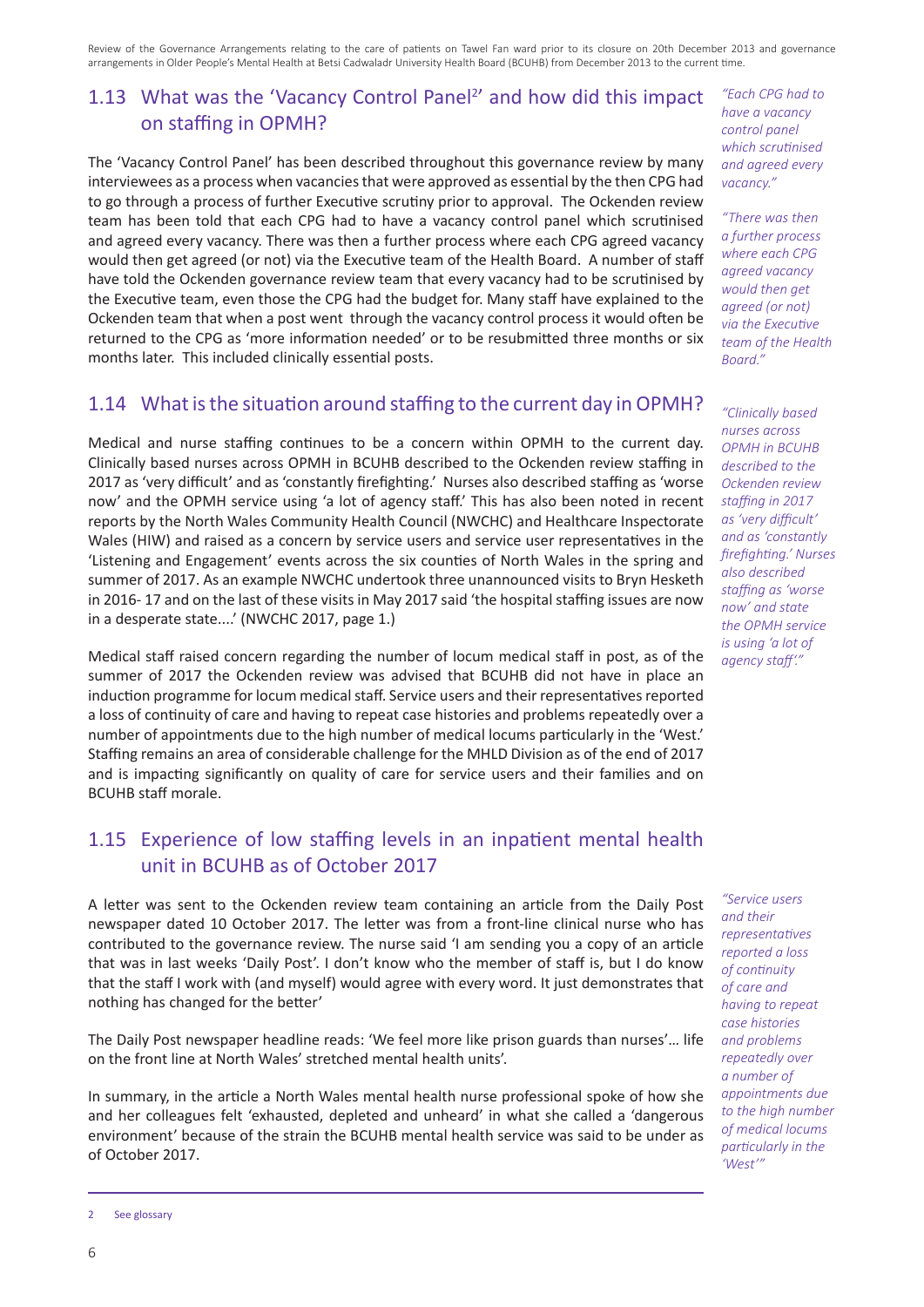The nurse went on to say ''how would I feel about being a nurse? Vulnerable, unsafe, unsupported by senior management, as they are ignorant to the fact it happens – despite all the incident reporting. Why? Because they don't go onto the wards anymore. They stay in their offices telling the heads of the trust we don't have any issues, when clearly if they talked to the staff on the floor we no longer feel safe'

The nurse also describes patients as 'not safe as there are not enough staff' and 'patients remaining without medication due to no doctors on wards' She added 'money comes before staff and patient safety. I feel I am no longer a nurse but a prison guard trying to keep the wards and patients safe'

BCUHB were reported as saying that it couldn't comment on the claims but said patient and staff wellbeing was of 'paramount importance'.

#### 1.16 The Ockenden review findings on equipment and estates and other factors relating to OPMH from 2009 to the current day

There are a number of references to long term estates problems across older people's mental health at BCUHB that did not seem to be resolved including ligature risks that were a concern expressed in multiple HIW inspections over many years. Across Tawel Fan ward until closure and other wards caring for older people over many years and until the current time the following have been raised:

- Changes required to bathroom equipment
- Carpets and beds that needed replacing
- Cluttered areas with old furniture that needed removal
- Decoration that needed attention

Current and former staff raised a chronic lack of basic equipment as an issue continually from 2009 to 2015. It was not raised with the Ockenden team as an issue in the current day. Dementia support workers however did describe coming into role in the last year, being provided with no or minimal equipment to fulfil that role and having to 'fund raise' in order to buy basic equipment – despite having no previous experience of fundraising. Service user representatives in summer 2017 described equipment used for speech and language therapy as not being fit for purpose – with Americanised vocabulary cards being used such as 'popsicle' (ice lolly), 'trunk' (car boot) and 'candy' (sweets.) One daughter told the Ockenden governance team 'How on earth was dad to be expected to understand these? The tools to help speech therapy are not available in English let alone in Welsh!'

#### 1.17 Are problems with Estates across Older Persons Mental Health, (OPMH) still a significant governance risk as of the end of 2017?

#### **Yes**

From the perspective of a review of current governance arrangements across OPMH in BCUHB lack of beds and the poor quality of the estate has been (and remains) a key governance concern and is raised as a concern in a number of HIW reports over a prolonged period of time until late 2017. There is a continuing lack of action and very slow progress made by BCUHB to resolve estates concerns when raised as a governance, quality and patient safety concern by HIW and others over many years and to the current time. Following a visit to the Ablett unit in November 2017 HIW said of two wards Cynnydd and Dinas 'we found that the environment of the two wards we visited were not fit for purpose. Cumulatively, we believe that a number of the issues we identified during our inspection represent a risk to patient safety....' (HIW 2018, page 3.) Although Dinas was not a designated ward for care of the older person with mental health problems service users and advocates told the Ockenden team that it was often used to provide care and treatment for elderly people when Tegid ward in the Ablett unit was full.

*representatives in summer 2017 described equipment used for speech and language therapy as not being fit for purpose – with Americanised vocabulary cards being used such as 'popsicle' (ice lolly), 'trunk' (car boot) and 'candy' (sweets.) One daughter told the Ockenden governance team 'How on earth was dad to be expected to understand these? The tools to help speech therapy are not available in English let alone in Welsh!'"*

*"Service user* 

*"We found that the environment of the two wards we visited were not fit for purpose. Cumulatively, we believe that a number of the issues we identified during our inspection represent a risk to patient safety." (HIW 2018 page 3)*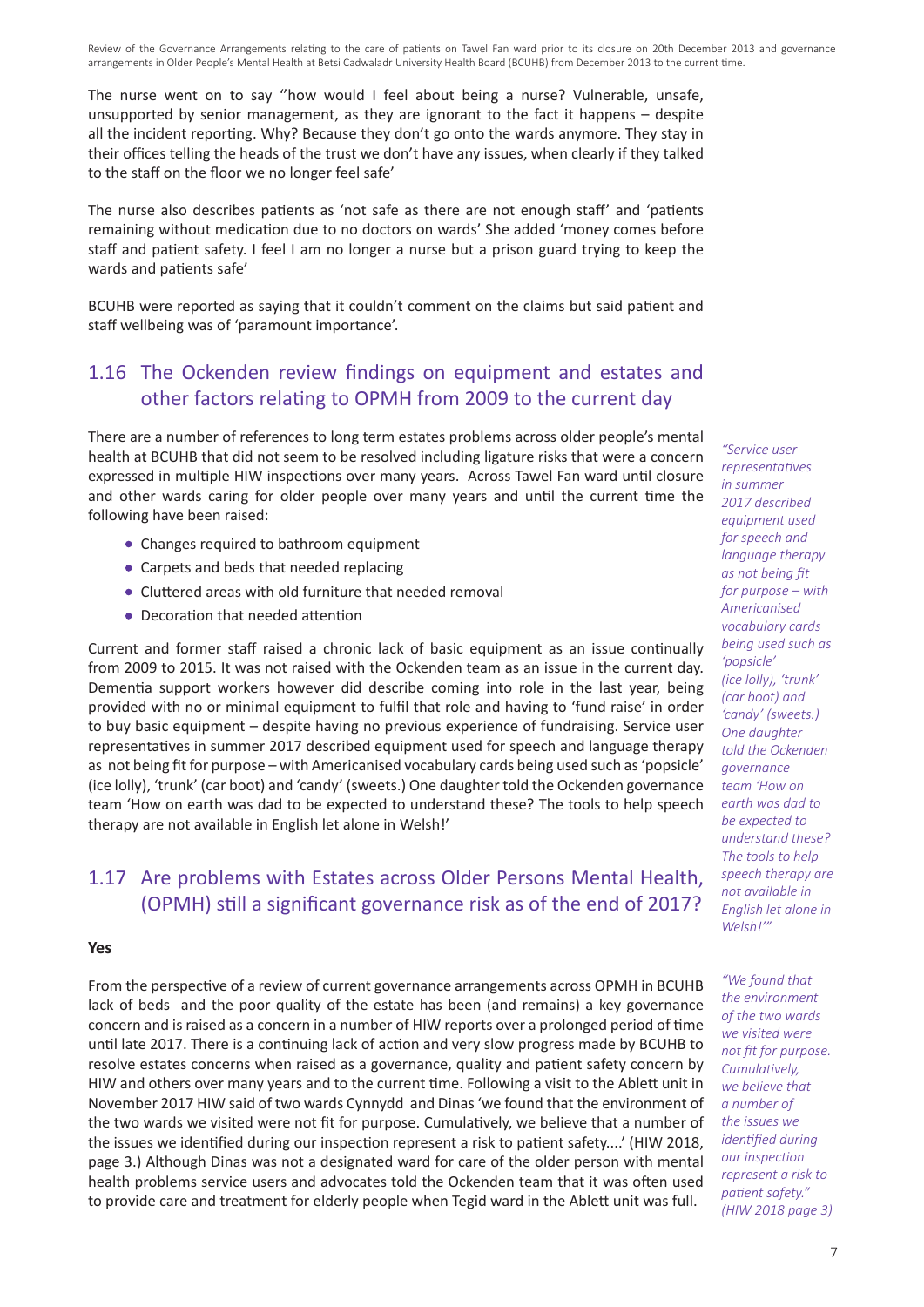On a positive note there has been extensive refurbishment of Bryn Hesketh unit in Colwyn Bay which was described positively by the NWCHC in their unannounced visit of May 2017 and improvements to Ysbyty Cefni, also described positively by NWCHC in June 2017.

#### 1.18 Was there sufficient Welsh Government policy and guidance around the systems, structures and processes of governance available to BCUHB leading up to and following the merger creating BCUHB in 2009?

#### **In responding to the Terms of Reference the Ockenden review team considered**

- The rationale and preparation for merger and the creation of BCUHB in 2009.
- The historical position across the NHS in Wales prior to the creation of BCUHB in October 2009

To understand the creation of the systems, structures and processes of governance across BCUHB, the Mental Health and Learning Disabilities CPG and OPMH the Ockenden review team needed to understand the context in which BCUHB and its systems, structures and processes of governance was formed in 2009. A range of documents were considered by the Ockenden team and these are discussed in more detail in the main report. The Welsh Assembly document **'One Wales' – A progressive agenda for the Government of Wales' – 20073 had** identified that a redesign of NHS structures was required to deliver effective health care in and across Wales.

As a result of this the NHS in Wales underwent a major reorganisation in 2009. The outcome was that the existing 22 Local Health Boards (LHBs) and 7 NHS Trusts being replaced with 7 integrated Local Health Boards, responsible for all health care services.

There were a number of social, health and financial challenges facing Wales at the time of the merger creating BCUHB including:

- An increasing ageing population
- More people living with chronic conditions
- Challenges regarding health provision in rural locations
- Increasing obesity rates and low levels of physical activity

#### 1.19 Outcome of the 2009 NHS Wales reorganisation:

The NHS reorganisation came into being across Wales on 1st October 2009 creating single health organisations that were responsible for the entirety of health delivery across a designated geographical area. This replaced the NHS Trusts and local health systems that previously existed.

7 integrated Local Health Boards replaced the existing 22 Local Health Boards and 7 NHS Trusts:

- Aneurin Bevan Health Board
- Abertawe Bro Morgannwg University Health Board
- Cardiff and Vale University Health Board
- Hywel Dda Health Board
- Cwm Taf Health Board
- **Betsi Cadwaladr University Health Board**
- Powys Teaching Health Board

<sup>3</sup> http://webarchive.nationalarchives.gov.uk/20080912104103/http://new.wales.gov.uk/about/strategy/strategypublications/ strategypubs/onewales/?lang=en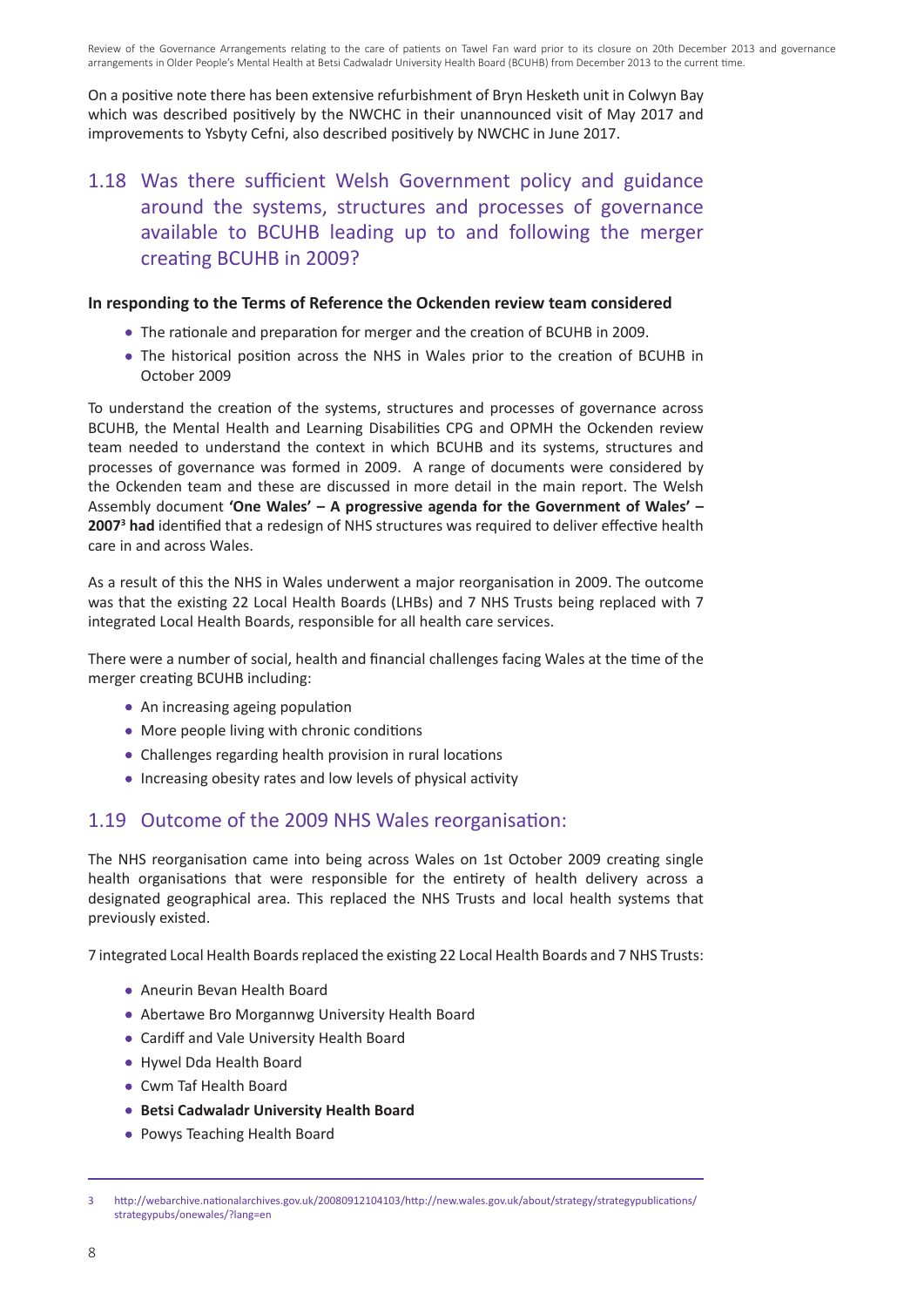### 1.20 What is Betsi Cadwaladr University Health Board (BCUHB)?

Betsi Cadwaladr University Health Board was the largest of the nominated Health Boards at its establishment on the 1st of October 2009. It provided a full range of primary, community, mental health and acute services across the six counties of North Wales (Anglesey, Gwynedd, Conwy, Denbighshire, Flintshire and Wrexham) as well as some parts of Mid Wales, Cheshire and Shropshire. The Health Board came into being following the merger 9 months earlier of 2 former Trusts and 6 Local Health Boards in 2009:

- North Wales NHS Trust (formed from the previous Conwy and Denbighshire NHS Trust and North East Wales Trust.)
- North West Wales NHS Trust
- Anglesey LHB
- Conwy LHB
- Denbighshire LHB
- Flintshire LHB
- Gwynedd LHB
- Wrexham LHB

BCUHB currently serves a population of circa 670,000 people across the six counties of North Wales.

As one of 11 CPGs at the time of merger, it could be said that the MHLD CPG, Mental Health and specifically Older Persons Mental Health was a relatively small part of the BCUHB Board's responsibilities. However older peoples mental health is a very significant issue in that it is acknowledged that people aged over sixty are the greatest users of the NHS and according to the Older Peoples Commissioner for Wales account for around 47% 45 of acute inpatients; of these around 60% are expected to have a degree of cognitive impairment. Within a general hospital setting older persons mental health needs including depression and dementia can go undetected which can lead to longer inpatient stays, loss of independence and a reduction in the chances of the older person returning home to a pre hospital environment. All this can significantly increase care costs.<sup>6</sup>

### 1.21 Was there sufficient guidance available from Welsh Government and other agencies in the setting up of Local Health Boards and the setting up of BCUHB specifically?

#### **Yes**

The Ockenden review team has scrutinised a large amount of documentation from across the NHS in the UK, (much of which is referred to in NHS Wales's documents) and documents published by Welsh Government, HIW and WAO and The Older Peoples Commissioner for Wales. It is very evident that there was sufficient guidance containing sufficient clarity around the requirements and expectations of Local Health Boards including BCUHB from 2009 onwards.

#### 1.22 The merger creating BCUHB:

Interviews with current and former Board members have described the arrangements put in place for the creation of BCUHB. It has been explained to the Ockenden review team that the merger was overseen by a project board chaired by the Chief Executive elect, with Chief

*"Older peoples mental health is a very significant issue in that it is acknowledged that people aged over sixty are the greatest users of the NHS and according to the Older Peoples Commissioner for Wales account for around 47% of acute inpatients; of these around 60% are expected to have a degree of cognitive impairment."*

<sup>4</sup> http://www.olderpeoplewales.com/Libraries/OPCW\_Publications/Dignified\_Care\_Full\_Report.sflb.ashx

<sup>5</sup> https://www.jcpmh.info/wp-content/uploads/jcpmh-olderpeople-guide.pdf

<sup>6</sup> https://www.rcpsych.ac.uk/pdf/jcpmh-publicmentalhealth-guide[1].pdf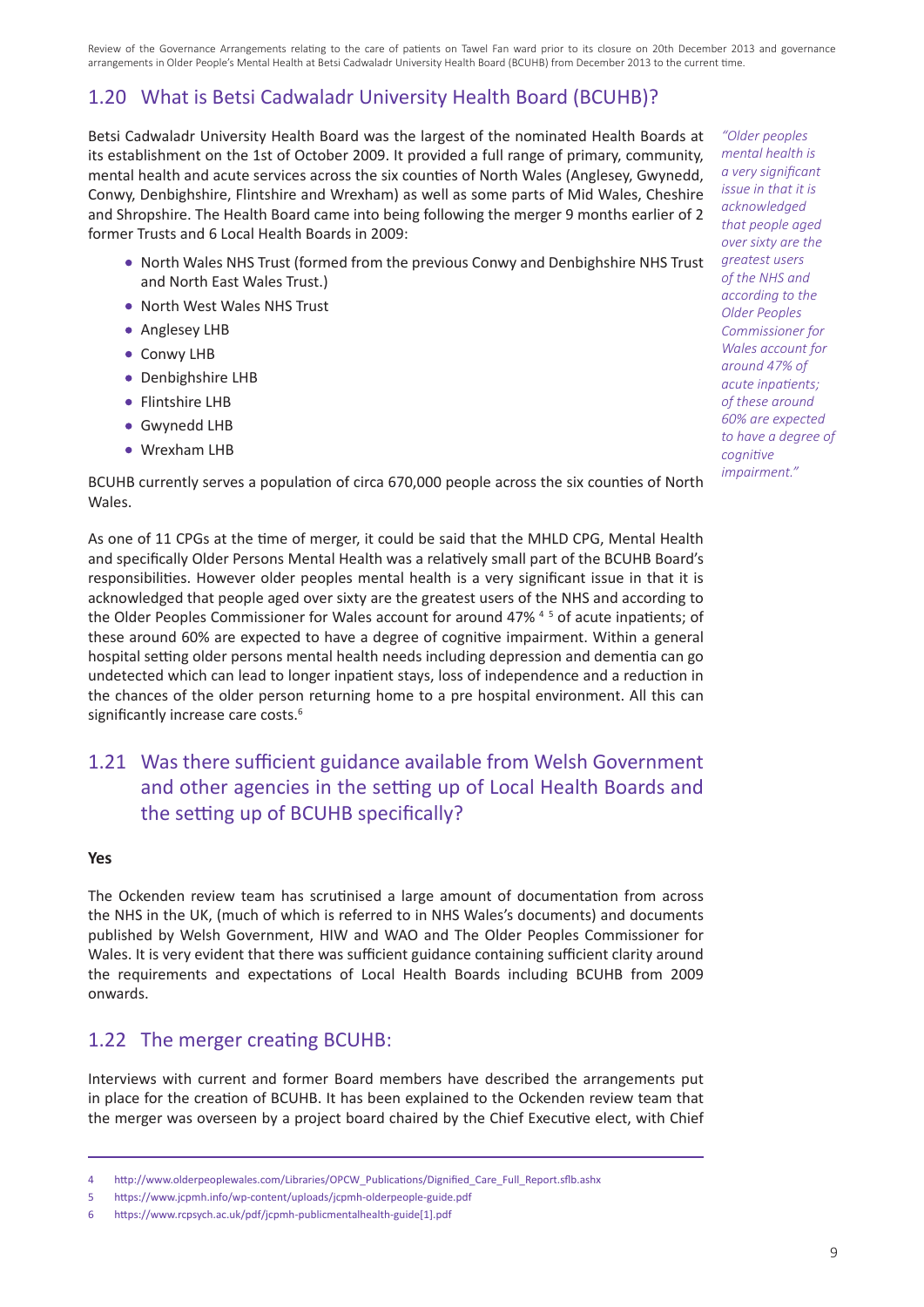Executives of the various contributing organisations leading on particular work-streams. Progress on the restructuring that ultimately led to the creation of BCUHB was described as being reported to the Boards of the organisations that would go on to form BCUHB and to Welsh Government.

Despite the precise arrangements outlined above by Board members communication with staff working throughout the merger that formed BCUHB was often experienced as poor. A number of members of staff who worked within the Mental Health and Learning Disabilities CPG, (MHLD CPG) within the 'new' BCUHB from merger described the confusion for (and lack of communication with) staff at that time. This is discussed in greater detail within the main report. Other members of staff described the lack of effort made by the BCUHB Board to 'merge cultures' post the merger which created BCUHB and told the Ockenden team this 'was a disaster waiting to happen....' Multiple members of staff have described taking on huge pan North Wales roles following the creation of BCUHB with many interviewees saying of their individual role in the 'new' BCUHB 'It was three separate jobs.'

*"Members of staff described the lack of effort made by the BCUHB Board to 'merge cultures' post the merger which created BCUHB and told the Ockenden team this 'was a disaster waiting to happen..."*

#### 1.23 The BCUHB Board structure from 2009 to the end of 2013 – what do we know?

It is widely acknowledged that BCUHB had significant churn and organisational turmoil in Board membership from its inception in 2009 until late in 2016. The churn and turmoil has been made up of four key issues

- Change in Board members, (leavers, joiners, and interim positions)
- Significant periods where both Board members and interim Board members suffered ill health and other long absences
- 'Acting up arrangements' to cover the leavers, joiners and those absent for illness and other reasons.
- Insufficient management capacity and long standing recruitment issues.

#### 1.24 How successful was the adoption of a 'clinically led organisation' at BCUHB?

It could have been, but it was not.

In the 'new' BCUHB from October 2009 operational delivery was based around clinically led 'Clinical Programme Groups' (CPGs) across North Wales. The structure had created a number of challenges. The progress to address the challenges was slow. Any review of the CPG structure needed to ensure clear connectivity, line accountability and geographical site management was realised, along with sufficient time and resource for clinical staff appointed to senior leadership roles to be able to perform in their roles. Evidence seen by the Ockenden review team suggests that this did not happen.

#### 1.25 Relationships between the CPGs, the Chiefs of Staff, the Chief Executive and the Board of Directors

Multiple interviewees including Board members at the time and Chiefs of Staff have commented on the very strong relationship, individually and collectively between the Chiefs of Staff and the first Chief Executive of BCUHB. Former Chiefs of Staff contributing to the Ockenden review have explained that they held weekly meetings and on a more often than not basis the then CEO would join them. These meetings were not joint with others, for example the Executive Directors.

A number of current and former Executive Directors have reflected on the role of Executive Directors in being given Executive responsibility for 'oversight' of a number of CPGs. One Board member at the time explained that all the CPGs 'fed through' an Executive Director.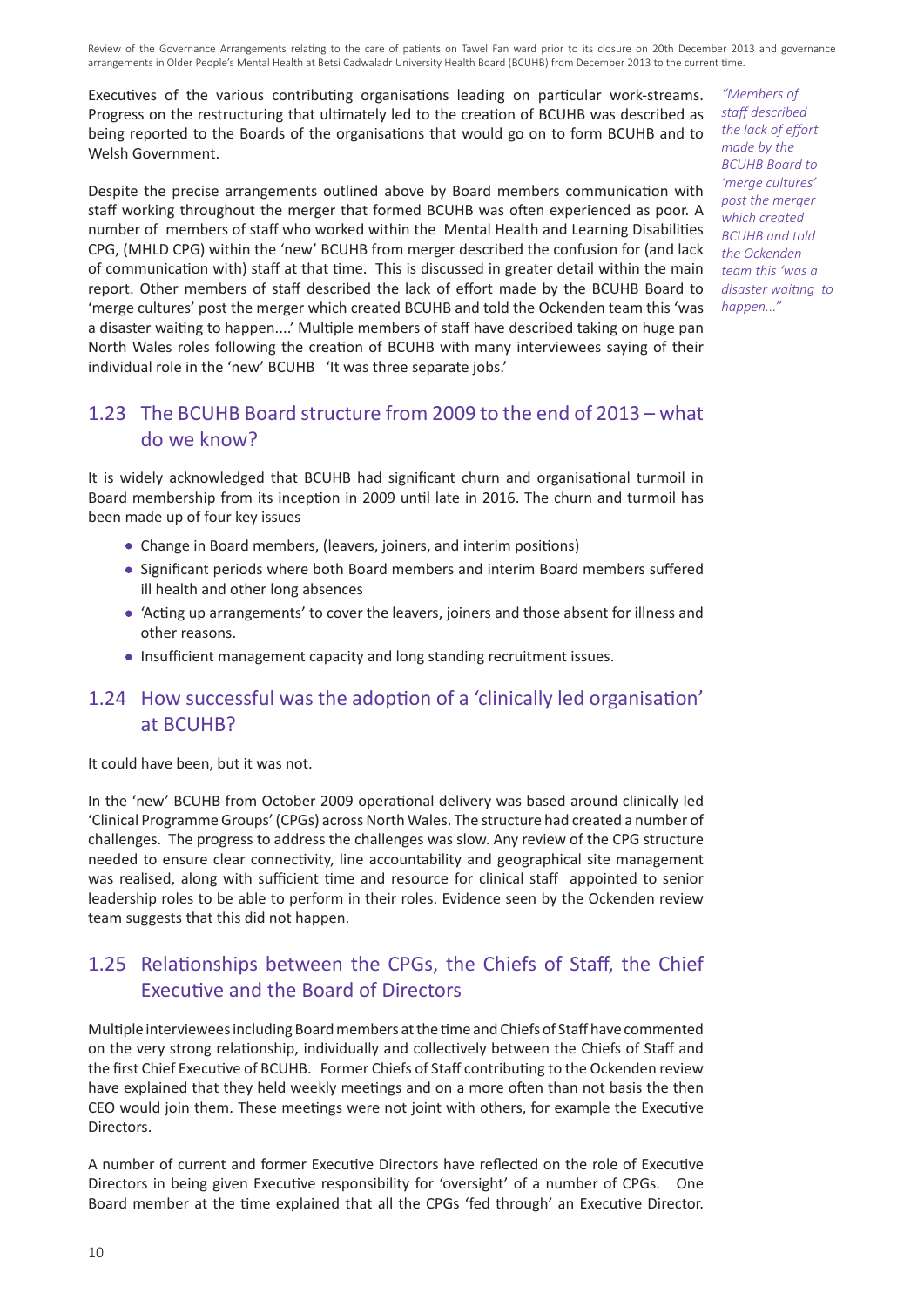BCUHB had eleven CPGs and it was described that four Executive Directors had circa 3 CPGs each. This appeared to be an arrangement that again had not been thought through by the Board in how effective it could be.

It has been explained to the Ockenden review team that to have the additional responsibility of three or four CPG's to support, sponsor and oversee in a newly merged organisation covering the breadth and depth of North Wales was clearly not a workable solution and one that an Executive Director could hope to give more than cursory attention to.

#### 1.26 Key points in understanding the relationship between CPGs and the BCUHB Board

- There was a strong relationship between BCUHBs first CEO and the Chiefs of Staff which effectively disempowered the then Executive Directors
- Long term concerns regarding the CPGs from the Independent members were not acted upon
- The role of Executive oversight of the CPGs, by some Directors (not all) has been described by a number of Executive Directors as one that could be given only nominal or cursory attention. It was ineffective as a method of Board scrutiny. This was a 'sticking plaster' approach to the equivalent of a major haemorrhage and did not contribute to the likelihood of success at BCUHB going forward.

#### 1.27 BCUHB and its development of its governance structure postmerger in 2009

Many external reviews (and all of the staff interviews for the Ockenden governance review) describe that the development of governance structures in the new BCUHB 'was left to them' (the CPGs). This meant that each individual CPG had autonomy and accountability for the implementation of governance and reporting arrangements. This autonomy is described as having a significant impact on the implementation of a number of governance processes across BCUHB including safeguarding, and management of the 'concerns' process.

Multiple interviewees participating in the Ockenden governance review have noted that there was no specific governance framework or objectives for CPGs to follow. There was also agreement from interviewees and from the documentary evidence seen that CPGs and the CPG leadership teams were generally more confident in the management of operational issues, performance and finance, but generally had significantly less experience in governance including quality and safety.

Evidence has been provided to the Ockenden review that the Mental Health and Learning Disabilities CPG delivered their first report to the BCUHB Quality and Safety Committee (or Q and S) in October 2010, a year after the formation of BCUHB. The next appearance to the Q and S Committee was well over a year later (not until March 2012.) From evidence seen it would appear that from 2009 until the closure of Tawel Fan ward the CPGs presented to the Q and S Committee, as a committee of the BCUHB only annually. This was insufficient.

*"There was a strong relationship between BCUHBs first CEO and the Chiefs of Staff which effectively disempowered the then Executive Directors"*

*"Long term concerns regarding the CPGs from the Independent members were not acted upon"*

*"This was a 'sticking plaster' approach to the equivalent of a major haemorrhage"*

*"The development of governance structures in the new BCUHB 'was left to them' (the CPGs)."*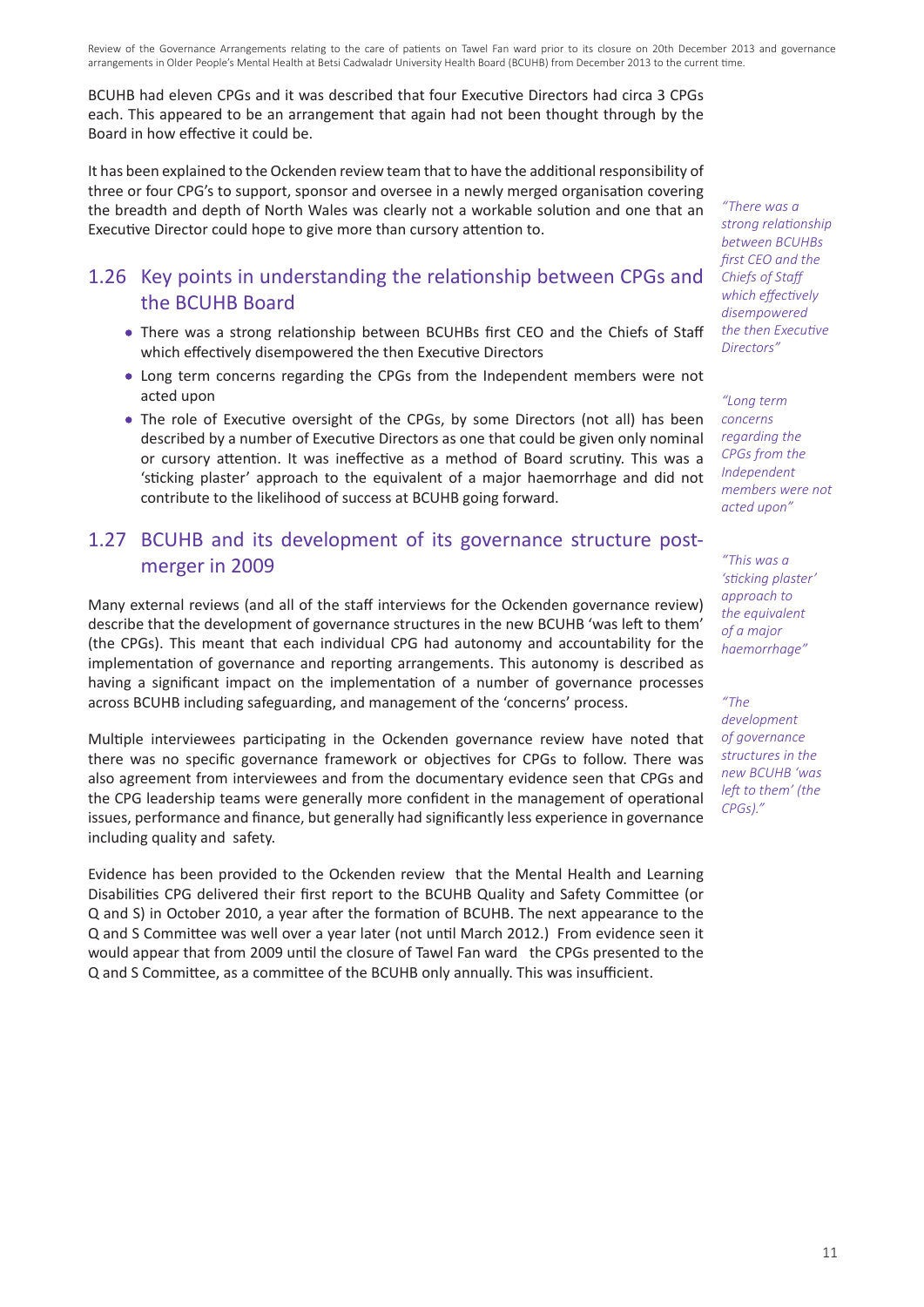## 1.28 What were the reports and feedback around the systems structures and processes of governance from the external scrutiny, external reports and reviews into BCUHB from 2009- 15?

The Ockenden review team have considered a range of external reviews into BCUHB from 2012 onwards. These are considered in detail in the main report. Also considered by the Ockenden review team is the Francis Report (2013) and BCUHBs response and actions following publication of the Francis report.

The year 2012 saw the beginning of a long continuum of external reviews into BCUHB that continue to the present day. Some of these external reviews are seen to commence very shortly after the completion of the preceding review. There is little (if any) evidence of the BCUHB Board 'learning' from these external reviews and in some cases the external reviews do little more than 'commend' the recommendations from previous reviews and recommend that the BCUHB Board implement previously known about recommendations. Despite an extensive review of more than three thousand documents by the Ockenden team there is little evidence of BCUHB wide organisational learning from these multiple external reviews for a number of years after the closure of Tawel Fan ward. The most recent joint review by HIW/ WAO published in June 2017 describes progress in a number of arenas but concludes 'several of the most pressing challenges that we identified in 2013 continue to remain evident, some four years after our original report..' (HIW 2017, page 4.)

With specific reference to the BCUHB Board many of the external reviews focussed on concerns around Board behaviours, effectiveness and relationships with again a number of the external reviews repeating the recommendations and requirements of previous reviews. Concerns were also expressed regarding the way information was presented to the Board. There were significant concerns around performance management and accountability arrangements over a prolonged period of time. Many of the reviews gave the BCUHB Board the same messages including that within BCUHB there were/ was:

- Inconsistencies in incident reporting
- **•** Inconsistencies in receiving information
- Inadequate systems, structures and processes of governance
- Inadequate Board scrutiny.
- A failure to ensure an effective 'line of sight' from 'Board to Ward,'
- A failure to ensure the adoption of essential BCUHB wide systems, structures, processes and policies
- A failure to ensure adequate resourcing of key posts essential to keeping patients safe.

From 2009 until at least mid-2015 the BCUHB Board was not analysing or scrutinising with sufficient rigour the gap between the Board and the ward(s) across the six counties of North Wales. There were fundamental issues relating to the inability of the Board in holding the CPG(s) to account and the mechanisms for escalating concerns from the individual CPGs to the Quality and Safety Committee to the BCUHB Board needed to be reviewed and strengthened. The systems, structures and processes of governance underpinning clinical care across BCUHB were clearly contributing to continuing and significant risks to patient safety. The BCUHB Board from 2009 onwards were far too slow to recognise this.

There was an urgent and ongoing need to ensure effective lines of communication and accountability between the CPG(s) and the hospital management teams and then the Board in order that concerns which impacted on the quality and safety of patient care were identified and addressed. A key component of these concerns and found within many of the external reviews was a lack of Board action on estates that were not fit for purpose over a prolonged period of time. This was despite the creation of multiple action plans seen by the Ockenden team describing how these matters were intending to be 'put right.'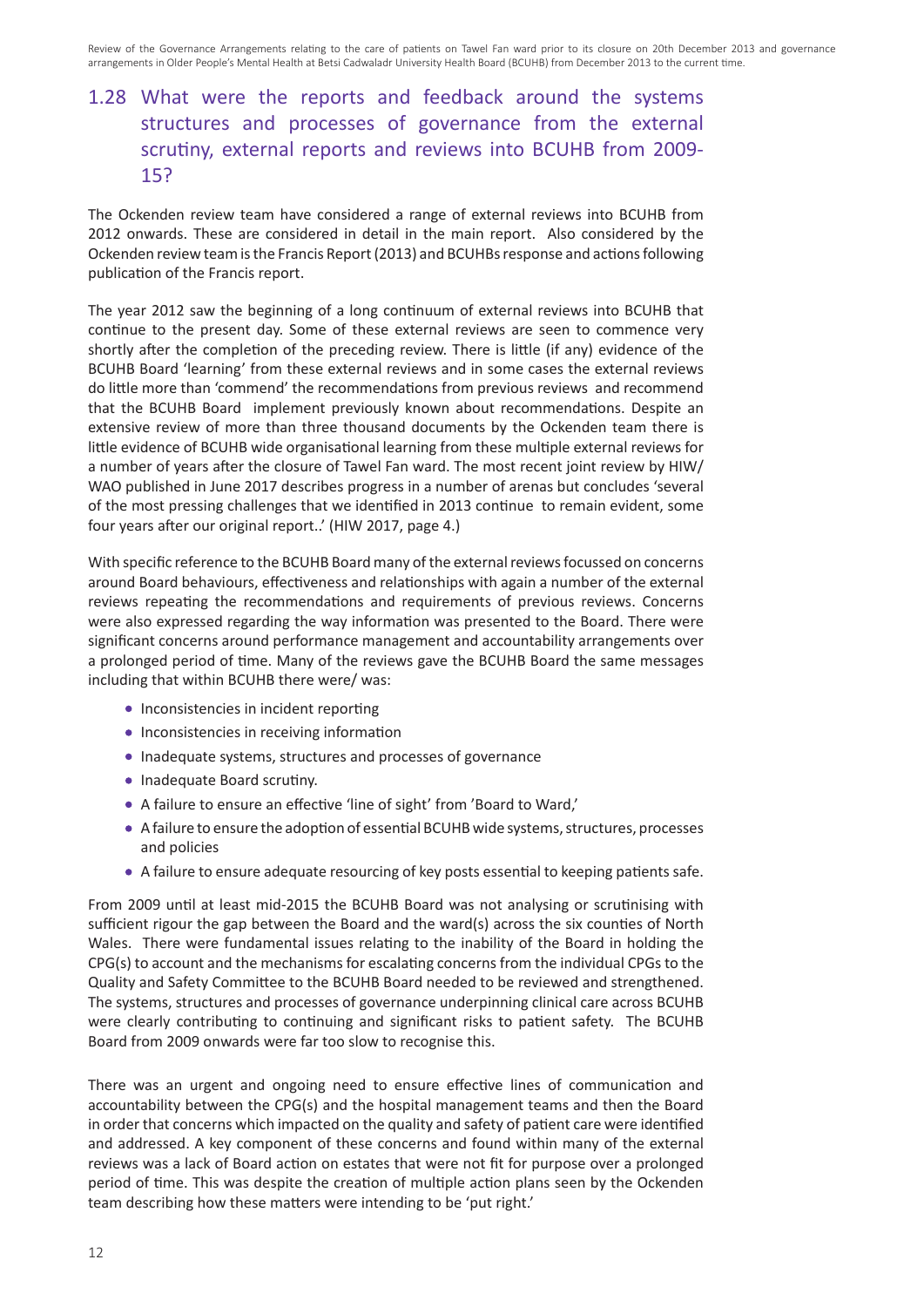### 1.29 Findings on the complaints process within the CPG and BCUHB at the time of the first Ockenden report and progress made to date.

Feedback from the relatives who spoke to Donna Ockenden in Spring 2014 as a part of the first Tawel Fan review were in line with the criticisms found of the BCUHB 'Concerns' 'Putting Things Right' process found within two external reviews commissioned in 2013. The NHS Wales Shared Services Partnership (NHSWSSP) review of 2013 focussed on BCUHB's management of complaints and its ability to learn lessons from them, finding limited assurance overall. The NHS Wales Delivery Unit 'Review of Management of Concerns' report dated December 2013 found that it was 'not possible to obtain assurance that (BCUHB) has adequate mechanisms in place for managing concerns and learning lessons.'

Concerns from Tawel Fan families interviewed for the first Ockenden review included:

- The length of time taken to investigate concerns.
- The lack of an accurate written response or minutes of meetings when requested

These concerns have also been repeated in the extensive service user and service representative engagement by Donna Ockenden across the six counties of North Wales that took place in the spring/ summer of 2017. Reluctance to use the current 'PTR' and 'concerns' process and either fear of raising or reluctance to raise concerns regarding poor care was also a repeated theme during the 2017 engagement events. This is discussed further in the main report and the reader is recommended to consider in full the feedback from service users and service user representatives found in the appendices of the main report.

Executive 'ownership' of the 'concerns' process at BCUHB is known to have changed four times since 2009. It is recognised that extensive work has been undertaken by a number of Executive leads since 2013 to reduce the backlog of 'legacy' (or out of date) complaint responses and information has been seen by the Ockenden team who acknowledge that this work is continuing to the current time with determination. However the experience of service users and service user representatives when making a complaint remains poor, particularly when dealing with a complaint of a 'historic' nature. A number of the case studies in the main report deal with this matter specifically and the Ockenden team have seen first- hand the distress caused to families at the ongoing failure of BCUHB to deal in an appropriately timely way with complaints perceived as very serious by families.

### 1.30 What are the key points from consideration of the evidence around the systems, structures and processes of governance at BCUHB from 2009 to 2015?

Comprehensive external reviews by a number of different organisations until 2015, with the imposition of 'Special Measures' in June 2015 shows that the Board of BCUHB had completely failed in the first six years of the organisation to put in place a system for effectively investigating serious incidents, 'Never Events' and patient and family complaints. In the absence of investigating these issues appropriately BCUHB was unable to learn from them. External reviews in 2013 found evidence of repeated 'Never Events' where BCUHB had failed to investigate effectively and therefore failed to learn. There was also a significant backlog of 'open' serious incidents and where serious incidents had been closed, a significant number needed to be reopened and reinvestigated.

From a governance and patient safety perspective 2012 saw the start of a lengthy series of external reviews telling the BCUHB Board very clearly that there were significant flaws in their ability to understand the real nature of the risks facing their organisation. The Clostridium Difficile outbreak in Ysbyty Glan Clwyd from January to May 2013 culminating in 96 known and reported cases from January to May 2013 was of the most catastrophic nature.

*"The NHS Wales Delivery Unit 'Review of Management of Concerns' report dated December 2013 found that it was 'not possible to obtain assurance that (BCUHB) has adequate mechanisms in place for managing concerns and learning lessons.'"*

*"Reluctance to use the current 'PTR' and 'concerns' process and either fear of raising or reluctance to raise concerns regarding poor care was also a repeated theme during the 2017 engagement events."*

*"The ongoing failure of BCUHB to deal in an appropriately timely way with complaints perceived as very serious by families."*

*"External reviews in 2013 found evidence of repeated 'Never Events' where BCUHB had failed to investigate effectively and therefore failed to learn."*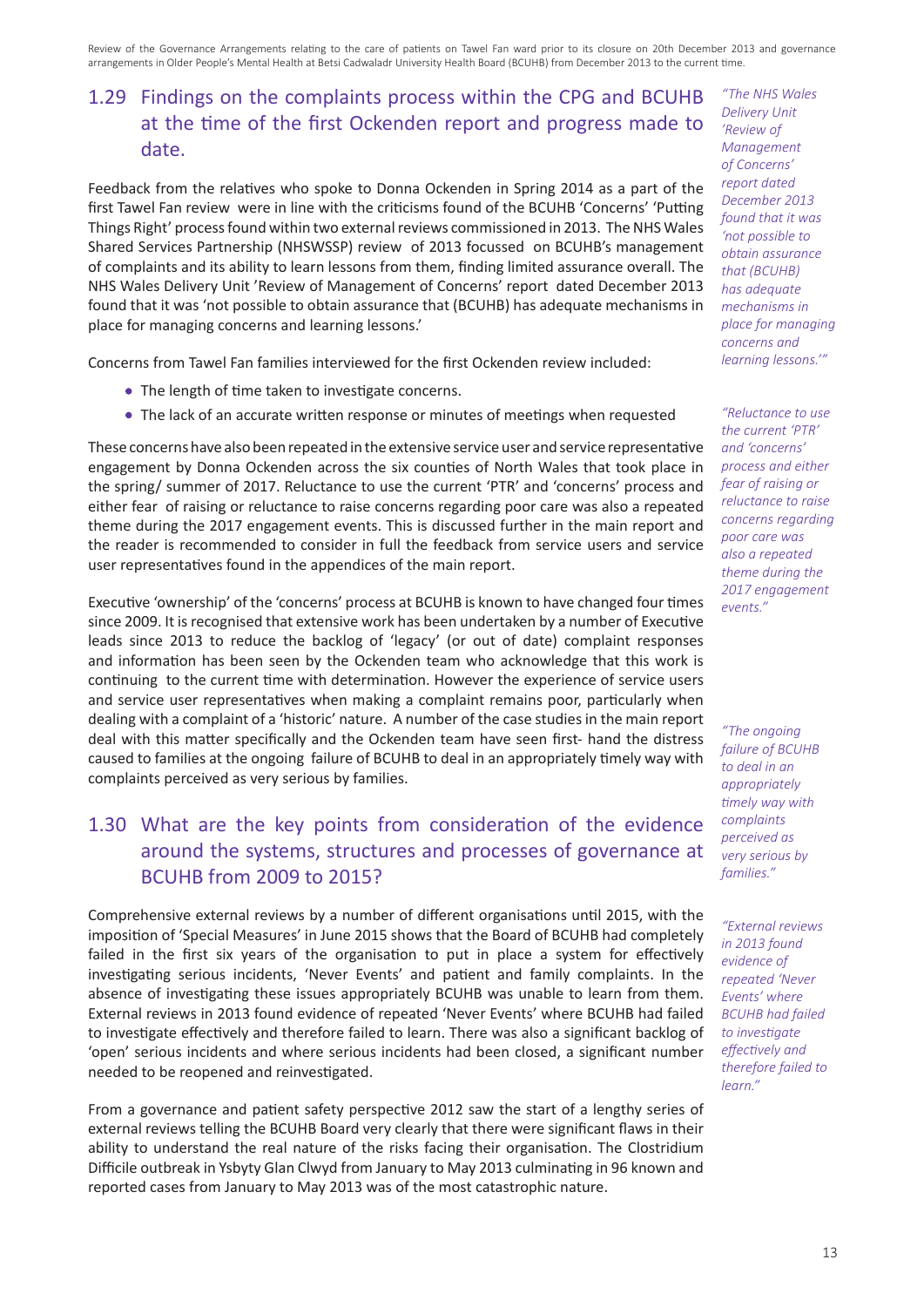### 1.31 Summary:

#### **The Clostridium Difficile Outbreak at YGC in 2013 – What went wrong with the systems, structures and processes of governance underpinning infection prevention and control and to what extent, (if any) did these failures mirror events leading to the closure of Tawel Fan ward and beyond?**

The key failures of the systems, structures and processes of governance in the management of the C. Difficile outbreak was that a higher than comparable incidence of healthcare acquired infection was not recognised. The BCUHB Board failed to recognise itself as an outlier (Duerden 2013).

This resonated with the lack of action BCUHB took following the Healthcare Inspectorate Wales (HIW) Mental Health Act visit to Tawel Fan ward in July 2013. Those receiving the feedback from the visit on the day failed to realise the seriousness of the issues raised. A member of the Board was not present for feedback, there has been no evidence seen by the Review that the feedback was shared with either the CPG Chief of Staff or the Executive team. Finally, there was a significant failing in the systems, structures and processes within HIW at the time in that communication from HIW to the then interim CEO at BCUHB was also significantly delayed from July 2013 to October 2013. When Dementia Care Mapping raised equally serious concerns on Tawel Fan ward three months after the HIW visit there was again little (if any) evidence of prompt or effective action by BCUHB.

#### 1.32 Key points: Where do concerns within the Duerden report (2013) resonate with concerns found within OPMH?

- As with both the Mental Health and Learning Disabilities CPG, and specifically OPMH, Safeguarding and Deprivation of Liberty Standards, (or DoLS) Duerden (2013) found a grossly insufficient infection prevention and control (IP&C) management structure at BCUHB leading to a lack of leadership and action on key issues over a prolonged period of time.
- As with OPMH there was a lack of adequate training provided for ward staff in key areas of practice
- As with OPMH there were considerable estates issues (and a failure to respond to concerns around estates provision for both IP&C and OPMH for many years until the current time) -the end of 2017.
- As with OPMH the way in which healthcare acquired infection issues were reported to (or understood by) the Board led to false assurance and complacency. For OPMH this can be seen in the two Board presentations by the OPMH team around 'Healthcare in North Wales is Changing' (July 2012 and January 2013) and the two visits by the MHLD CPG team to the BCUHB Quality and Safety Committee in October 2010 and then not until March 2012. All four of these meetings on critical issues affecting Older Persons Mental Health care provided the Board and its Quality and Safety Committee with untested and unchallenged assurances.
- As advised by multiple staff members representative of nursing, consultant medical colleagues and 'support functions' to OPMH mental health in general and most specifically safeguarding adults and older persons mental health at the time appeared to have had a low priority at Executive level and in the clinical management system through the CPGs. This was the same situation faced by infection prevention and control at the time according to Duerden (2013).

*"There were considerable estates issues (and a failure to respond to concerns around estates provision for both IP&C and OPMH for many years until the current time) – the end of 2017."*

*"Mental health in general and most specifically safeguarding adults and older persons mental health at the time appeared to have had a low priority at Executive level and in the clinical management system through the CPGs."*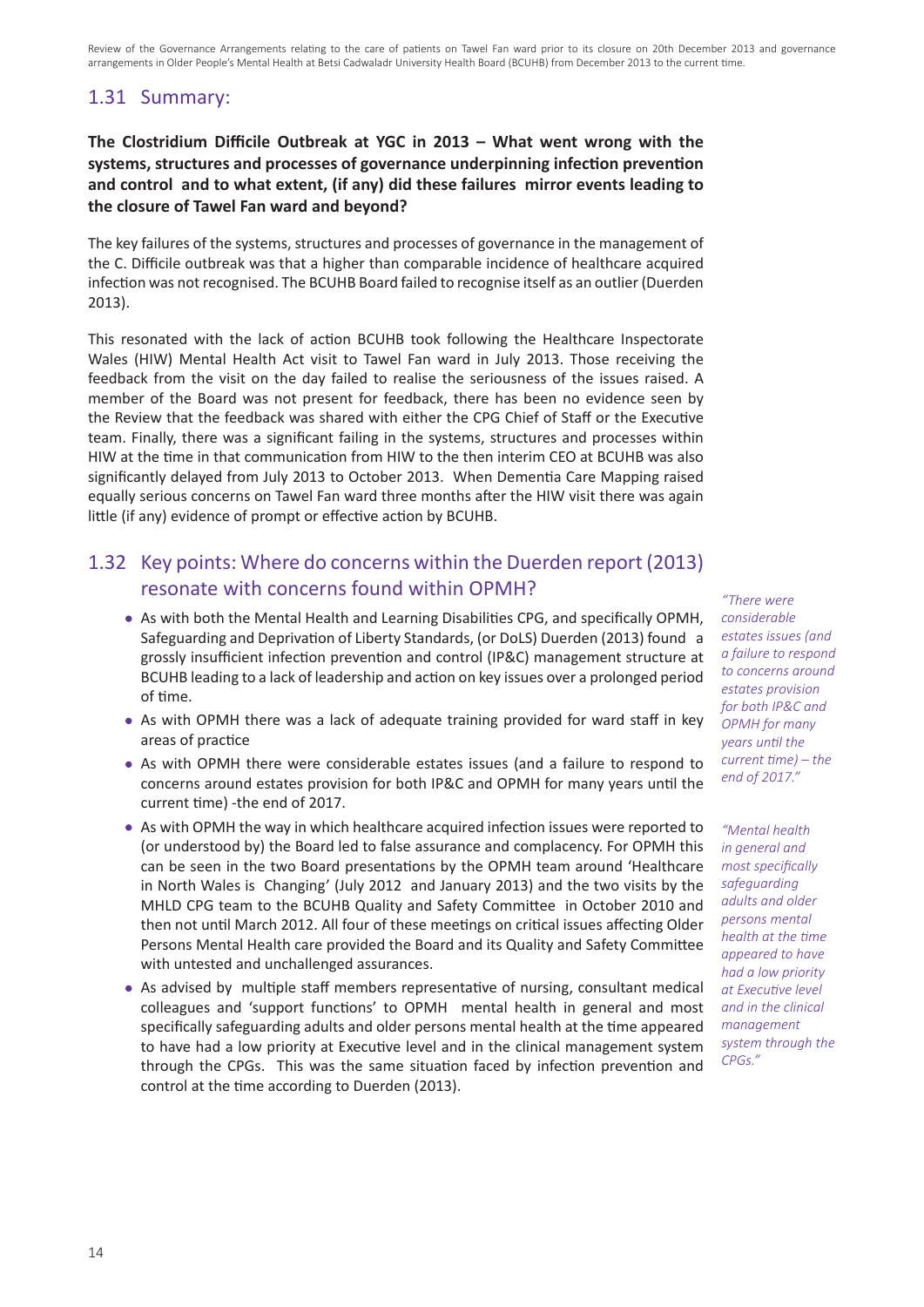#### 1.33 What did the first joint HIW/ WAO review of governance tell the BCUHB Board in 2013?

The first joint HIW/ WAO review of governance arrangements at BCUHB took place in June 2013. This again highlighted very significant failings in the way the Board operated at BCUHB and can be seen as a continuum in the very serious nature of failings already highlighted to the Board by HIW, Public Health Wales and Professor Duerden. In the midst of this came further external reviews regarding the management of 'concerns' at BCUHB throughout 2013 from the NHS Wales Shared Services Partnership, Audit and Assurance service and the NHS Delivery Unit. These external reviews and their subsequent reports, all of which are discussed in greater detail within the main report highlighted a lack of assurance around the recording, investigating and learning from complaints and serious incidents in BCUHB with significant concerns around BCUHBs timeliness and systems, structures and processes in investigating and 'closing' complaints and serious incident reviews.

#### 1.34 The Francis Report<sup>7</sup> (2013)

The Ockenden review team considered and discussed twelve papers presented at the BCUHB Board and various BCUHB committees and meetings throughout 2013 concerning the Francis Report published in February 2013. For further details on the report of the Francis Inquiry see the link below.

The purpose of the Ockenden Review considering the papers arising from multiple BCUHB discussions regarding the Francis report was to assess the action taken by BCUHB following the publication of the Francis report in 2013.

#### 1.35 What was the significance of the Francis report to care of older people with mental health problems in BCUHB in 2013?

It was hugely significant.

The publication of the Francis Report (2013) was some ten months before the closure of Tawel Fan ward in December 2013 and thrust the care of vulnerable elderly people into a national (UK wide and Wales wide) spotlight. It would have been reasonably expected that

- All NHS bodies would have undergone a thorough review of their systems, structures and processes of governance to ensure that the systems they had in place, specifically around the care of vulnerable older people were robust enough to have accurately captured concerns from staff, patients and families in a timely manner.
- Secondly, and with reference to the Francis Report (2013), that all NHS bodies were able to provide evidence of organisation wide learning.

#### 1.36 Key point: How much progress had the BCUHB Board made with responding to Francis by November 2013?

Very limited, the Quality and Safety Committee paper of the 7th November 2013 refers and is discussed in greater detail in the main report. The paper provided an almost identical overview of information previously discussed on multiple occasions in various forums. At this point in November 2013, eight months have passed since the publication of the Francis Report. The language still focuses on 'analysis' in the future tense i.e. the Director 'will need' rather than a plan focussed on current action and measurement of progress. This is against a history of two previous reports to the Quality and Safety Committee and many months following the

<sup>7</sup> http://www.wales.nhs.uk/sitesplus/documents/861/13\_046.4%20francis%20report\_findings%20of%20public%20 enquiry%20mid%20staffs%20nhs%20foundation%20trust%20final.pdf (accessed on 28th January 2018)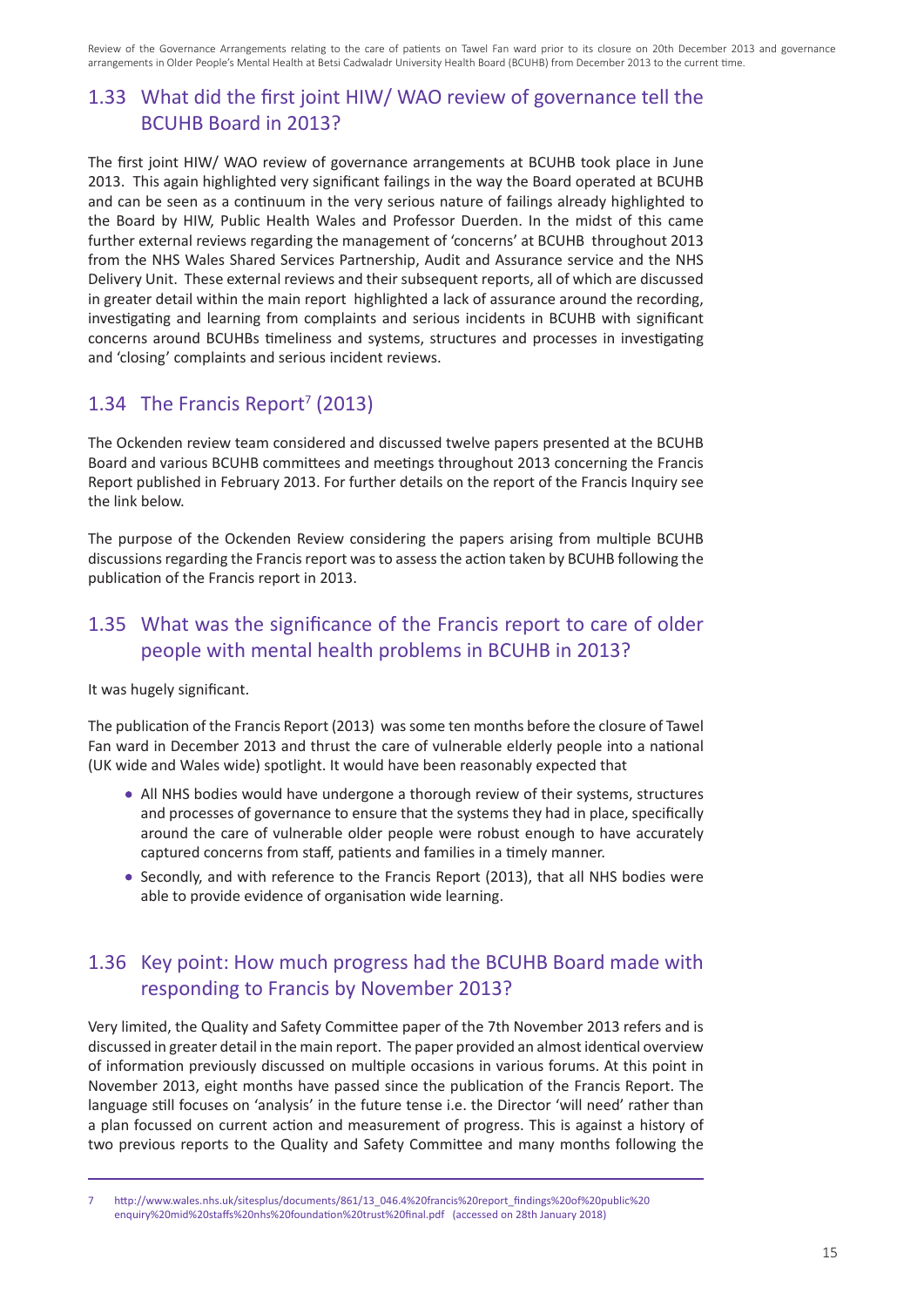#### publication of the Francis Inquiry.

The previous reports were consistent with the presentation of this one with a complete absence of robust and measureable data.

#### 1.37 What conclusion does the Ockenden team draw from the way in *"In its response to*  which BCUHB responded to the 2013 Francis report?

In its response to the Francis report BCUHB showed itself to have an overall lack of systems, *overall lack of*  structures and processes of governance with which to drive forward, in a timely manner the *systems, structures*  Francis recommendations. This was further evidenced within the three reviews into maternity *and processes of*  services in YGC in 2012 and 2013, the Public Health Wales Report, (2013) the Duerden report, (2013), the external reviews of the 'concerns' process throughout 2013, the Good Governance Institute Review (2014), the Ann Lloyd Report<sup>8</sup> (2014) and both the first (2013) and second Joint HIW/ WAO review (2014). All of these reports had significant relevance to the delivery of Mental Health care and specifically Older Peoples Mental Health care as provided by BCUHB.

## 1.38 What do we know from a review of a range of HIW and other *"BCUHB staff*  visits to mental health facilities at BCUHB caring for older people *commented on in a*  from 2009 to 2017?

HIW reviews and inspections happen in a large number of BCUHB services associated with the care of vulnerable elderly people over a period of time in excess of seven years. There are some clear examples of good practice over the period of these reviews. Staff are frequently *purpose, maintained*  commented on in a positive way. The good practice seen is often despite (rather than because *adequately or*  of) any specific interventions by either the CPG management team or the BCUHB Board *addressing risks*  over the timescale, particularly from 2009 to 2016. Throughout these reports and over this *to patients – e.g.*  prolonged period of time there are a long catalogue of issues that are similar across many of *ligature risks left*  the HIW inspection reports. These are repeated across multiple units with very little assurance *in place for several*  that the situation is improving. These include:

- Estates that are neither fit for purpose, maintained adequately or addressing risks to *concerns about*  patients – e.g. ligature risks left in place for several years following on from HIW raising *them in multiple*  concerns about them in multiple visits
- 'Too many patients with too few beds' and a lack of availability of alternative models of care to inpatient care.
- Inadequate numbers of staff and staff not engaged in the appropriate work for their *patients with too*  skillset.
- Long term concerns over medical staff numbers and ways of working.
- Lack of staff training (both mandatory and developmental.)
- Concerns regarding record keeping and formats These concerns are found at all *care."* levels from Mental Health Act documentation to risk assessment, care planning and documentation of physical care provision.
- Lack of psychology, occupational therapy interventions and activities for patients
- Poor standards of cleanliness.
- Staff who demonstrate a lack of understanding of concepts of consent and capacity.

Action plans following on from HIW visits over the period of seven years have varied from the perfunctory to the more recent detailed action plans from 2017 that start to link to the wider governance systems within the Division and BCUHB.

There is frequently no description of how the interventions are to be monitored nor do the local management systems within the CPG or the Division give any convincing evidence that

*the Francis report BCUHB showed itself to have an governance with which to drive forward, in a timely manner the Francis recommendations."*

*are frequently positive way."*

*"Estates that are neither fit for years following on from HIW raising visits"*

*"'Too many few beds' and a lack of availability of alternative models of care to inpatient* 

*"Lack of psychology, occupational therapy interventions and activities for patients."*

<sup>8</sup> http://www.wales.nhs.uk/sitesplus/documents/861/Ann%20Lloyd%20Report.pdf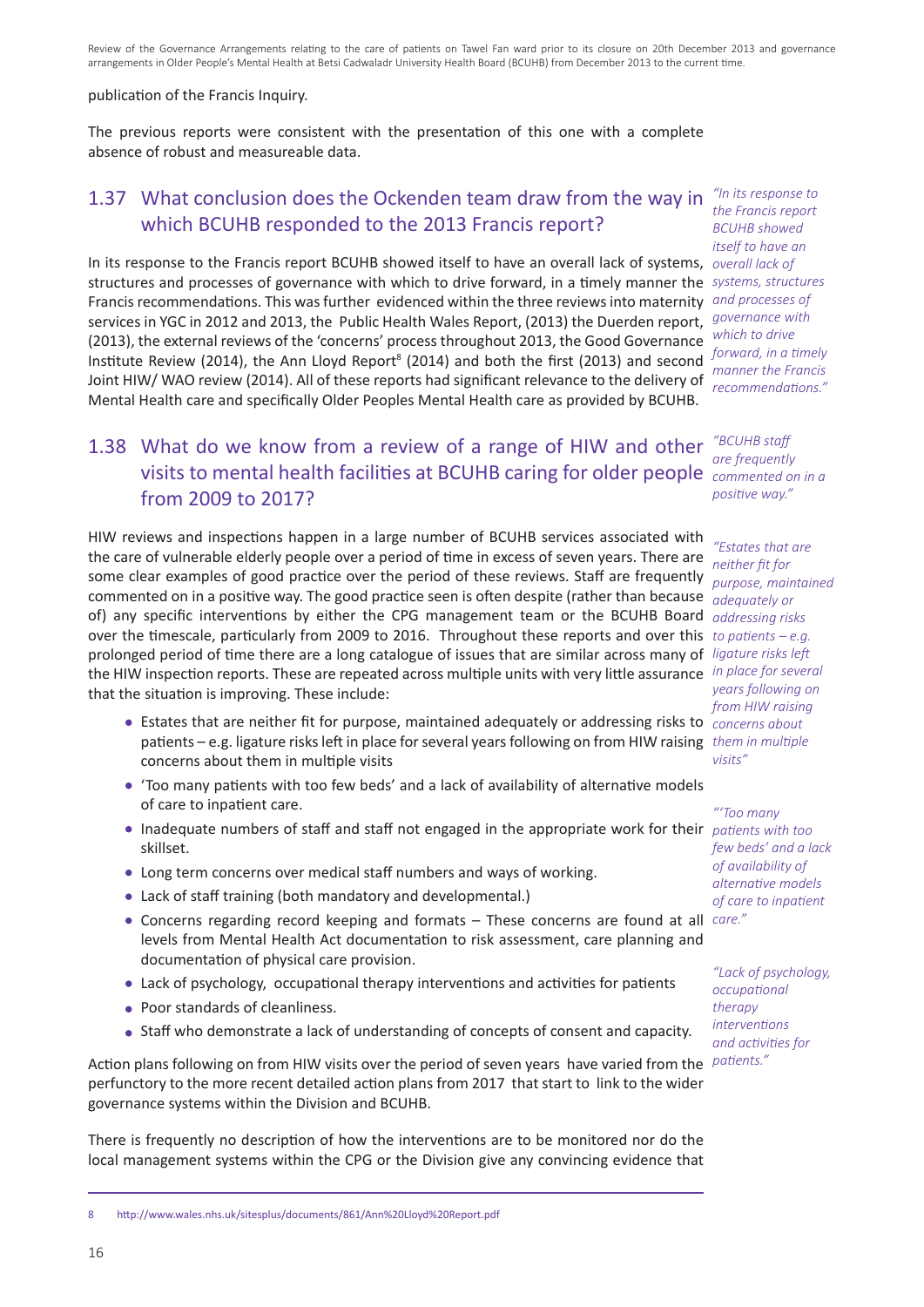the reports are given much time, consideration or review. Response to HIW visits, reports and action plans appear to be largely thought of and treated as a necessary task to be completed after one visit. Action plans from 2009 to 2016 seem to be developed in isolation. There is no evidence to the current time that lessons learnt from an HIW inspection visit in one unit are transferred to other units or care settings although many problems found by HIW are repeated across many units e.g. training, documentation, estates, lack of patient activities and medical and nursing staffing.

Opportunities were lost to highlight problems with the HIW Mental Health Act visit to Tawel Fan ward on the 17th July 2013 and the subsequent delay by HIW in writing to BCUHB, following that visit of the 10th October 2013. However, even on receipt of the letter the very basic action plan developed by the then CPG team showed a lack of understanding of the very serious issues identified by the July 2013 visit. In addition, verbal feedback had been given on the day to relatively senior members of the CPG team and the review has not found any evidence that this was fed up through any CPG governance structures to the Chief of Staff and onwards to the Executive team/Board. HIW (2017) noted that significant changes have been made to HIW processes that will mitigate this issue in the future. (Letter HIW to Ockenden D, February 2017)

In conclusion, all of the wards visited by HIW across BCUHB providing care to vulnerable elderly people have experienced very significant problems in the period of time reviewed (from 2009 to the current day.) There was little evidence found by the Ockenden team of any significant 'lessons learned' from events on Tawel Fan ward. Had lessons been learnt across the provision of elderly mental health care in the CPG as these visits and their subsequent action plans occurred many of the ongoing and recurring problems seen are likely to have been preventable. The role of HIW in ensuring that basic processes are in place to keep vulnerable elderly people safe has been strengthened to a degree over time but the resource implications and level of attention still required of HIW in monitoring the older persons mental health services at BCUHB at the level which still appears to be necessary in late 2017 are significant.

### 1.39 Summary and conclusions of the Ockenden team around the systems, structures and processes of governance in the Hergest Unit to the current day:

The reports of Health Inspectorate Wales (HIW) from 2009 to 2017 and other independent reviews including the Royal College of Psychiatrists (2013), the Holden Review (2014) and a partially complete external review at the end of 2012 reveal a unit with significant problems over the period from late 2009 to 2016 when it appears that improvements are starting to be made. A number of continuing themes and concerns run throughout this period including staffing issues, both medical and nursing, poor compliance with training, significant problems with estates, clinical records, Mental Health Act administration, bed usage, lack of support services such as occupational therapy, and poor relationships with the senior management team. Many of these issues start being noted by HIW in 2010. Not surprisingly there are long term problems noted with staff morale with staff being described as under significant pressure and the wards within the Hergest unit running on 'staff goodwill' for many of those years. Throughout these years, many of the recommendations made by HIW were repeated over and again, with limited success by BCUHB in resolving the issues. Multiple action plans, often repetitive have been considered by the Ockenden review team.

There were attempts throughout 2013 using the Hergest Improvement Plan (the HIP) to make improvements in the Hergest unit for the benefit of patient care and staff wellbeing. This initiative is noted positively by the Holden investigation. However, the delivery of the multiple work streams, concurrently, at pace and with limited ward staff engagement proved ineffective according to Holden.

Some information regarding the Hergest unit and its long term issues is fed upwards through the then Health Board governance structures. This does not appears to have had a positive impact upon the process to support the Hergest unit. The reports presented to the Health

*"There is no evidence to the current time that lessons learnt from an HIW inspection visit in one unit are transferred to other units or care settings although many problems found by HIW are repeated across many units e.g. training, documentation, estates, lack of patient activities and medical and nursing staffing."*

*"Not surprisingly there are long term problems noted with staff morale with staff being described as under significant pressure and the wards within the Hergest unit running on 'staff goodwill' for many of those years."*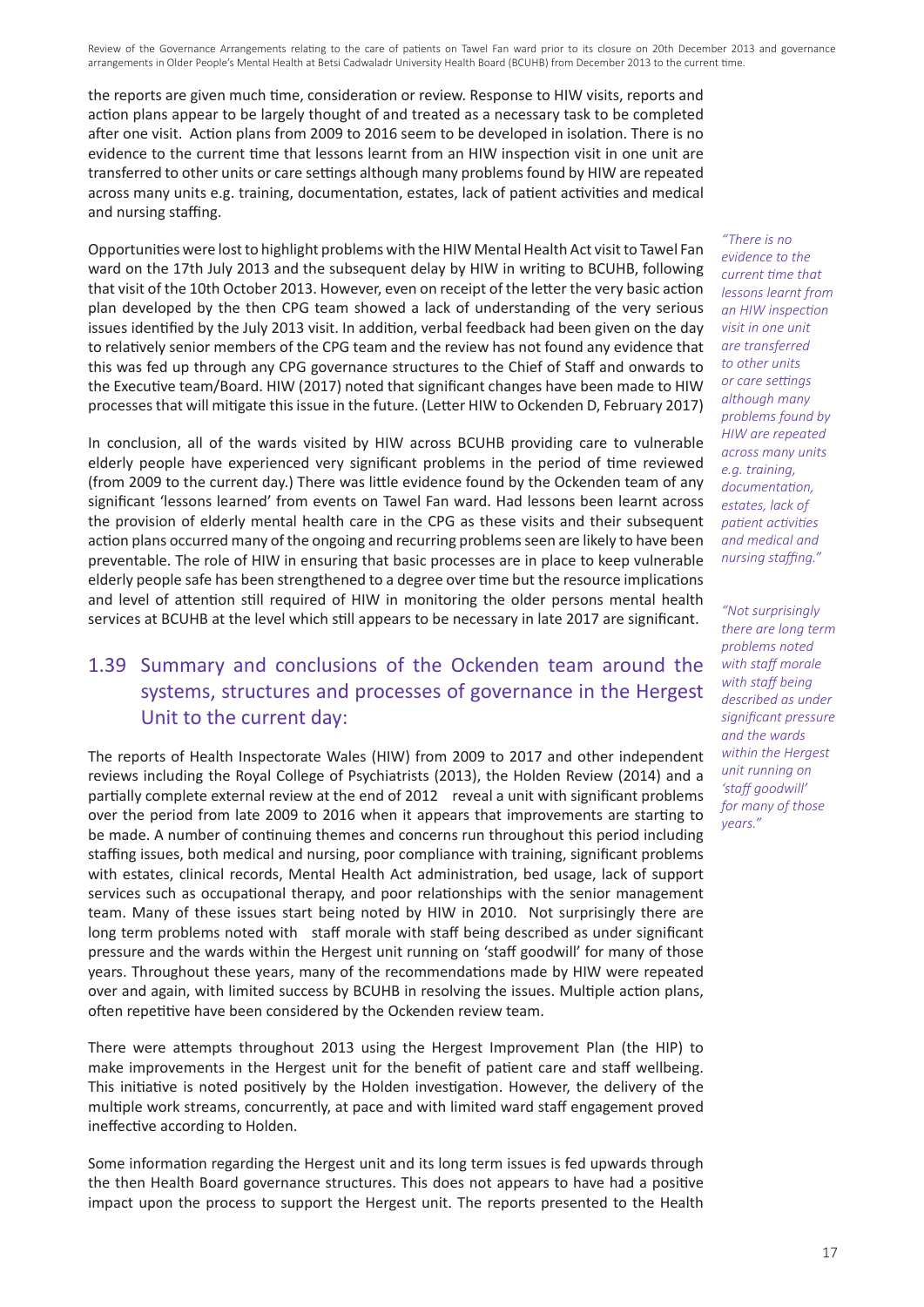Board governance structure, both Committees and the Board outline the work done in a very bland way but do not accurately represent any of the significant difficulties experienced in making the changes required over many years. One BCUHB Board member told the Ockenden review team at interview 'I think to caricature it, you know, that actually we were doing alright in the West until we became part of this organisation…' Whilst this was not entirely true, in that some issues of concern were identified at the Hergest unit by HIW as early as September 2009 it is correct that review of extensive HIW and other external reports showed the failure of the BCUHB Board to support the Hergest unit in meeting multiple (and repeating) recommendations, as was clearly required over many years from 2010 to 2016.

The multiple HIW reports also appear to have little impact within the Clinical Programme Group to judge by the minimal details around the Hergest unit found within minutes of the senior management team meetings, the Operational Group or the later Senior Leadership Group, from 2010 to 2016. Comments on the repeated HIW visits are minimal sometimes just acknowledging the reports, and that responses had been made. Whilst many of the recommendations are of central importance to themes that run throughout these meetings including training, staffing levels, estates, clinical notes, psychology and activities, the recommendations and action plans do not appear to have been scrutinised in any detail by these groups and there is no structured follow up to ensure that actions have been completed. The shortcomings in progress are clearly recognised in the Quality, Safety & Experience Sub Committee by February 2015 but there is little evidence over the coming year that this has any impact on local management. In discussing whether a response would be received to concerns raised within the CPG staff members have confirmed these were escalated to the then senior leadership team in the CPG. In responding to whether a response would be received one member of staff told the Ockenden team 'Occasionally. Sometimes the response was a bit unclear, you'd get a response but it wasn't always clear what it meant....'

It is of concern that HIW continually raised these issues with the Health Board often in a timely manner and always in a very clear manner. HIW subsequently received multiple action plans from BCUHB but changes did not happen. The period of time covered by these reports was one in which the HIW was under scrutiny from the Welsh Government which recognised some of these concerns and significant changes to the organisation have been made (see National Assembly for Wales Health and Social Services Committee Inquiry into the work of HIW (2013) and Marks (2014) An Independent Review of the work of Healthcare Inspectorate Wales; The way ahead to become an Inspection and Improvement Body<sup>9</sup>.

1.40 A Summary of Progress -Joint Review<sup>10</sup> undertaken by Healthcare Inspectorate Wales and the Wales Audit Office' with recommendations that had significant relevance to a review of the current systems, structures and processes of governance at BCUHB. (June 2017)

#### 1.41 What progress had the BCUHB Board made in developing effective governance arrangements by the summer of 2017?

This was the third joint report into governance arrangements at BCUHB by HIW and WAO, and was published in June 2017 (previous reports were in 2013 and 2014 and are covered in greater depth in the main report.) The 2013 and then 2014 report followed the original concerns raised regarding BCUHB in 2012. The 2014 joint review by HIW/ WAO considering progress made by BCUHB since the original 2013 report acknowledged that there had been significant improvements made by the BCUHB Board between 2013 and 2014.

<sup>9</sup> http://www.powysthb.wales.nhs.uk/sitesplus/documents/1145/Board\_Item\_5.1a\_Independent%20Review%20 of%20HIW\_Appendix%201\_EXECUTIVE%20SUMMARY.pdf

<sup>10</sup> https://www.wao.gov.uk/system/files/publications/An%20Overview%20of%20Governance%20Arrangements%20-%20 Eng.pdf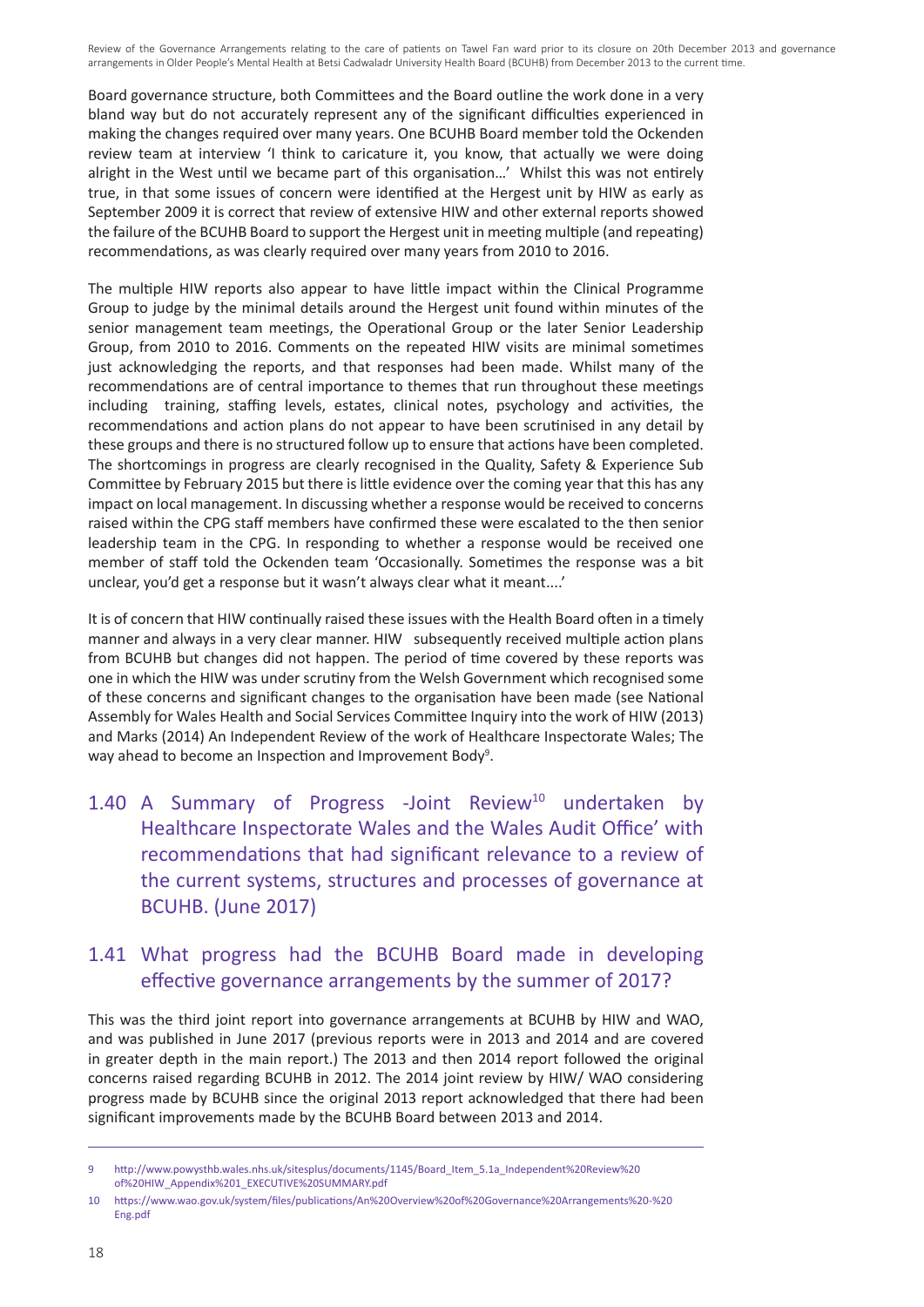However in considering progress made since the 2014 joint HIW/WAO review many of the proposals identified as necessary in 2014 had not been implemented and the pace of change had not been maintained. HIW said 'Several of the most pressing challenges that we identified in 2013 continue to remain evident, some four years after our original report.' (HIW/ WAO 2017, page 4.)

The financial challenges faced by BCUHB combined with the lack of strategic plans for the development of clinical services across North Wales, (HIW 2017 page 4.) and the continuing concerns regarding leadership, governance and progress in BCUHB resulted in the Minister for Health and Social Services placing the Health Board in 'Special Measures' in June 2015. This is covered in greater detail in the main report.

As part of the special measures programme announced in June 2015 five key improvement areas were required of BCUHB:

- 1. Governance leadership and oversight.
- 2. Mental health Services.
- 3. Maternity services at Ysbyty Glan Clwyd
- 4. GP and primary care services including 'Out of hours' services'
- 5. Reconnecting with the public and regaining public confidence
	- (HIW/WAO 2017, page 5.)

The report was clearly stated not to be a review or assessment against Welsh Government's special measures assessment framework. The report followed the previous format of consideration of the 4 original themes from the 2013 and 2014 joint HIW/ WAO reviews:

- 1. Effectiveness of the Board and its committees
- 2. Strategic planning and development of sustainable services
- 3. Management and organisational structures
- 4. Quality and safety arrangements

#### 1.42 Effectiveness of the BCUHB Board and its Committees - what was the position as of summer 2017?

HIW and WAO recognised the 'visible improvements' in the effectiveness of the Board and its Committees that had taken place since the 2014 review. (HIW/WAO 2017, page 8.) The concerns relating to Board behaviour and Board cohesion were no longer apparent. The Executive were providing a stronger collective lead that was assisting BCUHB to progress a resolution of ongoing concerns:

- Communication with the whole Board had improved with the addition of the daily briefing circulated to the Independent Members
- Board development sessions were described as well attended and they had been used constructively as part of individual development
- Both Board administration and discipline had improved in line with timeliness, Board behaviour and etiquette and the content of Board papers.
- There were positive improvements with regard to Committee working however further work was still required to ensure that sufficient detail was provided without stepping into operational management function.

In interview one Board member told the Ockenden governance review team 'It now feels like a much more active team of Independent Members, it's a much more balanced skillset……. we have very open transparent conversations…. and there's much more sharing of information and peer mentoring…. so it is a lot healthier state than when I first came in…' In interview (April 2017), another Board member, noted the improvement in Board papers 'they are a lot better, because the message has got through about what we want..' The Board member continued and discussed the current discipline around Board papers that still requires improvement

*"HIW said 'Several of the most pressing challenges that we identified in 2013 continue to remain evident, some four years after our original report."*

*(HIW/WAO 2017, page 4.)*

*"HIW and WAO recognised the 'visible improvements' in the effectiveness of the Board and its Committees that had taken place since the 2014 review."*

*(HIW/WAO 2017 page 8)*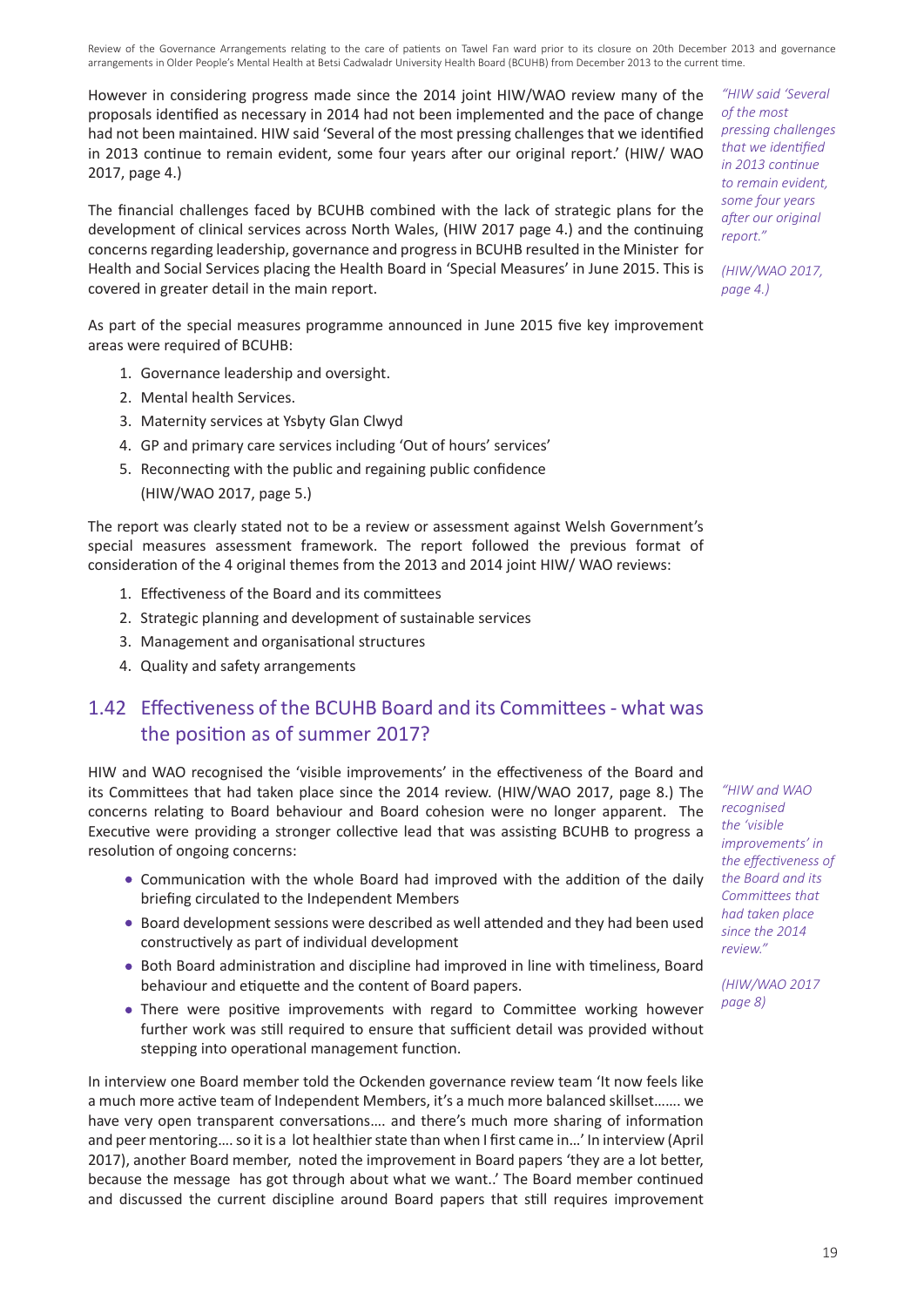'You'll find that some people are saying oh, it's not ready today, we'll have to take it,…… so it's still getting people…. into that discipline..'

#### 1.43 What was the situation around performance management at BCUHB in summer 2017?

Performance management was found to be improving. (HIW 2017, page 8.) As BCUHB further developed its strategy this would need to be an area requiring ongoing review and development. A Board member said of the progress made to date 'I think there is a discernible difference. I think it is still work in progress and it's something the Board needs to be very mindful of over the next couple of years in terms of moving things forward, but I think there are some positive things there…' Asked at interview where BCUHB would score out of a possible ten the Board member replied 'Where would I put the organisation? Probably in the six or seven domain....'

Reflecting on the progress made at BCUHB as of April 2017 another Board member stated at interview with the Ockenden review team that 'on every indicator we're in a better place but we're nowhere near where we should be but there's been no deterioration in some of the performances, the staff survey results were all improved in terms of scores on the staff survey, across the board, but again not where they should be…… a Board that had in the past got used to mediocrity and its baseline was a bad baseline….. this (April 2017) is where we should have been then and it's not where we should be, but at least we're not getting worse….the Board has got itself now where it is a bit more confident, a bit more prepared for real change…the firefighting isn't as prevalent now…. so we've got the platform…now is the era of real progress and change…'

In summarising the position within BCUHB in June 2017 a member of staff working at Board level was asked if the views of some colleagues describing BCUHB's progress as 'green shoots' was accurate. The staff member responded to the Ockenden team 'I think it would be naïve and arrogant to think there is not significant further work to be done despite early "green shoots.'' We still have major challenges in relation to our financial position and do not yet have an approved 3 year plan. There is much to be done to rebuild the confidence of the public and our partners and all of that has an impact on the quality, safety and experience of care provided....'

A further current Board member reflected on the composition of the Board in April 2017 and their ability to be able to move BCUHB forwards at appropriate pace and with appropriate rigour. 'The same people were around the table when I came into my role as had been there, certainly in the previous year and it creates an amount of difficulty. I think it's… just not around governance, there's an issue of capacity and capability in other key roles around the Board table, even today…'

#### 1.44 What did HIW/ WAO (2017) find on strategic planning and the development of sustainable services at BCUHB in June 2017?

The Health Board was required as part of the NHS Wales Finance Act to prepare an Integrated Medium Term Plan. (IMTP) This was a statutory requirement. However, for a range of reasons (which are described in more detail in the main report) BCUHB had not been able to approve an IMTP. In line with the special measures improvement framework, the Board had agreement from the Welsh Government that it could continue to operate on the Annual Operating Plan arrangements.

The 2017 joint HIW/ WAO review found that positive steps had been taken as regards improving risk management at BCUHB. However there remained a requirement for continued focus on the balance of detail and content and ensuring the correct risks are identified, described, acted upon and escalated.

The WAO had noted that the Board in the absence of the IMTP have developed a Corporate

*"A Board member said of the progress made to date 'I think there is a discernible difference. I think it is still work in progress and it's something the Board needs to be very mindful of over the next couple of years in terms of moving things forward, but I think there are some positive things there..."*

*"A Board that had in the past got used to mediocrity and its baseline was a bad baseline….. this (April 2017) is where we should have been then and it's not where we should be, but at least we're not getting worse…."*

*"The same people were around the table when I came into my role as had been there, certainly in the previous year and it creates an amount of difficulty. I think it's ... just not around governance, there's an issue of capacity and capability in other key roles around the Board table, even today…"*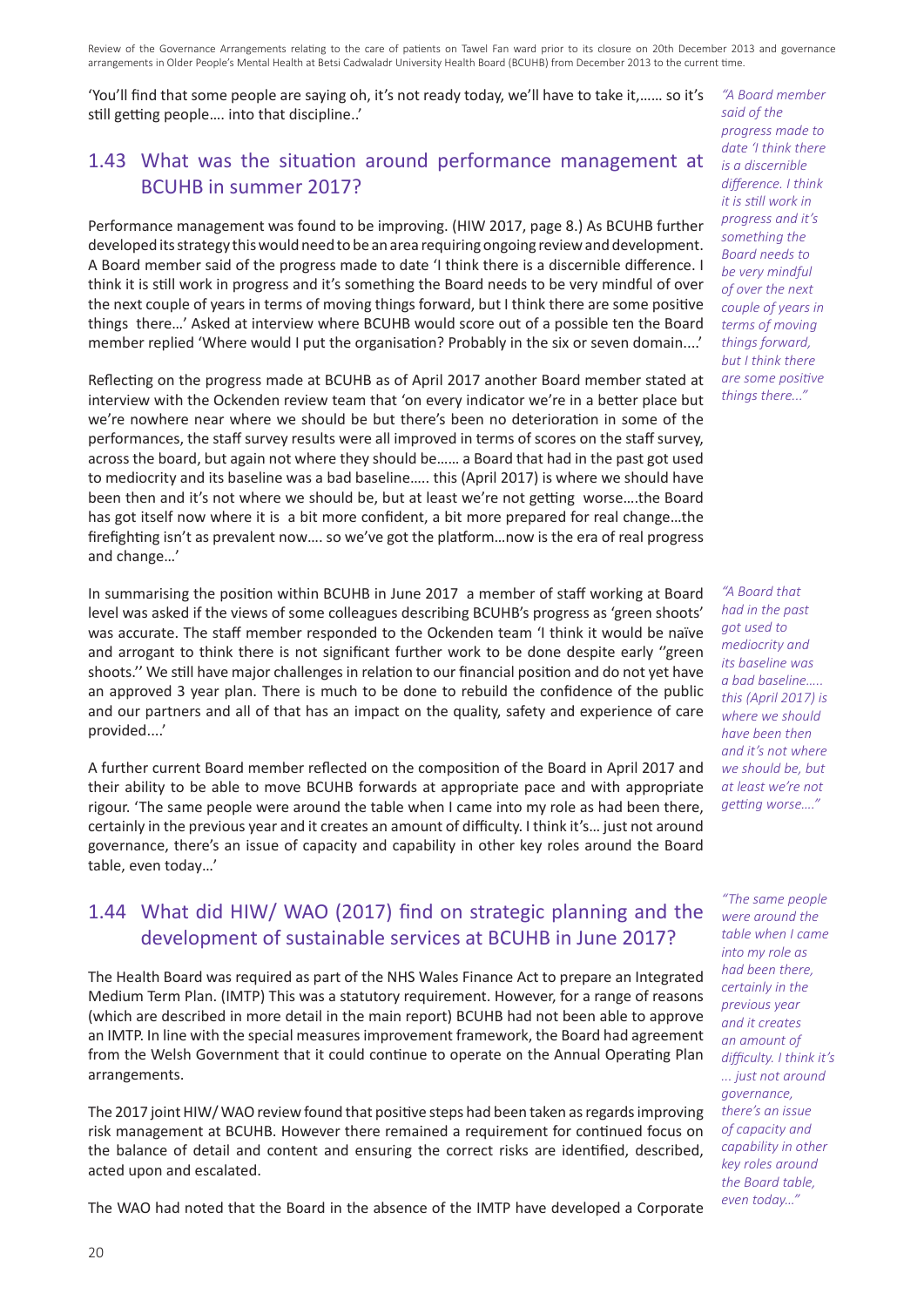Risk and Assurance Framework (CRAF). Whilst this was a pragmatic, 'workaround' solution, the lack of clarity around BCUHB's objectives could be a barrier to the development of a robust Board Assurance Framework. The review found that strategic development had not progressed in the short term. This needed to be an area for continuing future development.

One Board member told the Ockenden review at interview 'it's a frustration that the organisation can't move forward more quickly….. because it doesn't have a plan…' and continued at interview 'The organisation's come from a place where it never had a clear strategic direction. It had 'Healthcare in North Wales is Changing' but that was almost like a picking bits of services rather than taking that overview'

The Board's overarching strategic approach had been set out in 'Living Healthier, Staying Well<sup>11'</sup>.

There had been opportunities for the local population to become involved in the future direction of BCUHB via this initiative. The 2017 joint HIW/WAO Review cited a positive change in BCUHB's level of public engagement process and the current progress was found by the joint review<sup>12</sup> to be both comprehensive and continuing to develop.

HIW/WAO (2017) stated that they did not have clarity that BCUHB had 'the capacity and capability to deliver the complex change agenda that is needed.' (HIW/WAO 2017, page 20.) The original 2013 joint HIW/WAO joint review cited medical recruitment and financial sustainability of current services as an issue of considerable concern. There was little evidence of long term solutions identified in these two critical areas and without clear direction potential financial instability would impact on the ability of BCUHB to deliver the requirement of an IMTP

The delivery of this was critical to allow BCUHB to return to sustainable financial balance. A Board member told the Ockenden review team in interview in April 2017 noted 'On every indicator we're in a better place but we're nowhere near where we should be…..'

Overall the financial position in BCUHB in 2017 was found to be unacceptable and untenable. The Board had led a pan BCUHB benchmarking exercise to identify examples of inefficiency. Whilst the understanding of the issues were becoming clearer, how this would be translated into the IMTP still lacked clarity. However the 2017 Joint HIW/WAO Review found the Board was beginning to address some key longstanding clinical issues. A Board member agreed with the findings of the joint HIW/WAO review and stated at interview with the Ockenden team in April 2017 'We're overspending and underperforming, so that's not good…. And the frustration, what keeps me awake is the fact that we've got enough money, we just don't spend it terribly well, we're inefficient, we've got variations in outcomes clinically still..'

#### 1.45 What did HIW and WAO (2017) say on BCUHBs management and organisational structures as of June 2017?

HIW/WAO acknowledged that there had been significant work undertaken regarding the new BCUHB organisational structure which had been reviewed positively. The structure provided clear lines of accountability and allowed for increased capacity. The previous Clinical Programme Group (CPG) structure had been replaced with a new 'Divisional structure'.

#### 1.46 What did HIW and WAO (2017) say on Mental Health services at BCUHB as of June 2017?

HIW noted that there were concerns regarding failure to escalate concerns about Community Mental Health teams. When progress was not achieved escalation did not happen (HIW 2017, page 23) but strengthened arrangements between BCUHB and the Local Authority had since

*"It's a frustration that the organisation can't move forward more quickly….. because it doesn't have a plan…"*

*"We're overspending and underperforming, so that's not good….And the frustration, what keeps me awake is the fact that we've got enough money, we just don't spend it terribly well, we're inefficient, we've got variations in outcomes clinically still.."*

<sup>11</sup> http://wames.org.uk/cms-english/2017/12/north-wales-living-healthier-staying-well-consultation/

<sup>12</sup> See example in linkhttps://www.bcugetinvolved.wales/lhsw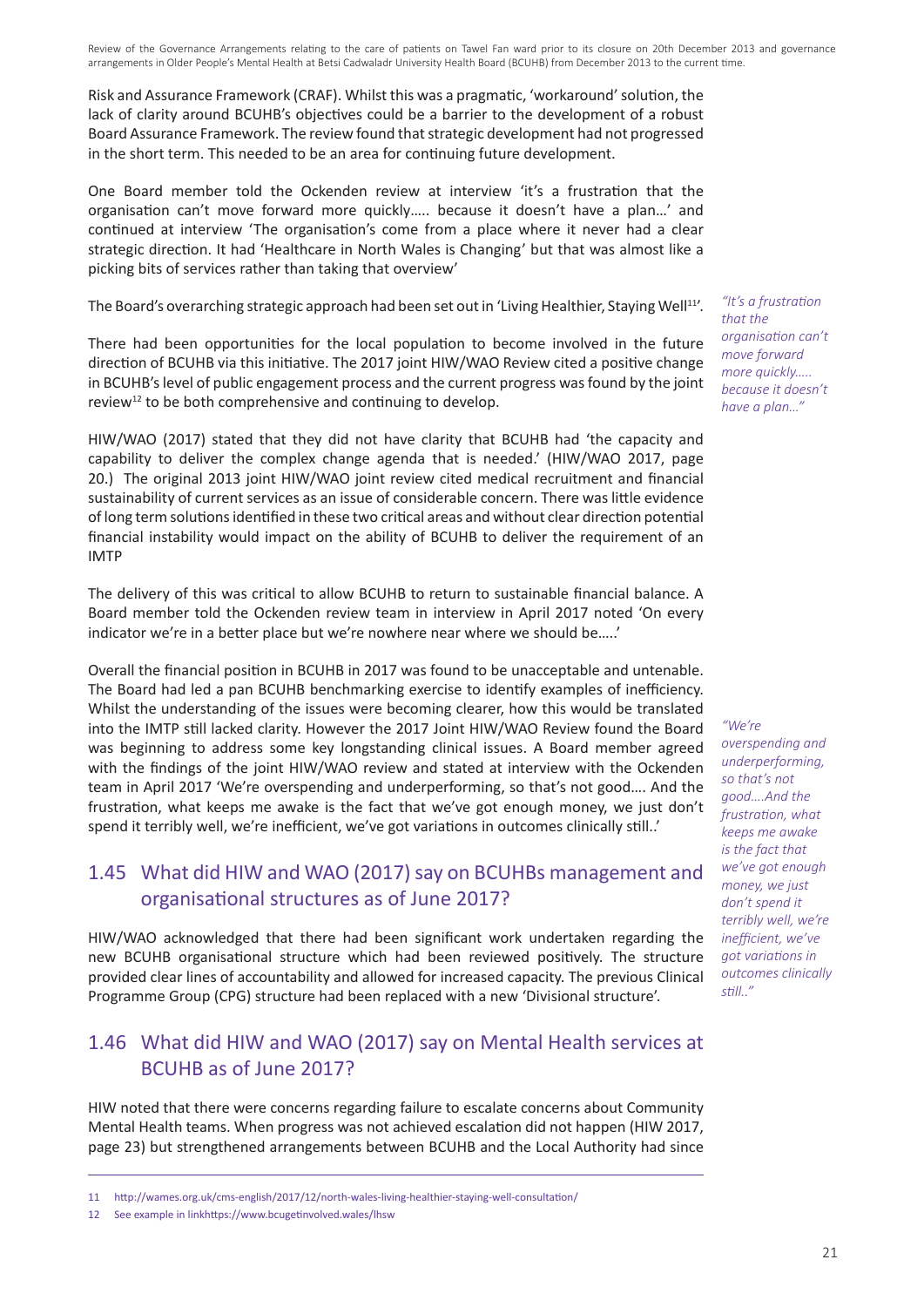been put in place. HIW noted that 'issues relating to quality and safety are now identified and reacted to more quickly than might have been the case previously.' HIW stated that 'the mental health service is at the start of a long journey and a sustained effort will be required to ensure that a culture exists which encourages issues to be acted upon quickly and effectively....'

It is stated by the 2017 joint HIW/ WAO review that mental health services at BCUHB were beginning to emerge from a period of concern but the need for wider cultural change would not be rectified in the short term. There needed to be a continued emphasis on the early escalation of issues to ensure they were acted upon quickly and effectively. There would also be the need for BCUHB to respond effectively to the HASCAS and Ockenden reviews into mental health services once published.

HIW (2017) notes that 'There has been a concerted effort by the Health Board over the past 12 months to strengthen quality assurance arrangements in regards to mental health services . It is clear that some of the key appointment within this Division have had a positive impact.' (HIW 2017, page 23.) One staff member described the governance structure within the MHLD Division at interview with the Ockenden team in the spring of 2017 'It's still very nascent and it's still quite new, some of the meetings are quite new, so some things will need to shake down… some things are being a bit overlapped…..'

#### 1.47 What did HIW and WAO (2017) say on quality and safety arrangements at BCUHB as of June 2017?

HIW/ WAO noted that since 2014 significant revisions of quality and safety arrangements had taken place across BCUHB. In 2017 the Director of Nursing and Midwifery became the chair of the Quality and Safety Group (QSG) with the Medical Director as the vice chair. The purpose of the QSG was to oversee the quality improvement strategy and to monitor clinical risks and seek assurance from its sub groups.

The HIW/ WAO 2017 review observed that whilst the QSG was in its infancy it had a wellstructured agenda with appropriate attendance and was focussed on the correct issues. Areas for ongoing improvement included a stronger integration of risk management which would allow greater focus on clinical governance across BCUHB .Each Division now had its own QSE group. However the 2017 HIW/WAO review found that the introduction of the Quality Assurance Groups across the Divisions had been slow and there was variability in the effectiveness of the groups. The effectiveness of the QSG would be highly dependent upon the quality of information it received. Therefore there was limited assurance that correct issues were always being discussed and escalated appropriately. The review noted the BCUHB Board could still do more to engage with the medical workforce. A number of consultant colleagues interviewed by the Ockenden team agreed with the HIW/ WAO view on medical staff engagement. These consultant colleagues fed back on a range of issues around the Board saying:

- They did not know the name of key post holders, (for example the BCUHB Medical Director)
- They did not know the names of any of the Independent Members (IMs)
- They did not see any members of the Board coming into their workplace, all of the consultants acknowledged there were emails, but most emails went unread because of pressure of work.
- Communication between clinical staff and the Board was still often poor with the BBC and the local newspapers acknowledged as the place most clinical staff found out about what was happening at BCUHB.
- Some of the consultants were unsure about the names of the members of the MHLD Divisional senior team, with the exception of the Divisional Medical Director who was known by all of the consultants interviewed. One consultant, who worked in a full time role described seeing the Director for Mental Health at BCUHB once from June 2016 to January 2017.

*"HIW statedthat 'the mental health service is at the start of a long journey and a sustained effort will be required to ensure that a culture exists which encourages issues to be acted upon quickly and effectively....'"*

*"There has been a concerted effort by the Health Board over the past 12 months to strengthen quality assurance arrangements in regards to mental health services. It is clear that some of the key appointment within this Division have had a positive impact."* 

*(HIW 2017, page 23.)*

*"The review noted the BCUHB Board could still do more to engage with the medical workforce."*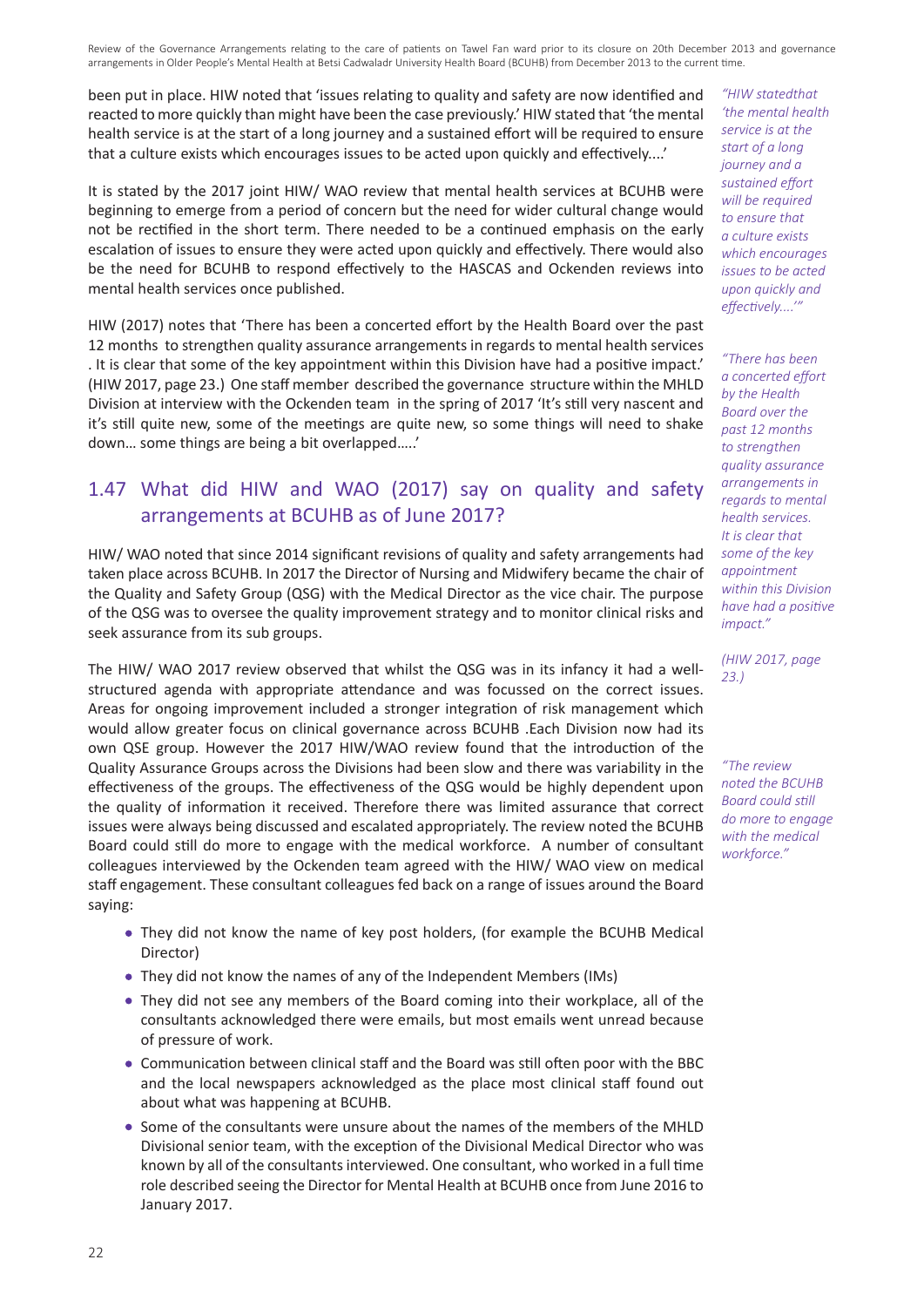### 1.48 What did the 2017 joint HIW/WAO review find on complaints in June 2017?

Both the 2013 and 2014 HIW/WAO joint reviews identified concerns regarding the reporting, escalation, resolution and BCUHB organisational learning from complaints, concerns and incidents. This 2017 review noted an improvement in response time however there remained inconsistencies across the Divisions in complaint, concern and incident responses. There was still varied clinical input and a lack of co-ordination regarding organisational learning. This was said to have been exacerbated by staff shortages across the Divisions. Overall the 2017 joint HIW/WAO review found that there remained concerns that the BCUHB did not have consistent processes to ensure an effective response to complainant claims and incidents and found the lack of a process to ensure robust organisational learning across BCUHB.

One Board member reflected on the management of complaints in BCUHB in early 2017 and said at interview with the Ockenden team 'I'm still unhappy about many of the things I see and read in concerns raised by people, what people want is a solution not a bloody, long drawn out twenty page response…….'

In order to address the fragmented management of complaints, concerns and incidents, highlighted in the 2017 joint HIW/WAO review the Board responsibility for 'concerns' would be managed by the Executive Director of Nursing and Midwifery. This would be the fourth change in Executive leadership since the creation of BCUHB in 2009. Asked about the frequency with which the complaints and concerns portfolio at BCUHB had changed Executive leadership since 2009 one senior member of BCUHB staff stated at interview 'That is a risk but it's a greater risk to have left them where they were at those individual times…. Different Chief Execs have different views on how organisations should be run……….. it's clear that the preferred portfolio holder is the Executive Nurse, at an All Wales level..'

The concerns in the 2013 joint HIW/WAO review regarding quality, safety and governance arrangements at BCUHB were central to the report. The 2014 joint review had identified that more work was required. The 2017 joint HIW/ WAO report indicated that the processes at BCUHB were evolving and still maturing. The main challenge remaining for BCUHB was to sustain the improvement to further strengthen accountability and authority. It was key that vacant posts were recruited to swiftly and that Area Directors were supported with appropriate management capacity. The quality and safety governance arrangements demonstrated effectiveness and evolving improvements. There needed to be a sustained focus to ensure consistency across BCUHB.

*"They did not know the name of key post holders, (for example the BCUHB Executive Medical Director)"*

*"Communication between clinical staff and the Board was still often poor with the BBC and the local newspapers acknowledged as the place most clinical staff found out about what was happening at BCUHB."*

*"I'm still unhappy about many of the things I see and read in concerns raised by people, what people want is a solution not a ...... long drawn out twenty page response....."*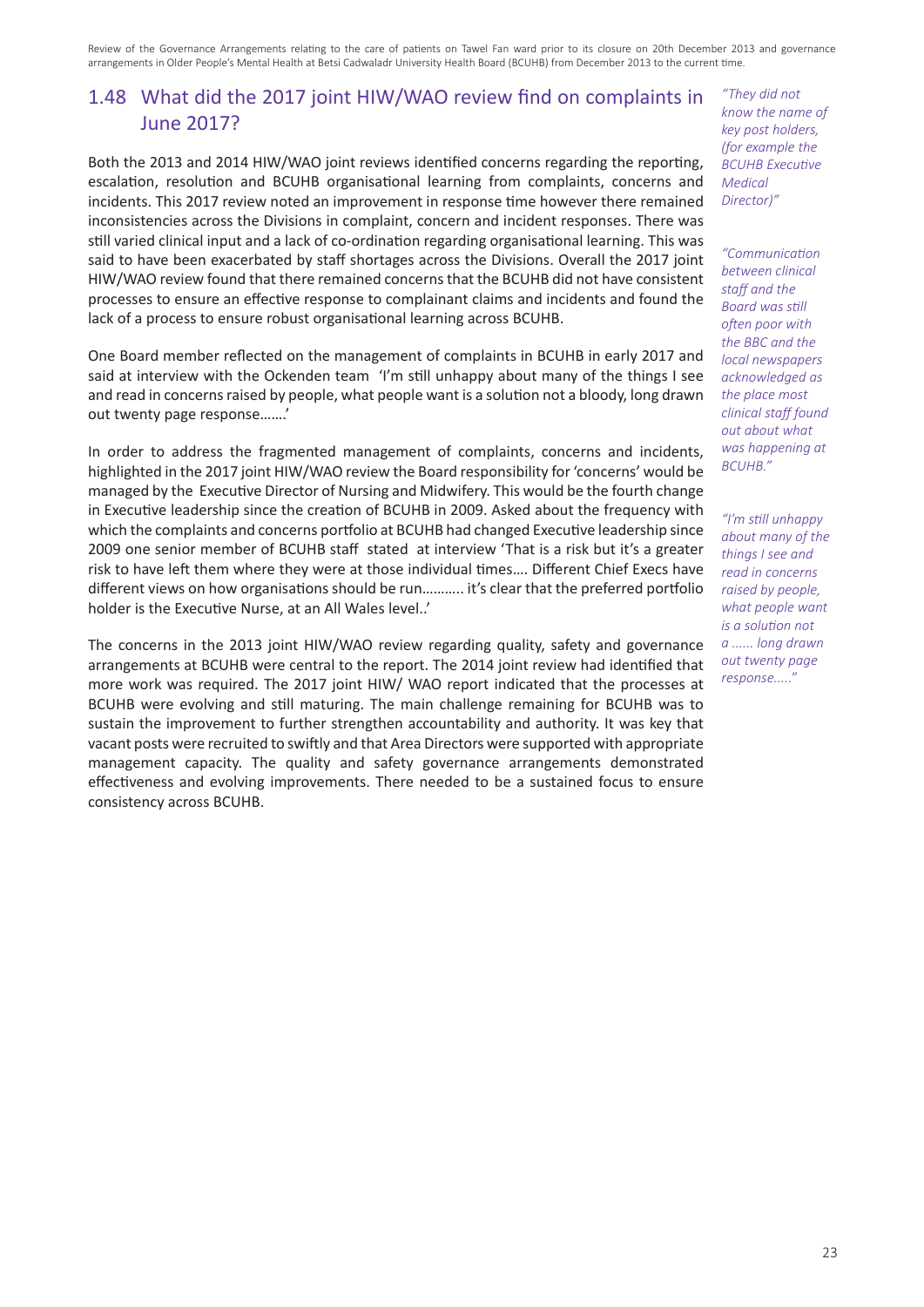## 1.49 What did service users and service user representatives tell the Ockenden governance review about BCUHBs management of compliments, concerns and complaints, in spring and summer 2017?

'Listening and Engagement' events took place at Llanrwst, Llandudno, Llangefni, Bangor, Tywyn, Pwllheli, Rhyl, Wrexham, Holywell and Prestatyn. (See map below)



*"'Listening and Engagement'events took place at Llanrwst, Llandudno, Llangefni, Bangor, Tywyn, Pwllheli, Rhyl, Wrexham, Holywell and Prestatyn."*

In addition a number of individual follow up conversations and interviews took place after the 'Listening and Engagement' events where this was requested by service users or their representatives. Overall there was deep dissatisfaction and unhappiness amongst those attending the events about the 'concerns' and complaints system at BCUHB both overall and specific to older person's mental health care. Individual staff members were frequently singled out for positive comments within older person's mental health. However there was recognition of insufficient clinical staff numbers - both nursing and medical in hospital and community and it was said by service user representatives that they frequently felt that BCUHB staff and the services they provided were at 'breaking point' in the spring and summer of 2017. BCUHB staff in older people's mental health were often described as 'trying their best, often in very difficult circumstances' by carers and service user representatives.

Delays on the part of BCUHB in responding to complaints was discussed as a concern as was the poor quality of responses once received. Others felt that the complaint process was not clear and transparent and that BCUHB had an air of 'arrogance' when dealing with any complaints. Many service user representatives talked about the reluctance to complain, because of the fear of 'reprisals' as a result of making a complaint and a complaint affecting negatively the subsequent care provided to an elderly relative. This 'fear' was discussed at Bangor, Tywyn, Prestatyn, Holywell and Llangefni. In Wrexham in July 2017 some service user representatives described BCUHB as having a culture of 'bullying' where complaints were concerned.

Some service user representatives said that they didn't know how to go making a complaint using the BCUHB complaints process and that they didn't know how to contact personnel

*"Overall there was deep dissatisfaction and unhappiness amongst those attending the events about the 'concerns' and complaints system at BCUHB both overall and specific to older person's mental health care."*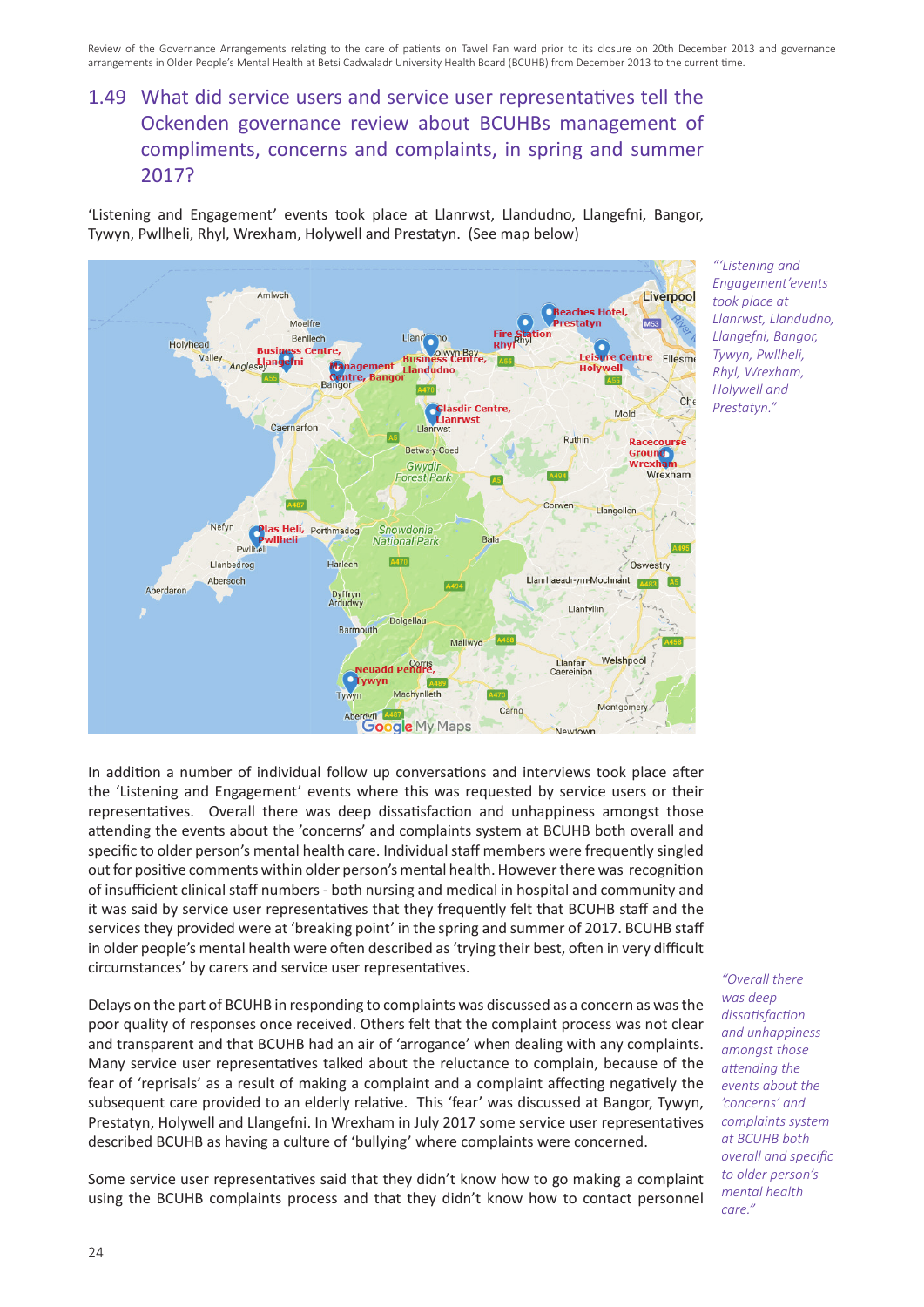at BCUHB within the complaints system, (Bangor, Holywell). They described constant reorganisation and a high workload within the complaints team as an excuse for a poor service. The complaints service provided was described as 'shambolic' (Holywell, Prestatyn and Pwllheli) Complainants said they were made to feel like a 'nuisance' for complaining in Pwllheli and Wrexham and that elderly patients were turning to BCUHB for help at crisis point because there was no help until a crisis was reached, (Wrexham and Prestatyn). Service users across the six counties described complaint responses from BCUHB and being given assurances in those complaint responses that actions would be taken, but with no follow up.

Throughout 2017 service users were still requiring considerable support from their Assembly Members (AM's) and North Wales Community Health Council (NWCHC) to resolve complaints with BCUHB and the Ockenden team has seen extensive evidence of the support provided by NWCHC and AMs respectively. (For reasons of confidentiality these documents have either been provided directly from the service user/ service user representative or with the consent of the service user/ service user representative for information to be shared.)

1.50 What did service users and service user representatives tell the Ockenden governance review about the systems, structures and processes of governance underpinning care planning, care delivery, and communication and engagement at BCUHB in the spring and summer of 2017?

#### 1.51 Care Planning

There was considerable concern expressed by service users and their representatives about the delays in diagnosing dementia across North Wales. Once dementia was diagnosed service users and their representatives described an absence of advice and information for carers and families. There was particular concern around lack of support for those with younger onset dementia. Further concerns were expressed around care plans with care plans described as standardised with no room for individuality and with little or nothing perceived as being done to ensure that the individual was at the heart of any care planned or delivered.

## 1.52 Care Provision / Care Delivery:

Carers described to the Ockenden team a lack of carer assessments and lack of carer support (as of autumn 2017.) Discussion also took place about staff shortages across both nursing and medical staff in the care of older people with mental health problems across the BCUHB catchment area. Carers described long waiting lists and how these then caused delays in the care process. Lack of any therapies and activities for older persons for dementia was described. In particular, attendees questioned when such activities when provided, whether they are tailored around the patients' needs. Many families and patients themselves described BCUHB as frequently resorting to providing 'colouring in pictures' as the only available activity on a repeated basis. Many families described that their relatives would refuse to attend activities sessions as they found this uninteresting and did not want to participate. There was a lack of consistency of activities provision described to the Ockenden team with some very sad stories told of planned activities stopped with no notice due to a shortage of community staff. One family in Dolgellau told the Ockenden team 'the support workers didn't turn up for 2 weeks and Dad was standing there at the window with his coat on waiting for them and he said to me 'have I been a naughty boy because they don't want me anymore?'. There's been no thought, no planning, no what are we going to do with X if we don't take him out on a Monday'

Attendees raised concerns regarding lack of care provision for patients with learning difficulties or younger people with dementia were catered for. The experience attendees had were that these were both groups of people 'forgotten' by the BCUHB system. The issue of travelling times across North Wales in order to access care led to concerns about whether there were

*"It was said by service user representatives that they frequently felt that BCUHB staff and the services they provided were at 'breaking point' in the spring and summer of 2017."*

*"Many service user representatives talked about the reluctance to complain, because of the fear of 'reprisals' as a result of making a complaint and a complaint affecting negatively the subsequent care provided to an elderly relative."*

*"The complaints service provided was described as 'shambolic' "* 

*(Holywell, Prestatyn and Pwllheli)*

*"Elderly patients were turning to BCUHB for help at crisis point because there was no help until a crisis was reached"*

*(Wrexham and Prestatyn).*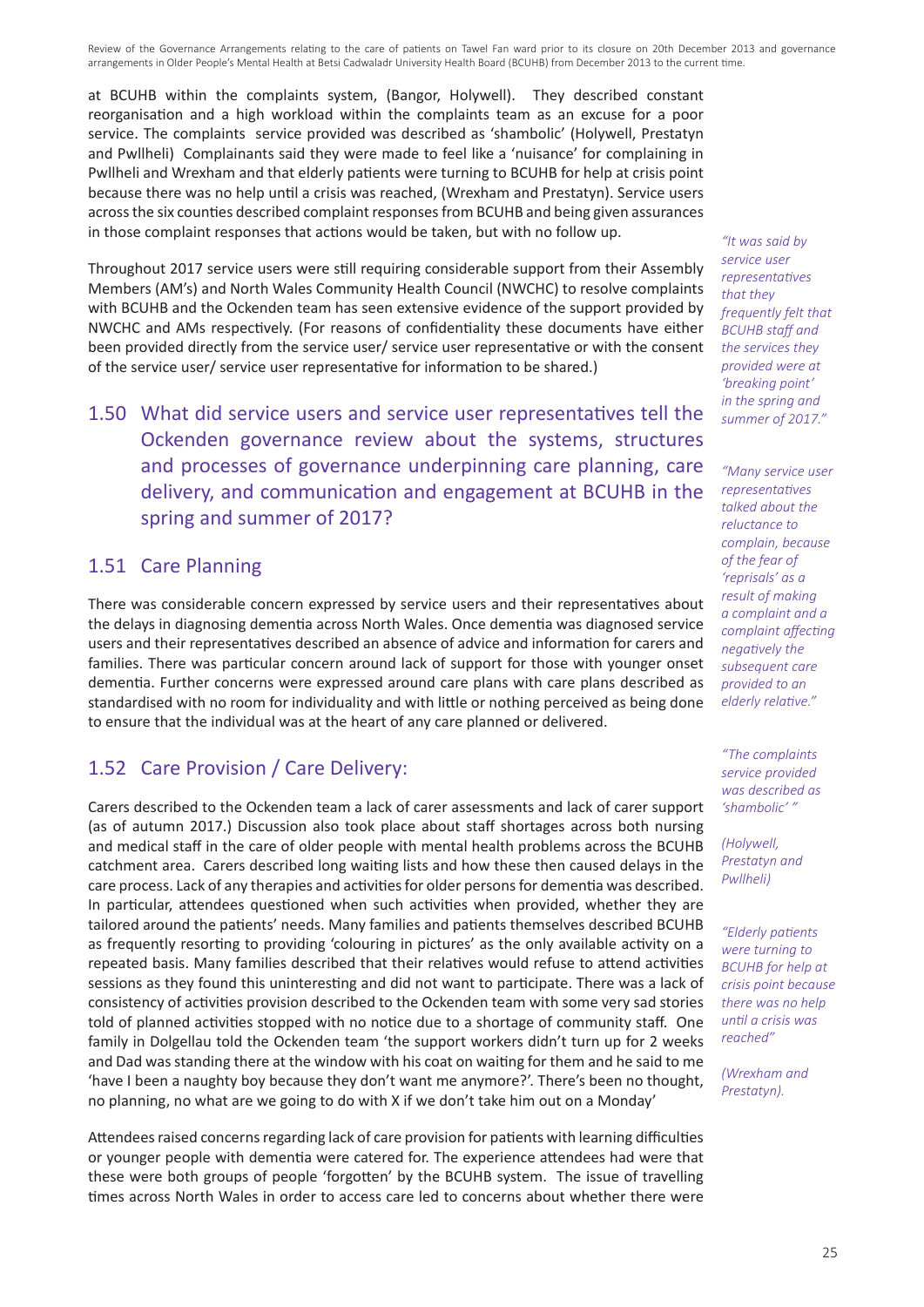enough staff employed by BCUHB to deliver the care required. Delayed transfers of care, out of area transfers to geographically distant areas and the lack of BCUHB inpatient beds and EMI residential homes were also discussed as concerns.

#### 1.53 What did current service users tell the Ockenden team about communication with OPMH at BCUHB?

An increase in independent mental health advocacy support was said to be urgently needed by attendees at the Listening and Engagement events across all six counties. The language barrier for elderly Welsh speaking patients was also seen as being problematic in accessing care provided by many BCUHB staff.

Some questioned why BCUHB was still not appearing to be visibly involved in speaking with and listening to service users and service user representatives. Discussion took place about the BCUHB system for engagement and its current and long term lack of visibility across many parts of Gwynedd and Anglesey. The role of Independent Members of the Health Board in engagement with service users and their representatives was queried. Attendees felt that there were too many organisations in North Wales dealing with the same issues – and as such there were too many structures and job titles which were difficult to understand and navigate. Some described difficulties in communicating with the Health Board and others talked about a lack of understanding about the services that are delivered in the many hospitals across the region. Poor communication between the BCUHB and the third sector<sup>13</sup> overall was described.

A current Board member at interview with the Ockenden team in April 2017 stated 'Governance is about behaviours, it's not just about systems and structures….. I feel this organisation and the health service and people in North Wales deserve this to work properly..'

#### 1.54 What did the Ockenden review team find about BCUHB staff morale generally throughout the governance review?

The Ockenden team found a recurring theme of lack of staff support in BCUHB for those staff working within and outside mental health services at BCUHB from 2009 to the present day.

Whilst this was not a specific part of the Ockenden review Terms of Reference a large number of former and current BCUHB staff interviewees from outside and inside mental health have explained to the Ockenden team that at critical times BCUHB was not felt a supportive employer and situations were often handled very badly by senior managers and Executives. A phrase repeatedly used was that BCUHB as an employer acted with a 'knee jerk' reaction at a time when staff most needed considered and carefully thought through support. The numbers of staff relaying these concerns to the Ockenden review team throughout 2016 and 2017 were significant and therefore it is important that these findings are informed to BCUHB.

It is important to note that this feedback was separate to and different to the actions taken around the closure of Tawel Fan ward, which have not been considered in this review of governance. This perceived lack of support from BCUHB as an organisation, (not referring to the former Mental Health and Learning Disabilities CPG or current MHLD Division) was not associated with any particular legacy area, e.g. East, West or Central but was felt across the organisation and at all levels of the organisation and was described by staff as being present over a very long period of time – since the formation of BCUHB and existing to the current day.

One staff member described to the Ockenden review team at interview their last day in employment in the NHS which was in BCUHB and told the Ockenden review team 'The most hurtful thing of all was I spent 30 years in the NHS….. and my last ever day was in Wrexham in North Wales, my last day ever and not a single Director or senior manager came and said goodbye to me..'

*"Many families and patients themselves described BCUHB as frequently resorting to providing 'colouring in pictures' as the only available activity on a repeated basis."*

*"One family in Dolgellau told the Ockenden team 'the support workers didn't turn up for 2 weeks and Dad was standing there at the window with his coat on waiting for them and he said to me 'have I been a naughty boy because they don't want me anymore?'."*

*"Governance is about behaviours, it's not just about systems and structures….. I feel this organisation and the health service and people in North Wales deserve this to work properly."*

<sup>13</sup> See glossary main report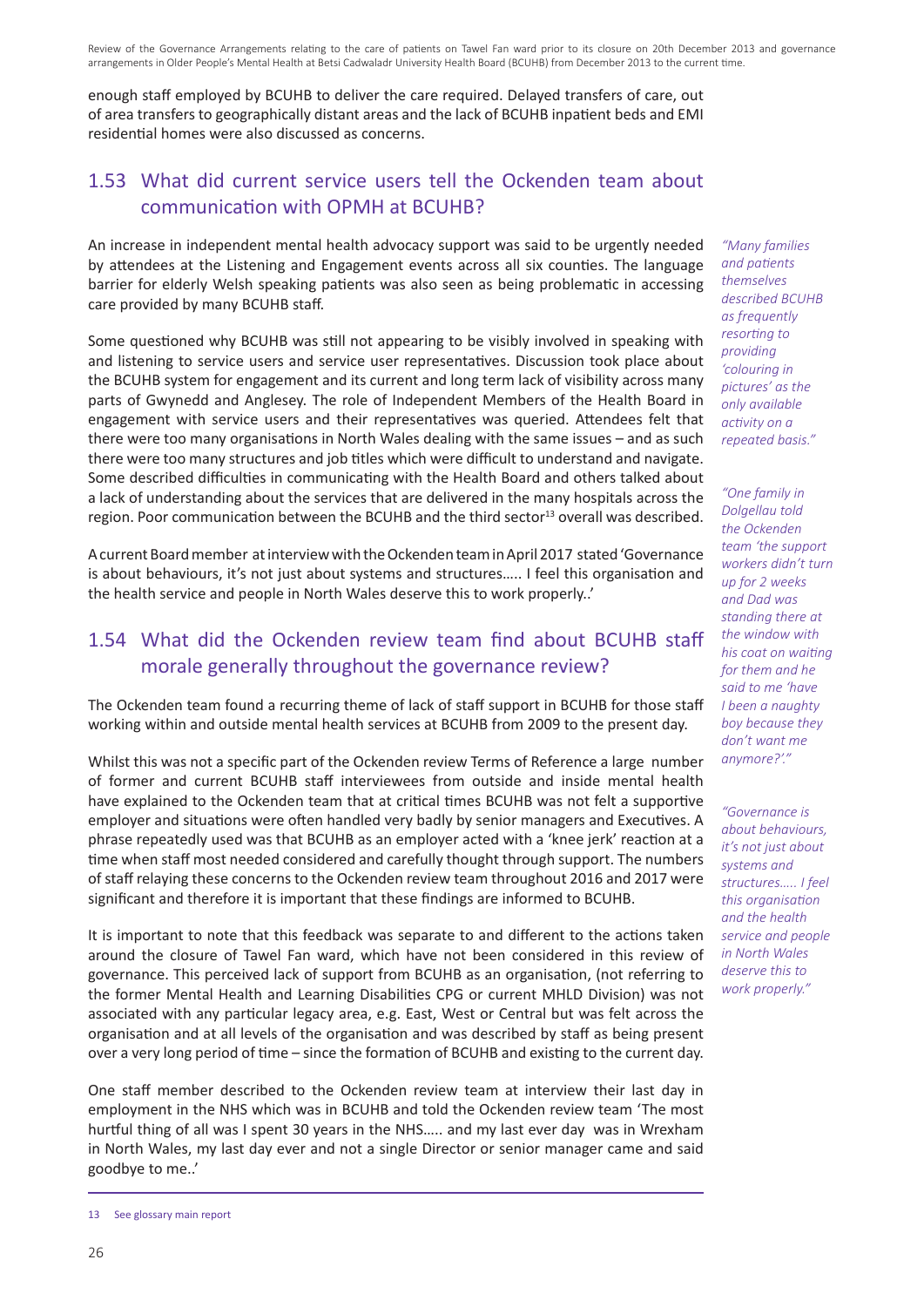Many staff in their interviews discussed that the use of the grievance process was utilised widely across BCUHB with the example of a staff member making a complaint or taking out a grievance against another staff member. Both the person complained about and the complainant (both examples were found in staff contacting the Ockenden review team) described that frequently investigations that should have occurred did not occur at all and that in some situations an investigation would be started, then halted or passed to several different 'investigation managers.' This meant that a 'complainant' and the person complained about would need to recount events to a number of different people, sometime over a prolonged period of time. Some staff told the Ockenden review team that such processes were frequently left open and unresolved, sometimes for many years. This made working relationships across many services very difficult to navigate.

One staff member summarised the situation as BCUHB needing a whole new mind set around staff support and told the Ockenden team that BCUHB should be making the organisation a positive place to work so that staff members didn't need to be resilient, and that there had been a 'man up' and 'ooh, still off with stress..' attitude expressed by some senior managers towards clinically based colleagues. BCUHB employees outside and inside mental health referred to feeling ashamed of the 'tatty' buildings they worked in, the lack of equipment they were given to do their job, insufficient staffing levels and poor mandatory and developmental training opportunities.

With specific reference to the Mental Health and Learning Disabilities Division the last eighteen months since the formation of the Division had started to be seen more positively by some staff. One colleague told the Ockenden review team 'I do feel that there is some movement and there's some action and some things have changed that needed changing....' Acknowledging the significant length of the journey ahead for Mental Health as of April 2017 this staff member said 'I'd say we're probably about a third of the way there, we're not even halfway yet. …' Communication within and outside mental health and the wider organisation of BCUHB and between the BCUHB Board and 'front line' staff continued to be problematic with many interviewees not knowing the name of Executive Directors as of mid-2017 and staff interviewees not able to name any independent members of the Board, other than the Chairman.

#### 1.55 In conclusion:

BCUHB is now approaching its ninth birthday and those years has seen significant intervention and external input, review and advice from a number of bodies and external consultancies. These bodies have included Welsh Government HIW and WAO, the NHS Delivery Unit and a number of Royal Colleges. These include three joint reviews of governance by HIW/WAO in 2013, 2014, and 2017, support around governance from the Good Governance Institute in 2014, targeted intervention in 2014/15 and the imposition of special measures in 2015. Many of the external reviews have followed one another and have commended and repeated the recommendations from one review to another. There has often seemed to be some progress as in between the joint HIW/WAO reviews of 2013 and 2014 but follow up reports, sometimes after a number of years as with the 2017 joint HIW/WAO review showed significant work still to be done.

The Ockenden team had the privilege of engaging with 105 service users and service user representatives over the six counties of North Wales from April to December 2017. In addition the Ockenden team has had contact with 135 members of current and former BCUHB staff, working at all levels within BCUHB from ward to 'Board.' Those staff working clinically were more likely to share the viewpoints of service users and their representatives currently receiving care. Both service users and staff described an older people's mental health services that was stretched beyond capacity and unable to respond to the needs of service users and carers.

Whilst senior managers and service leaders were able to describe clearly the systems, structures and processes of governance and strategies either being put in place or already in

*"The most hurtful thing of all was I spent 30 years in the NHS….. and my last ever day was in Wrexham in North Wales, my last day ever and not a single Director or senior manager came and said goodbye to me."*

*"Many staff in their interviews discussed that the use of the grievance process was utilised widely across BCUHB with the example of a staff member making a complaint or taking out a grievance against another staff member."*

*"Some staff told the Ockenden review team that such processes were frequently left open and unresolved, sometimes for many years. This made working relationships across many services very difficult to navigate."*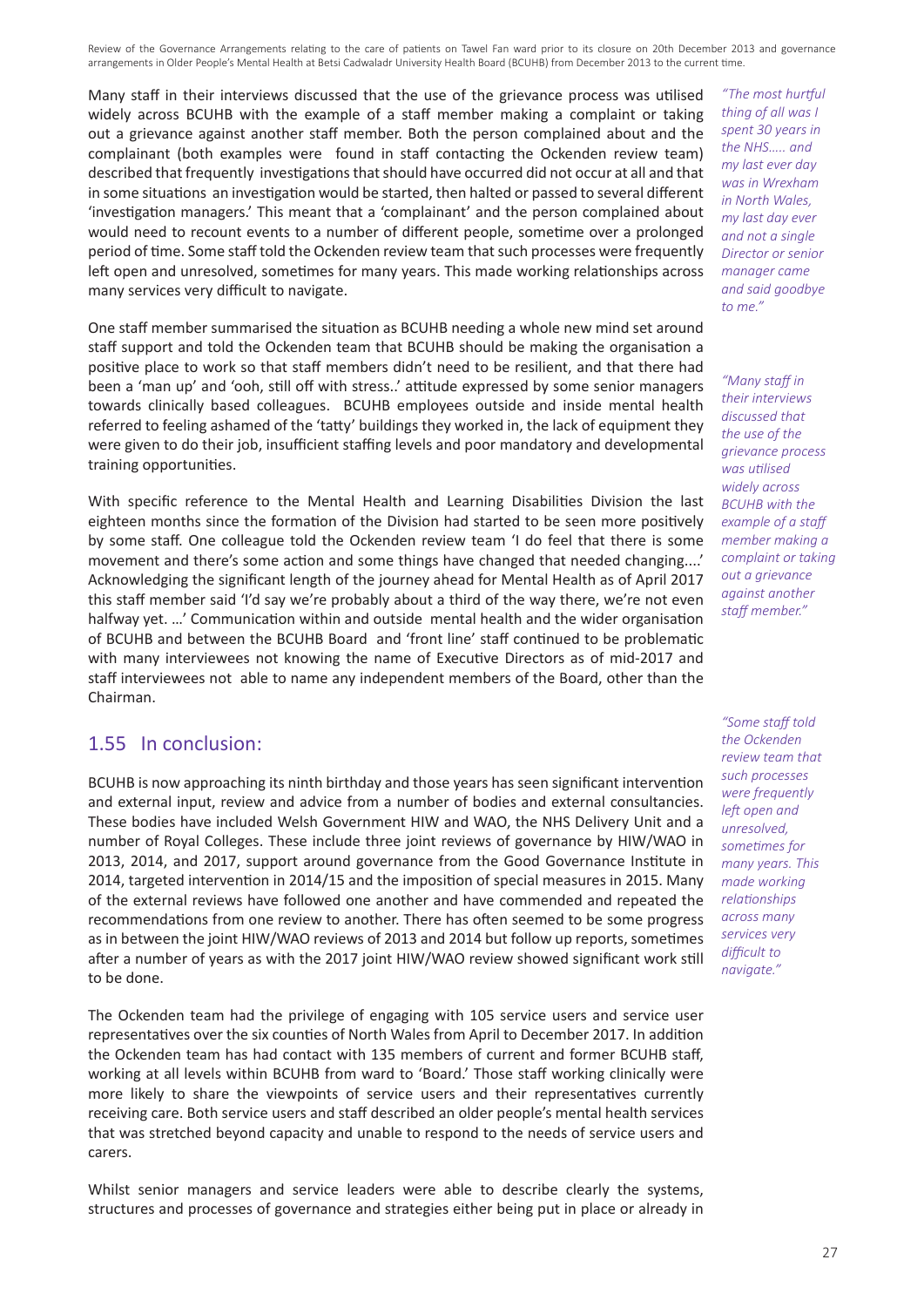place in the 'new' post special measures BCUHB service user representatives and carers were yet to feel the benefit of receiving care within this new system – with for example – a BCUHB concerns system that was still described as 'shambolic' and 'broken,' care planning that lacked any individuality and a lack of support for carers of older people with mental health difficulties.

It is clear that as BCUHB approaches its ninth birthday that it is still 'on a journey' but for the majority of service users, service user representatives and many clinically based staff the destination as of late 2017 remained uncertain and unclear. Communication between the 'ward' (i.e. clinically based staff and the service users and their representatives and carers) and the 'Board' (the Executive team, Independent members and senior managers) remained critically weak and many staff and service users lacked confidence in the ability of the BCUHB Board to navigate the long and difficult road ahead. Whilst some progress has undoubtedly been made (as is set out in a number of external reviews, particularly those carried out jointly by HIW / WAO in 2014 and 2017 and Healthcare Inspectorate Wales in late 2017) much more remains to be done.

In conclusion, progress to date has been too slow, change where it has occurred is embryonic with little evidence seen by the Ockenden team that any positive changes made are yet on a sustainable footing. In summary from 2009 to the present day the Ockenden review has seen significant evidence that on many occasions since 2009 the BCUHB Board have demonstrated a lack of strategic planning and a lack of integration of corporate, clinical and financial governance. This focus on integrated governance accompanied by a visible commitment to partnership and multi- agency working and effective and meaningful staff and service user engagement needs to be the **each and every day** modus operandi of the BCUHB Board moving forward.

*"BCUHB should be making the organisation a positive place to work so that staff members didn't need to be resilient, and that there had been a 'man up' and 'ooh, still off with stress..' attitude expressed by some senior managers towards clinically based colleagues."*

*"Both service users and staff described an older people's mental health services that was stretched beyond capacity and unable to respond to the needs of service users and carers."*

*"Progress to date has been too slow, change where it has occurred is embryonic with little evidence seen by the Ockenden team that any positive changes made are yet on a sustainable footing."*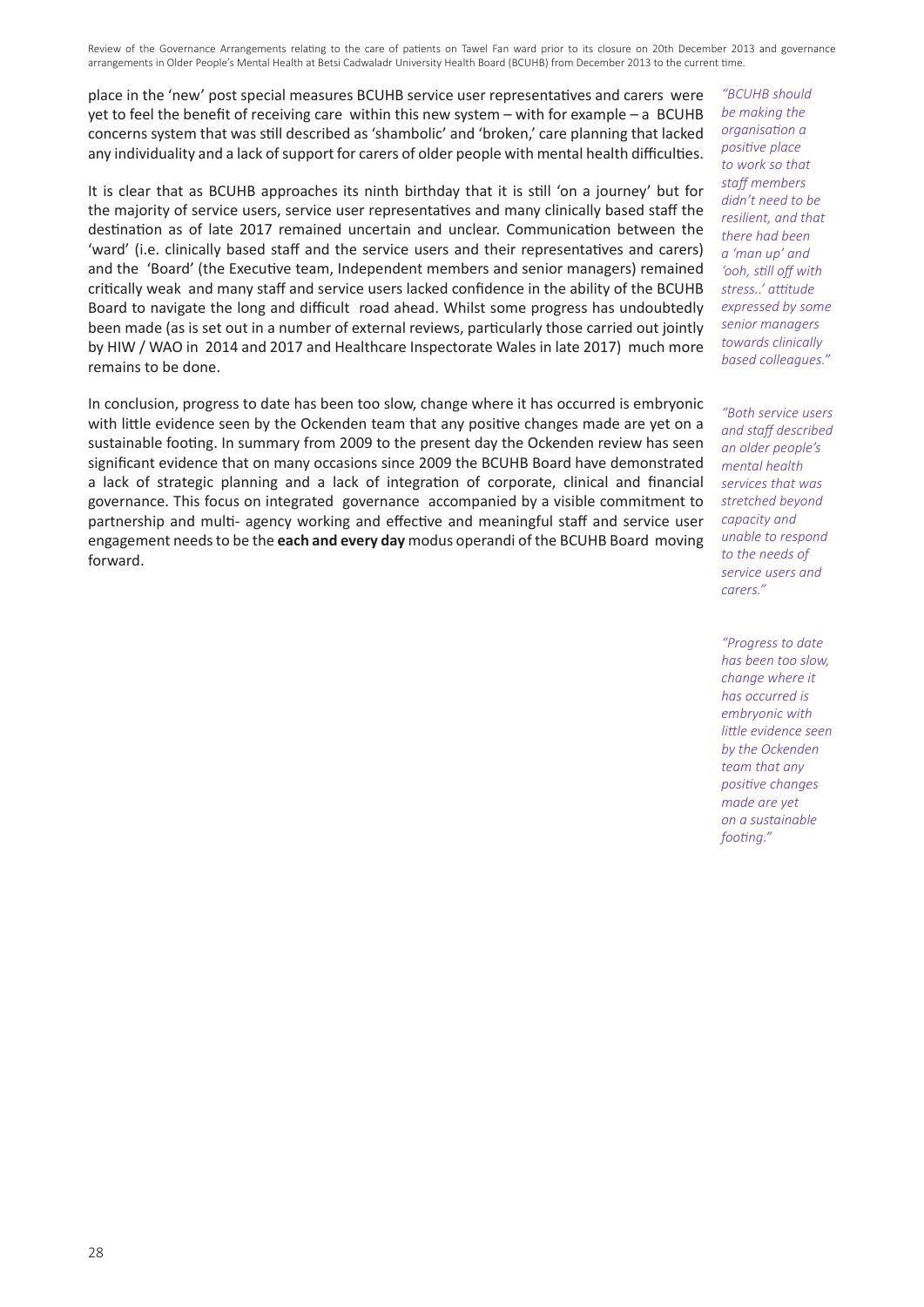## **Recommendations and Findings:**

#### 2.1 Introduction to recommendations and findings:

The findings and recommendations of the Ockenden review pertaining to failings in the systems, structures and processes of governance at BCUHB have been widely acknowledged in multiple internal and external reviews from 2012 to the current time (the end of December 2017). Much of this information is already in the public domain and has been extensively reviewed in the main report. Many of the recommendations made by the Ockenden review team have been made, at least in part by many external reviews preceding this review. In summary if an organisation such as BCUHB is underpinned by poor systems, structures and processes of governance (as BCUHB was from its creation) then there is very likely to be an inability of the organisation to identify and 'put right' failings. There will also be an inability to respond effectively to concerns from staff, service users and service user representatives and there will be an inability for an organisation such as BCUHB to ensure organisational learning from failings and concerns. This has been (and remains) the situation within BCUHB from 2009 to the end of 2017.

The Ockenden review of governance engaged with 135 current and former members of BCUHB staff and 105 current service users and service user representatives. 200 interviews were carried out, most face to face, a small number on the telephone. Extensive amounts of supplementary documentation were sent to the Ockenden team by the BCUHB staff, carers and service user representatives who engaged with the Ockenden review.

Current and former members of BCUHB staff, especially those engaged or associated with provision of (or direct line management of) front line patient care were more likely to have views that resonated and agreed with the views expressed by service users and their representatives. The Ockenden review team found that staff currently working at senior management and Board level were more likely to believe that significant progress had been made than either front line clinical staff or current service users.

The Ockenden team heard from very significant numbers of current and former BCUHB staff and current and recent service user representatives who all described from 2009 to the current day insufficient resources, (finance, staffing, training and equipment) to provide appropriate care to a very vulnerable patient group. Unfortunately despite an extensive review of evidence of over 4000 individual documents alongside over 200 interviews the Ockenden review has no assurance that these issues were resolved at anything more than a very embryonic stage.

Current service user representatives and current BCUHB staff highlighted to the Ockenden review their very significant concerns regarding the systems, structures and processes underpinning the patient pathway and delivery of patient care, response to concerns when they were presented to BCUHB and a current inability of BCUHB to evidence organisational learning from concerns, complaints and patient safety incidents.

As of the current time service user representatives and a wide range of BCUHB staff also held similar views on their ability to engage with BCUHB as an organisation. One staff member, number 56 summed up in interview in the summer of 2017 a situation described by service users and staff alike as 'It doesn't feel to me, as a member of staff, that there is a measureable and smart plan to even getting your act together ……….so even when they are getting their act together it just feels like it's ever changing and the ground is almost slipping beneath your feet, you think you're getting to grips with things and then something else changes…..everybody has their own vested interests and priorities but there's no…. cohesion and different pockets of different works and departments will go off and do one thing, which could have a detrimental impact on another..'

The findings and recommendations of the Ockenden review can be understood at a pan Wales level, at an across BCUHB and North Wales level and finally at an individual level affecting

*"The findings and recommendations of the Ockenden review pertaining to failings in the systems, structures and processes of governance at BCUHB have been widely acknowledged in multiple internal and external reviews from 2012 to the current time (the end of December 2017)."*

*"Current and former members of BCUHB staff, especially those engaged or associated with provision of (or direct line management of) front line patient care were more likely to have views that resonated and agreed with the views expressed by service users and their representatives."*

*"If an organisation such as BCUHB is underpinned by poor systems, structures and processes of governance (as BCUHB was from its creation) then there is very likely to be an inability of the organisation to identify and 'put right' failings."*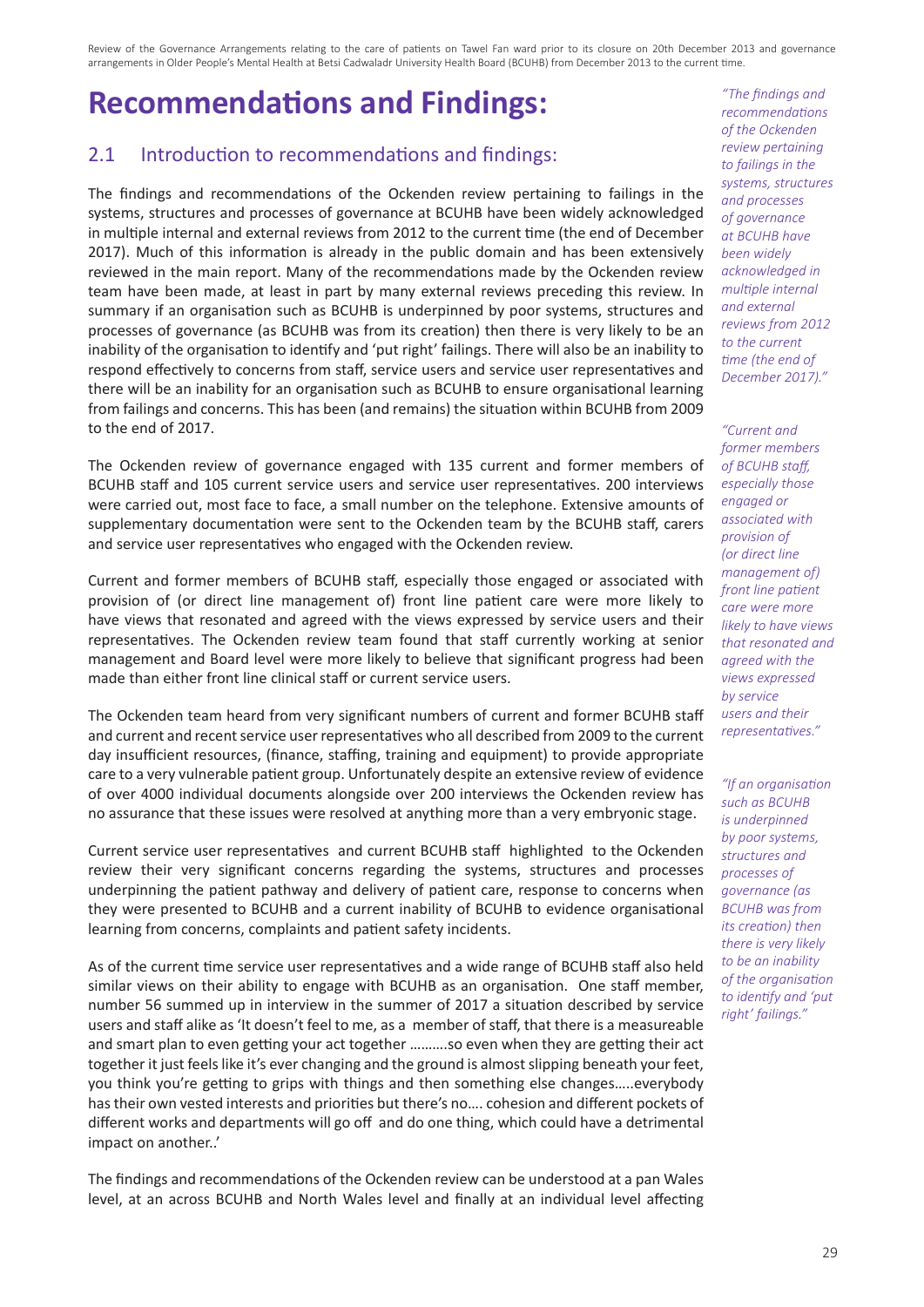individual service users, service user representatives, carers and staff.

## 2.2 Overview of the findings and recommendations of the Ockenden governance review:

The findings arising from the Ockenden review cover the period from the 'birth' of BCUHB in late 2009 to the end of December 2017. This is a lengthy period of just over eight years. In some areas staff and service user representatives have provided updates to the author on the progress of specific issues as late as May 2018 and where these progress reports have been provided they have been considered and included within the main report.

As discussed in the main report BCUHB has been subject to multiple external reviews from at least 2012 and on an ongoing basis to the current time. Scrutiny within mental health and specifically older persons mental health by Healthcare Inspectorate Wales (HIW) has occurred on a continual basis from autumn 2009 to the current day. Therefore at any one time BCUHB has been found to be working with the recommendations of multiple external action plans. In addition BCUHB was placed into Special Measures<sup>14</sup> three years ago in June 2015 and remains under Special Measures at the current time. (April 2018.)

Consideration of all<sup>15</sup> of the correspondence, reports and action plans (concerning the care of older people and specifically older people requiring mental health support) to and from HIW and BCUHB from 2009 to the current day and mapping and triangulation of those findings against many of the external reviews from 2012 onwards show a high degree of connectivity between the

- HIW findings and recommendations;
- Issues and concerns found on Tawel Fan ward;
- and multiple external reviews concerning BCUHB as a whole.

Disappointingly, the same findings and recommendations were repeated over and again by HIW to BCUHB from 2009 onwards and to the current time. Unfortunately there has often been limited progress made by BCUHB from one HIW visit or external review to another, even when an action plan was developed and a number of years elapsed between one HIW inspection/ external review and another. In addition the Ockenden team found little or no organisational learning from the action plans developed from one HIW visit, inspection or external review to another. Generally HIW inspections across (for example) a range of inpatient mental health units found the same issues to be of concern on a repeated basis over very many years.

The Ockenden review team has reviewed multiple action plans and note that many actions are simply carried forward from one external review/ HIW inspection to the next. Most of the action plans seen are not SMART<sup>16</sup>, Going forward all action plans from the 'ward' to the BCUHB 'Board' will need to be

**Specific** as to the responsible persons, resources required and the oversight and scrutiny to be put in place;

**Measureable**, with performance monitoring arrangements clearly identified and followed and details where escalation should occur in the event of the required progress not being made;

**Achievable** with clarity around aims and objectives and how these integrate with other existing priorities ;

**Relevant** – with actions that refer specifically to the matter requiring resolution;

*"The Ockenden review of governance engaged with 135 current and former members of BCUHB staff and 105 current service users and service user representatives. 200 interviews were carried out"*

*"It doesn't feel to me, as a member of staff, that there is a measureable and smart plan … so even when they are getting their act together it just feels like it's ever changing and the ground is almost slipping beneath your feet, you think you're getting to grips with things and then something else changes….. everybody has their own vested interests and priorities but there's no…. cohesion."*

*"Unfortunately there has often been limited progress made by BCUHB from one HIW visit or external review to another, even when an action plan was developed and a number of years elapsed between one HIW inspection/ external review and another."*

<sup>14</sup> See glossary main report

<sup>15</sup> These have been provided to the Ockenden review by the CEO of HIW

<sup>16</sup> See glossary main report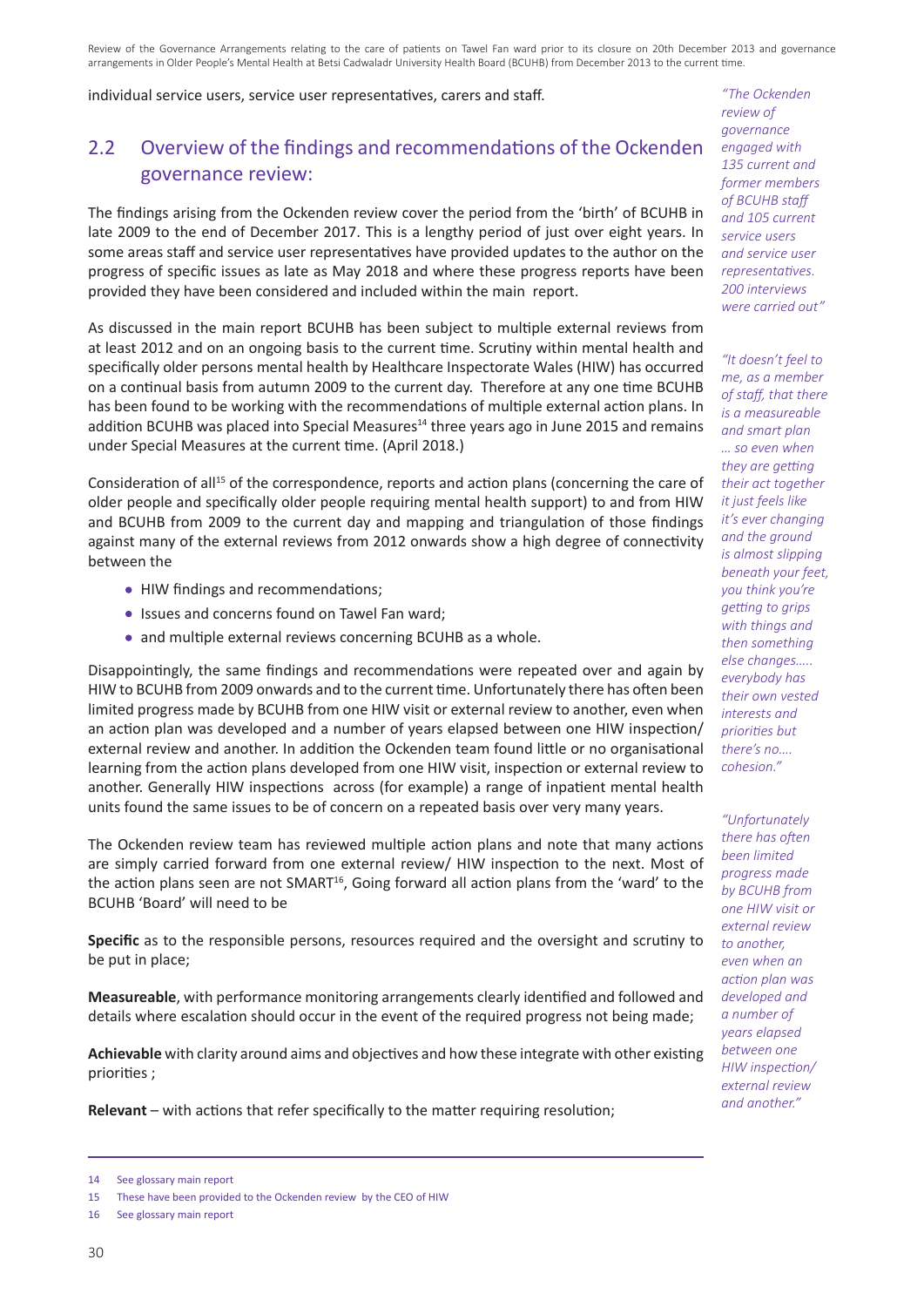Timely with clarity around required timeframes and dates for completion and details of escalation where timelines are not met.

# **3.1 Finding 1**

**The patient pathway for service users of older people's mental health (OPMH) was fragmented from the 'birth' of BCUHB in** 2009 **and remains fragmented today from the perspective of many service users, service user representatives and carers (as of the end of 2017.)**

The setting up of BCUHB with eleven (11) Clinical Programme Groups (or CPGs) who worked in an independent, disparate and often fragmented way had a negative effect on the delivery of care to older people from 2009 onwards. In the setting up of the CPGs there was a complete lack of strategic direction by the then BCUHB Board and a lack of effective Board oversight and scrutiny. Some Independent Members of the BCUHB Board produced evidence to the Ockenden review team showing that they raised concerns over many years with the then CEO and to Welsh Government but as described in the main report little action was taken in response to these concerns at the time.

The Ockenden review has reviewed extensive evidence that shows that this combination of a lack of Board effectiveness in oversight coupled with stringent financial restrictions meant that mental health and specifically older peoples mental health within mental health became a 'Cinderella' service. The MHLD CPG was described by one Board member as being 'left to do its own thing'.

The 11 CPGs were allowed to operate as autonomous individual bodies within the wider BCUHB and were able to develop service provision as they saw fit rather than consider the 'connectivity' that should have happened across all CPGs and across BCUHB and North Wales. This was described in interview as 'eleven different versions of the world..' existing in BCUHB. This affected provision of services to vulnerable older people such as occupational therapy, physiotherapy, medical care and urgent care.

As a result service user representatives and carers described to the Ockenden review throughout 2017:

- Delays, distress and loss of dignity when seeking medical and urgent care,
- Over use of Accident and Emergency (A and E) departments (for 'simple' conditions such as urinary tract infections) that could and should be treated at/ close to home.
- Poor experience of care in A and E and Medical Assessment Units  $17$  that was often delayed and where staff lacked the time, resources and skills to care for vulnerable older people.
- Out of area treatment both within BCUHB but at a great distance from home, and outside North Wales in areas as far away as Southampton, London, Shrewsbury, South Wales and Coventry. Both of these scenarios have led to isolation from family, friends, familiar routines and support systems and in almost all cases has been described as hugely detrimental to vulnerable older people.

#### 3.2 Recommendation 1:

As of the end of 2017 there has been insufficient evidence seen by the Ockenden review team that the patient pathway and the systems, structures and processes of governance underpinning service provision for vulnerable older people at BCUHB is improving. The current service model remains fragmented with multiple service providers across health, social care, the voluntary sector and other independent providers. This view has been reached following extensive documentary review and interviews and discussion with current BCUHB staff and recent and current carers, service user representatives and independent providers of care

*"Some Independent Members of the BCUHB Board produced evidence to Ockenden review team showing that they raised concerns over many years with the then CEO and to Welsh Government but as described in the main report little action was taken in response to these concerns at the time."*

*"Delays, distress and loss of dignity when seeking medical and urgent care"*

*"Could and should be treated at/close to home "*

*"Poor experience of care in A and E and Medical Assessment Units that was often delayed and where staff lacked the time, resources and skills to care for vulnerable older people."*

<sup>17</sup> See http://www.storiesofdementia.com/2018/04/research-report.html for further detail and examples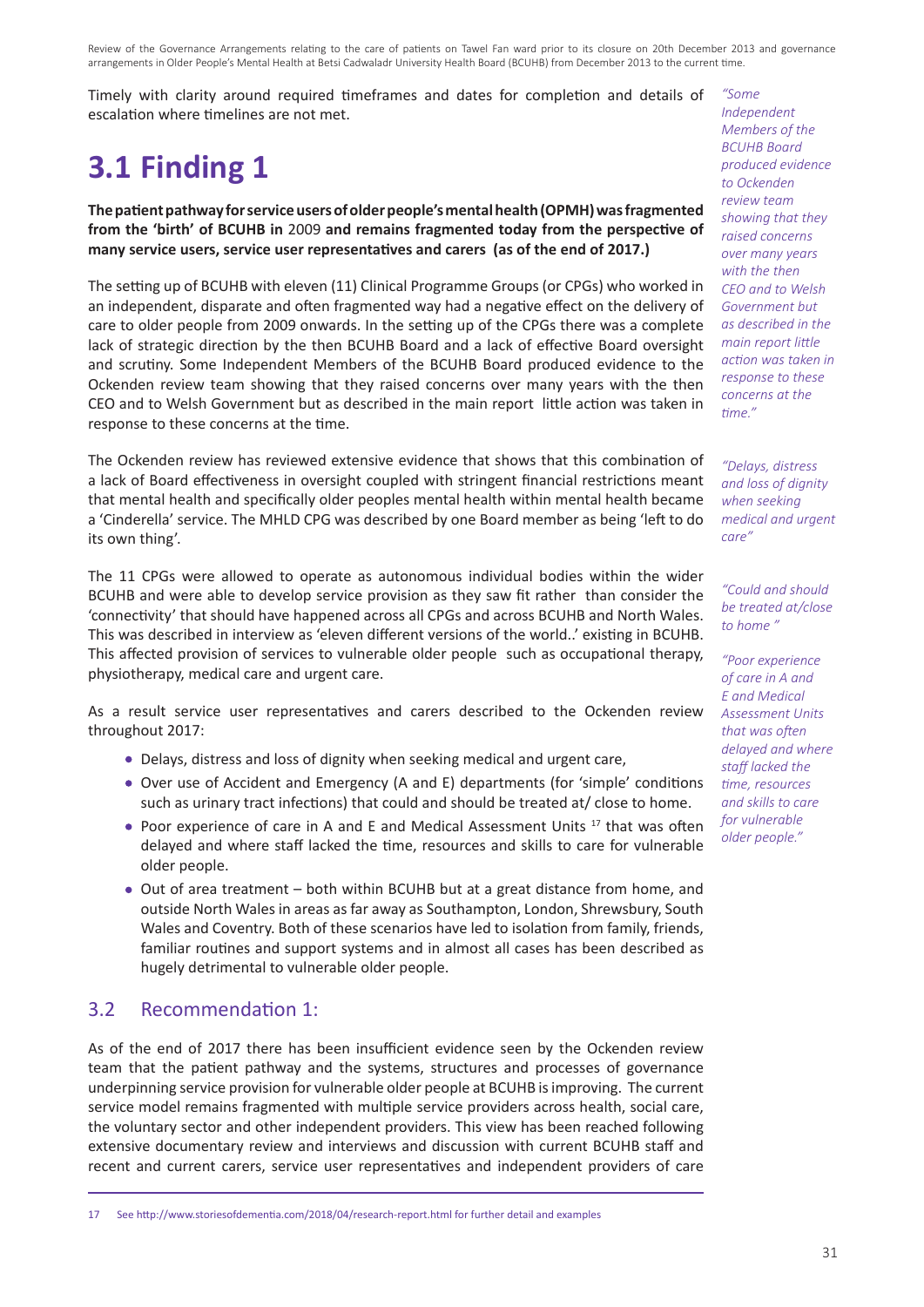#### across North Wales.

Many current BCUHB staff told the Ockenden review that they did not understand fully the complexities of current service provision and availability in older people's health care themselves and therefore felt unable to explain it to service users and carers The review, redesign and development of a new service model for older people and those with dementia across the six counties of North Wales requires urgent prioritisation and action by the BCUHB Board and the Mental Health and Learning Disabilities Division as of May 2018. There will be the need for extensive multi-agency working between BCUHB and a range of partners with continuing oversight by the BCUHB Board and Welsh Government as this work progresses.

Progress on this work should be reported to the BCUHB Board on a quarterly basis, starting from the progress made by the end of quarter 2 of 2018/19, (the end of September 2018.)

## **4 Finding 2**

The Ockenden team has very serious concerns regarding the management of the clinical workforce in mental health and older person's mental health, (OPMH) at BCUHB from 2009 to the current day. Conclusive evidence has been seen by the Ockenden review team that from the early days of BCUHB even when posts were deemed as clinically essential by the Mental Health and Learning Disabilities (MHLD) CPG they were subject to a prolonged process of Executive led 'vacancy control.' This is described in detail in the main report. This left OPMH services chronically understaffed, at a time when patient numbers and acuity was increasing.

The Ockenden team has also heard and seen evidence of the random and indiscriminate application and prolonged use of a scheme known as 'VER' or Voluntary Early Release. This led to the significant loss of skilled and experienced staff from the clinical and managerial staff from within the MHLD CPG and within older people's mental health over a number of years. It is likely that other wards, departments and CPGs were similarly affected but the Ockenden team has not considered that detail as its focus is on the governance of older people's mental health. There was no evidence seen of strategic Board oversight of this significant loss of skilled workforce via 'VER'. A senior member of staff in post at the time said 'If somebody asked for it, it was difficult to make a case for them not going....'

Unfortunately clinical staff in post at the current time within mental health and OPMH describe staffing as 'worse now' and referred in interview to 'constantly firefighting.' Clinical services were frequently described as existing on the 'good will' of staff with high levels of agency and temporary staff. There remained a high usage of locum medical staff as of the end of December 2017, with a high turnover within the locum medical workforce. This was described to the Ockenden review as impacting significantly on timeliness, quality and continuity of care to service users within OPMH. As of the summer of 2017 Dementia support workers described being frequently unable to do their own roles as they were 'pulled' on a regular basis to help with the physical care of patients in support of the 'health cares.' (Health care support workers.)

BCUHB have advised the Ockenden governance review team that as of May 2018 there are 23 WTE18Dementia 'support workers' across the three main hospital sites, community hospitals and in memory services with an additional 7 workers in post under contract with the 'Carer's Trust.'19 In the MHLD Division there are 10 dedicated activity workers in OPMH inpatient wards and in addition to the Consultant Nurse there are three Dementia specialist nurses, one in YGC, one in OPMH and one in the safeguarding team.

*"The review, redesign and development of a new service model for older people and those with dementia across the six counties of North Wales requires urgent prioritisation and action by the BCUHB Board and the Mental Health and Learning Disabilities Division as of May 2018."*

*"The Ockenden team has also heard and seen evidence of the random and indiscriminate application and prolonged use of a scheme known as 'VER' or Voluntary Early Release. This led to the significant loss of skilled and experience staff from the clinical and managerial staff from within the MHLD CPG and within older people's mental health over a number of years."*

<sup>18</sup> Whole Time Equivalent or 'full time roles'

<sup>19</sup> https://carers.org/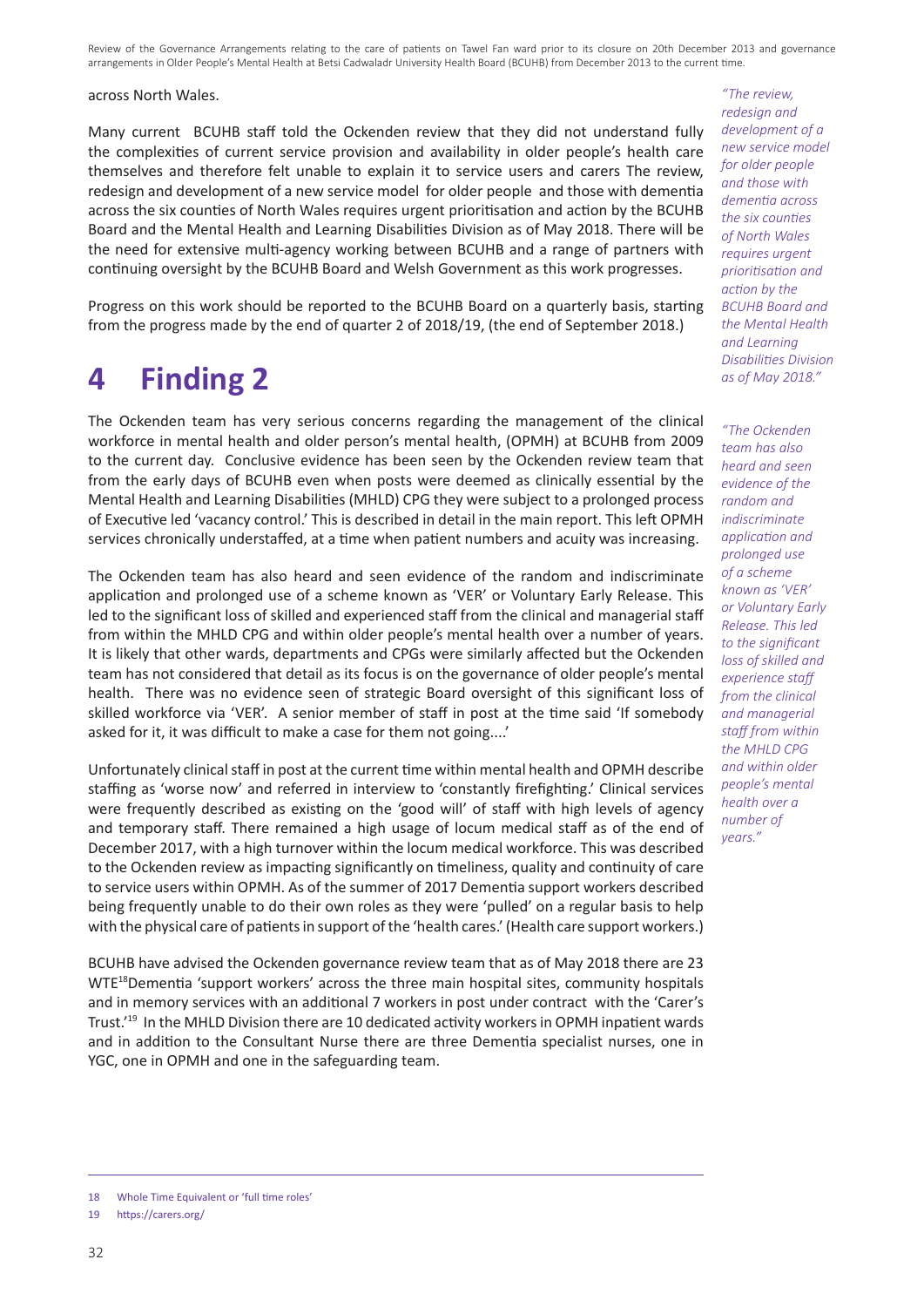#### 4.1 Recommendation 2:

- a) The financial position of BCUHB is well known to be of significant concern. The Ockenden review was informed that 'Quality Impact Assessments' (where the clinical implication of financial savings plans are assessed by Executive members of the BCUHB Board) were 'still in the process of refinement' (as of spring 2017.) This therefore is likely to remain an issue that will require evidence of focussed Board attention going forward.
- b) There will need to be further urgent and sustained Board attention to full integration of the systems, structures and processes underpinning financial, corporate and clinical governance and the Board will need to assure itself that it has effective integration and timely oversight and scrutiny of workforce planning, financial planning, performance and quality going forward.
- c) BCUHB will need to provide significant amounts of targeted workforce and organisational development support in the form of extra team members to support the MHLD and specifically OPMH with recruitment and retention expertise across medical, nursing and support services going forward. The MHLD will need to utilise this support to creatively explore different ways of working and new and effective ways of recruiting and retaining staff. There will need to be efficient, (timely) and effective recruitment processes in place at all times to support the MHLD going forward.
- d) There is currently only one Consultant Nurse in Dementia for the whole of BCUHB. With the currently extensive work plan this single post-holder is already likely to be stretched very thinly. Going forward there will not be sufficient Consultant Nurse resource to even begin to get to grips with the recommendations arising from this review and the HASCAS investigation. BCUHB should take active steps to appoint a second Consultant Nurse in Dementia.

Recommendations 4a to 4d should start with immediate effect and there should be evidence of significant progress by the end of quarter 2 2018/19, (the end of September 2013.) Taking into account recruitment times it would be anticipated all required post holders would be in place by the beginning of quarter 4 2018/2019 (January 2019)

# **5 Finding 3**

From 2009 onwards to the current day the Ockenden team have seen many examples of both out of date policies within mental health care and former and current BCUHB staff have described to the Ockenden team lack of evidenced based policies and procedures. Also described to the Ockenden team has been the long term lack of sufficient access to IT equipment which will hinder the ability of staff to access electronic copies of policies and make it more likely that 'workarounds' will be created with wards creating their own 'paper' files of policies that have the potential to become out of date.

The Ockenden review team has not been provided with any evidence suggesting a consistent and systematic approach to the development of new policies. Many staff described the continuing use of 'paper copy' policies and the continuing use of 'legacy' policies. On some occasions clinical practice is said to be still decided by individual clinicians rather than by utilisation of BCUHB wide policies and guidance.

The Ockenden team notes with concern that evidenced based care of the older adult still appears to be at an 'embryonic' stage with care of the older adult at policy level (where it exists) still seen to be an 'add on' to existing policies.

An example is the 2011 BCUHB 'Restraint Policy' which includes sections on the Mental Capacity Act (2005) and consent but says little about capacity with only a single line on cognitive impairment stating 'Patients with cognitive impairment will often not understand oral explanations, and additional consideration has to be taken' (page 13). What this 'additional consideration' should be is not specified. This policy was due for updating in June 2014 but

*"BCUHB will need to provide significant amounts of targeted workforce and organisational development support in the form of extra team members to support the MHLD and specifically OPMH with recruitment and retention expertise across medical, nursing and support*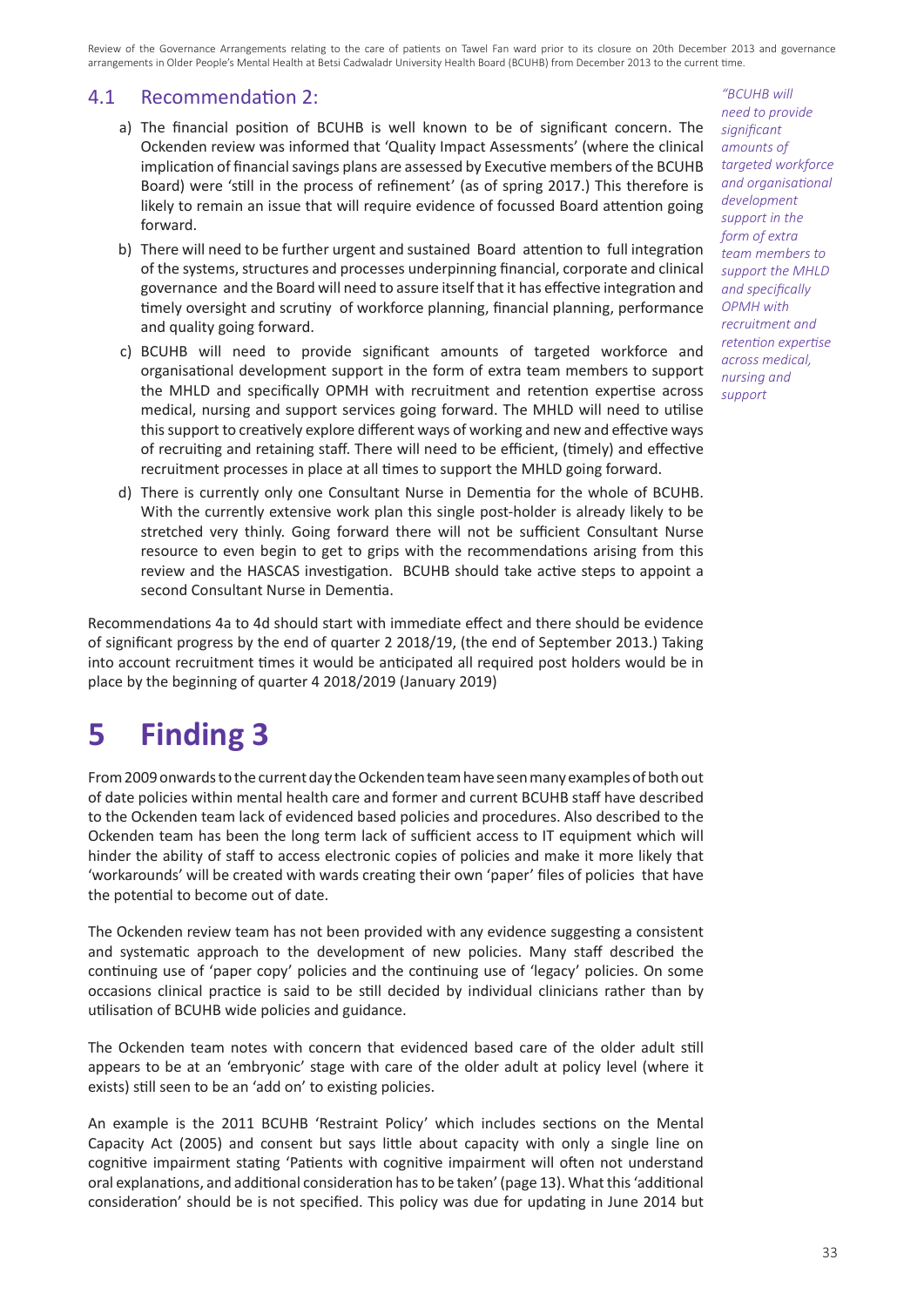had not been updated as of September 2017. An email received in the Ockenden team office from staff member 85 on the 26.9.17 stated 'For information, this policy is currently awaiting re-ratification on a corporate level.' It is of significant concern to the Ockenden review team that a policy of such significance to provision of mental health care across North Wales has been permitted to become out of date and is out of date by such a significant time period. This concern holds true regardless as to whether there are significant changes to the policy or not.

In addition the Ockenden team heard during numerous interviews with current BCUHB staff that there was a lack of comprehensive systems, structures and processes to underpin effective audit of clinical practice.

#### 5.1 Recommendation 3:

If the situation above is found within mental health across BCUHB then it is reasonably likely to be existing in other specialities across BCUHB. Previous external reviews from 2012 onwards found the similar/same issues and concerns across multiple services, departments and CPGs. The Board should assure itself of the current situation by:

Ensuring a review of all clinical policies within all BCUHB Divisions. This review should include quality checks on how the policies and guidelines were ratified, their due date of review and a full understanding of those policies that are overdue for review.

This review will need to be undertaken of all BCUHB policies held on the intranet and a BCUHB Board 'amnesty' announced for submission of all paper copies of policies and guidance held within individual clinical areas in hospitals and across the community. Once an appropriate archive of these policies are created they should be destroyed so that they cannot be returned to clinical practice as a 'work around solution' to lack of access to policies and guidance electronically.

BCUHB should then undertake a comprehensive review of all existing BCUHB policies to ensure the needs of older adults are specifically considered within all relevant policies. (Clearly, some clinical areas would be exempt.) Policies should be rewritten, (or if required new policies created) to ensure that all policies utilise evidenced based practice in the care of older adults and older adults with dementia. These policies must be readily available to support clinical staff in the effective delivery of care to older adults. It is likely that BCUHB will require expertise from multi professional colleagues, carers and service user representatives to ensure these new BCUHB policies are fit for purpose. There will also need to be reviews of the IT systems available to all clinical areas in hospital, community and primary care since BCUHB must now move away from 'paper copy' guidelines. However to do so, means that all staff must have easy access to the BCUHB intranet. This is not currently said to be the case by all BCUHB staff.

## **6 Finding 4**

The gap between the 'ward' and the 'Board' is still described by many frontline clinical staff as a 'chasm' and many service user representatives and carers described themselves as being aware of this. Current BCUHB staff were mostly unaware of the names of the Executive Directors, including the Executive Medical Director and the Executive Director of Nursing. Most staff knew of the CEO only via his weekly email 'My Week' (although readership of 'My Week' was varied. Some staff enjoyed reading it, others said they did not read it either due to pressure of time or volume of emails received. Some staff told the Ockenden review they made a point of deleting it without reading it, dismissing it as 'spin.') The only Board member name universally known to staff was the current Chairman, with the Vice Chair known to some staff. Staff could not name any other Independent Members of the BCUHB Board. Overall the Ockenden review found that from 2009 to the end of December 2017 staff knowledge of and engagement with the BCUHB Board amongst clinical staff was (and remains) poor.

A similar situation was found within the MHLD Division. From 2009 onwards most clinically

*"A BCUHB Board 'amnesty' announced for submission of all paper copies of policies and guidance held within individual clinical areas in hospitals and across the community. Once an appropriate archive of these policies are created they should be destroyed so that they cannot be returned to clinical practice"*

*"All staff must have easy access to the BCUHB intranet."*

*"The gap between the 'ward' and the 'Board' is still described by many frontline clinical staff as a 'chasm' and many service user representatives and carers described themselves as being aware of this."*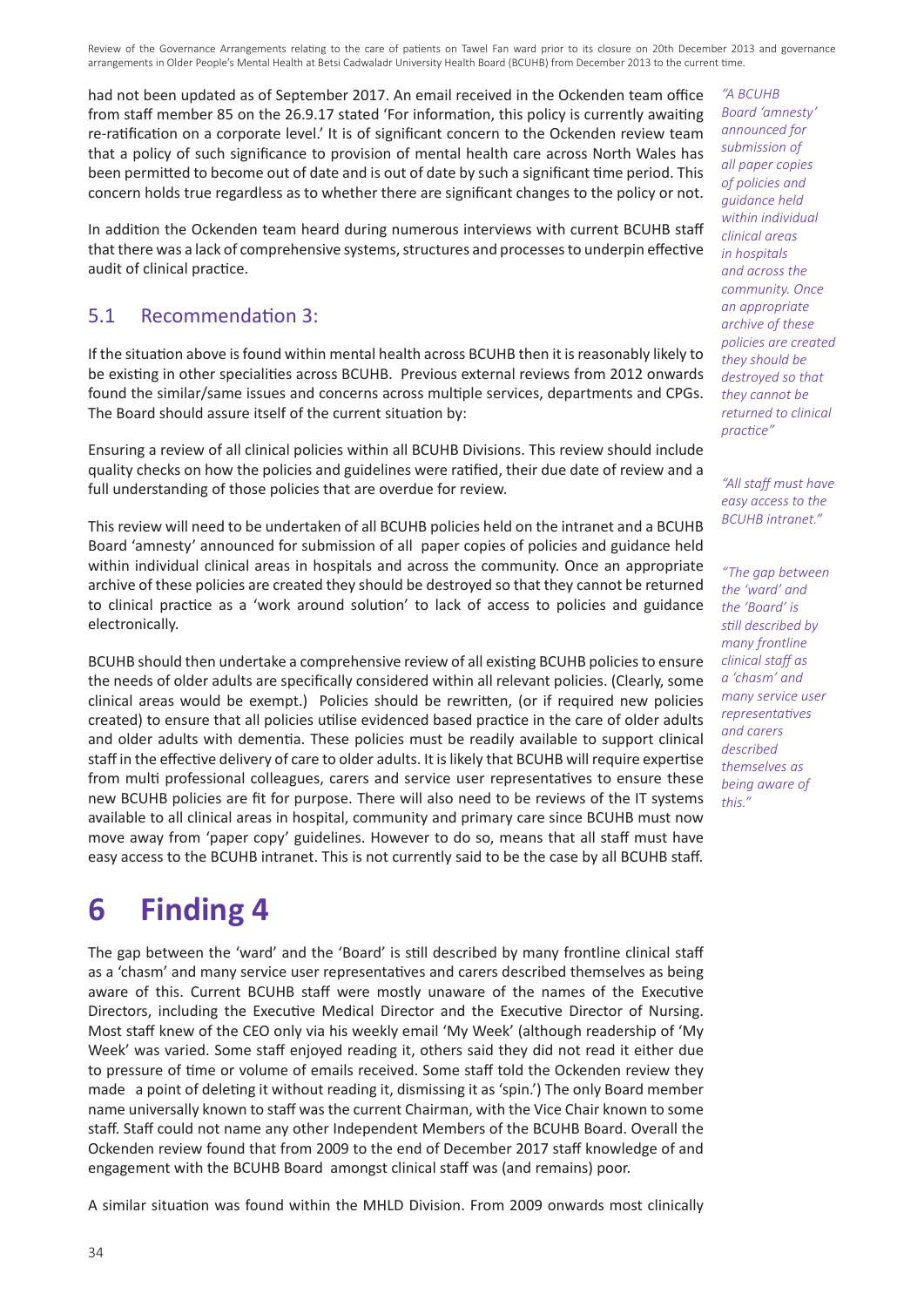facing staff within the then CPG described limited visibility of the CPG senior leadership team. This can be partially explained by the fact that the role of the Chief of Staff was very part time and the role of the ACOS Nursing was combined with a clinical caseload for a number of years. There was also a very limited supporting management infrastructure between those roles and clinical services.

In the current time the Medical Director of the MHLD Division is well known by the consultants interviewed as part of the Ockenden review. Other members of the senior management team are not as well-known and are considered to be less visible. Initial feedback from staff in the autumn of 2016 was that senior staff were seen in the ward areas 'on a Saturday' but this level of visibility, (seeing senior managers within the clinical areas, regardless of the day of the week) does not seem to have been maintained beyond the end of 2016. Local managers in wards, clinics and departments were often perceived positively. As an example, one staff member described at interview positively their local (departmental) management as 'fantastic line managers, but the people at the top, I don't think they really understand..'

Former and current staff working within frontline clinical services were (and are) of the opinion that the Board and senior managers within BCUHB do not understand the pressures faced by front line clinical staff delivering direct patient care. Front line clinical staff described a lack of engagement both with the Board and the former CPG, (current Division) senior management team. Many service users in the North Wales wide 'Listening and Engagement' events occurring in 2017 demonstrated considerable sympathy for front line staff working within older people's mental health services at BCUHB describing them as having a 'lack of opportunity for promotion,<sup>20</sup>' 'working every hour God sends to cover the service<sup> $21$ </sup> 'working in a system under siege' <sup>22</sup>, 'remote from managers'<sup>23</sup> and 'staff need 2 things, to be valued and to have the tools to do their job, BCU don't do any of these things...' $^{24}$ . There is considerable additional feedback from service user representatives found within the appendices of the main report and the reader is advised to consider these to fully understand the views of service user representatives and carers on this and other issues.

#### 6.1 Recommendation 4:

Staff engagement with an NHS organisation is known<sup>25</sup> to reduce staff absence and turnover, reduce patient mortality and morbidity and overall increase patient satisfaction. (Kings Fund 2012) There is an urgent need for both the BCUHB Board and the MHLD Divisional senior management team to begin to effectively engage with staff. The Kings Fund (2012, page 7) describe an early NHS wide definition of engagement thus 'A measure of how people connect in their work and feel committed to their organisation and its goals. People who are highly engaged in an activity feel excited and enthusiastic about their role, say time passes quickly at work, devote extra effort to the activity, identify with the task and describe themselves to others in the context of their task (doctor, nurse, NHS manager), think about the questions or challenges posed by the activity during their spare moments (for example when travelling to and from work), resist distractions, find it easy to stay focused and invite others into the activity or organisation (their enthusiasm is contagious.)'

At the current time with the multiple challenges ahead BCUHB is in very significant need of a committed, excited and enthusiastic workforce. Many of those staff met with as part of the Ockenden review described 'going the extra mile' for their patients on a daily basis and some service userrepresentatives did recognise that. However there was a marked difference between the 'going the extra mile' for patients in their care attitude heard from many staff and

*"Staff could not name any other Independent Members of the BCUHB Board. Overall the Ockenden review found that from 2009 to the end of December 2017 staff knowledge of and engagement with the BCUHB Board amongst clinical staff was (and remains) poor."*

*"Fantastic line managers, but the people at the top, I don't think they really understand."*

*"Former and current staff working within frontline clinical services were (and are) of the opinion that the Board and senior managers within BCUHB do not understand the pressures faced by front line clinical staff delivering direct patient care."*

*"Staff need 2 things, to be valued and to have the tools to do their job, BCU don't do any of these things."*

<sup>20</sup> Service user representative 27, June 2017

<sup>21</sup> Service user representative 24, June 2017

<sup>22</sup> Service user representative 9, June 2017

<sup>23</sup> Service user representative 22, June 2017

<sup>24</sup> Service user representative 27, June 2017

<sup>25</sup> https://www.kingsfund.org.uk/sites/default/files/employee-engagement-nhs-performance-west-dawson-leadershipreview2012-paper.pdf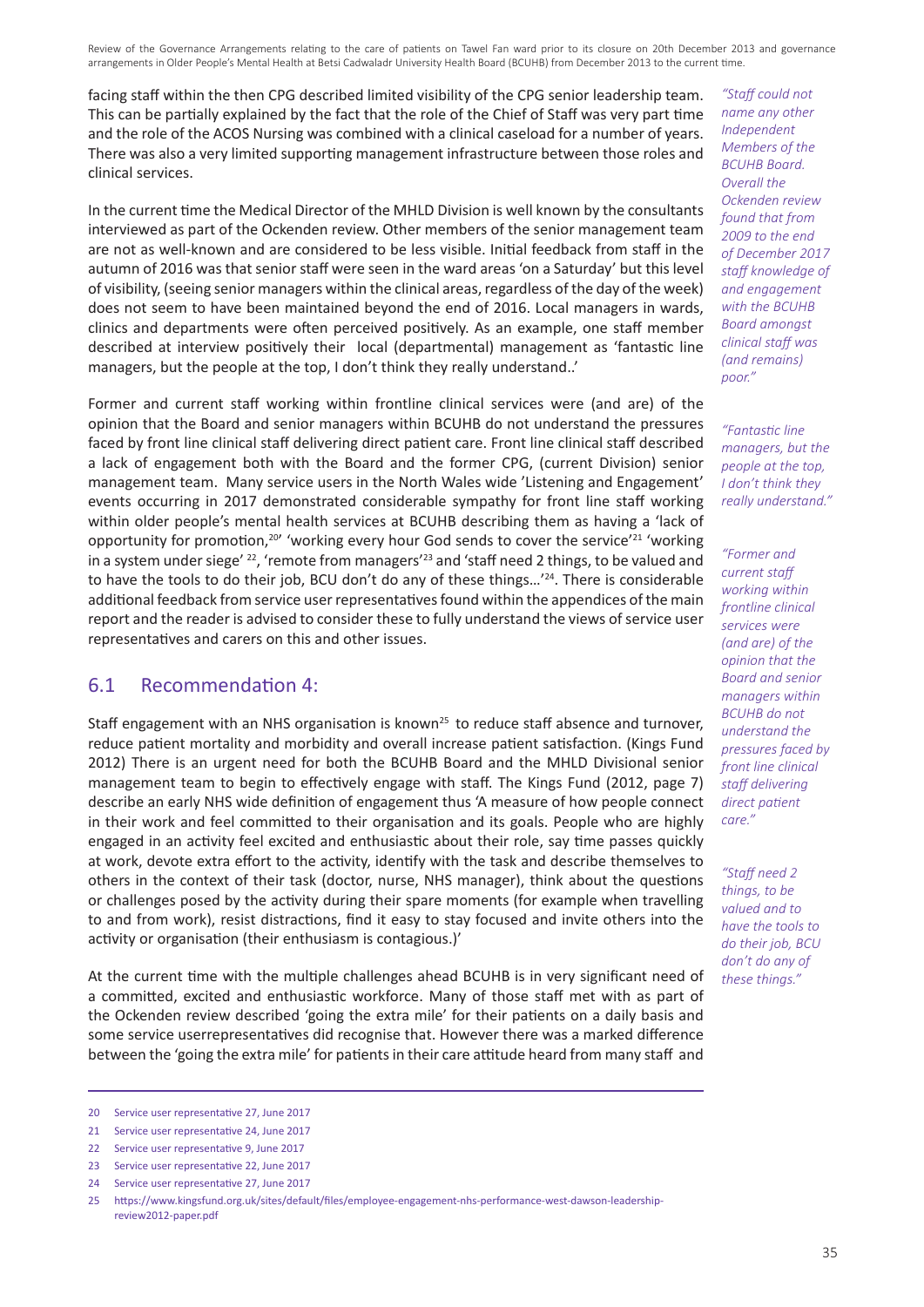the feelings of apathy and disengagement many staff had towards BCUHB as their employing organisation.

#### 6.1.1 Recommendation 4a:

The BCUHB Board and the MHLD Divisional Senior Management team is recommended first to ask of front line staff 'what does the term 'staff engagement' mean to you, what would effective staff engagement look like for you?' and then to develop a system of bespoke, meaningful and sustained staff engagement first across mental health and specifically older persons mental health. The Board may then wish to consider how effective their engagement is with staff across BCUHB and decide whether a new Board approach is required to staff engagement across the whole of BCUHB.

#### 6.1.2 Recommendation 4b:

The Ockenden review team was informed that the NHS Staff survey across Wales is completed every three years and is next due in 2019. Welsh Government may wish to consider an annual staff survey in line with that carried out in England. A three year gap in formally ascertaining the views of NHS staff in Wales is considered by the Ockenden review team to be too long.

#### 6.1.3 Recommendation 4c:

Aside from any potential decision by Welsh Government, the BCUHB Board should commence a formal annual BCUHB staff survey starting with the all Wales annual staff survey in 2019 and using the same methodology utilised for the all Wales NHS staff survey at BCUHB on an annual basis from 2020. The actions and progress arising from the new annual BCUHB staff survey should be reported to the public BCUHB Board on a quarterly basis.

#### 6.1.4 Recommendation 4d:

Following on from the failure of BCUHB's attempt of a clinically led organisation, which is well referenced in a number of external reports the BCUHB Board must now take urgent and sustained steps to ensure the continued involvement of all clinical colleagues in the leadership and management of BCUHB. The recommendations a to c above refer to the need to improve staff engagement. BCUHB also needs to engage with a comprehensive BCUHB wide clinical leadership and management development scheme encouraging the widest range of clinical colleagues across medicine, nursing and professions allied to medicine to want to take responsibility for leadership and management of their individual services.

Any such scheme must learn the lessons from the failure of the BCUHB CPG system from 2009 onwards and ensure they are not repeated. The failure of the BCUHB CPG system must not be levelled simply at the door of the individual clinicians leading those CPGs. The failure of the CPG system is widely discussed in the main report and in multiple external reviews prior to the Ockenden review.

# **7 Finding 5**

The Ockenden team has seen and heard significant evidence that patient numbers and acuity on Tawel Fan ward and all other inpatient mental health wards across BCUHB increased significantly from 2009 onwards. This increase in patient numbers and acuity was exacerbated by the following features:

Home treatment teams that were new and therefore embryonic in nature and could not care effectively at home for patients at crisis point. A number of service user representatives told the Ockenden review team of the distressing use of the Police to support admission of elderly relatives to hospital when situations at home had

*"There was a marked difference between the 'going the extra mile' for patients in their care attitude heard from many staff and the feelings of apathy and disengagement many staff had towards BCUHB as their employing organisation."*

*"'what doe s the term 'staff engagement' mean to you, what would effective staff engagement look like to you?"*

*"The BCUHB Board should commence a formal annual BCUHB staff survey starting with the all Wales annual staff survey in 2019 and using the same methodology utilised for the all Wales NHS staff survey at BCUHB on an annual basis from 2020."*

*"The failure of the BCUHB CPG system must not be levelled simply at the door of the individual clinicians leading those CPGs."*

*"Inpatient beds were lost before the service developments to replace the 'lost' beds were introduced. Staff describe that some inpatient beds were closed at short notice with little time to plan; 'they just came in and closed us [over] a couple of days."*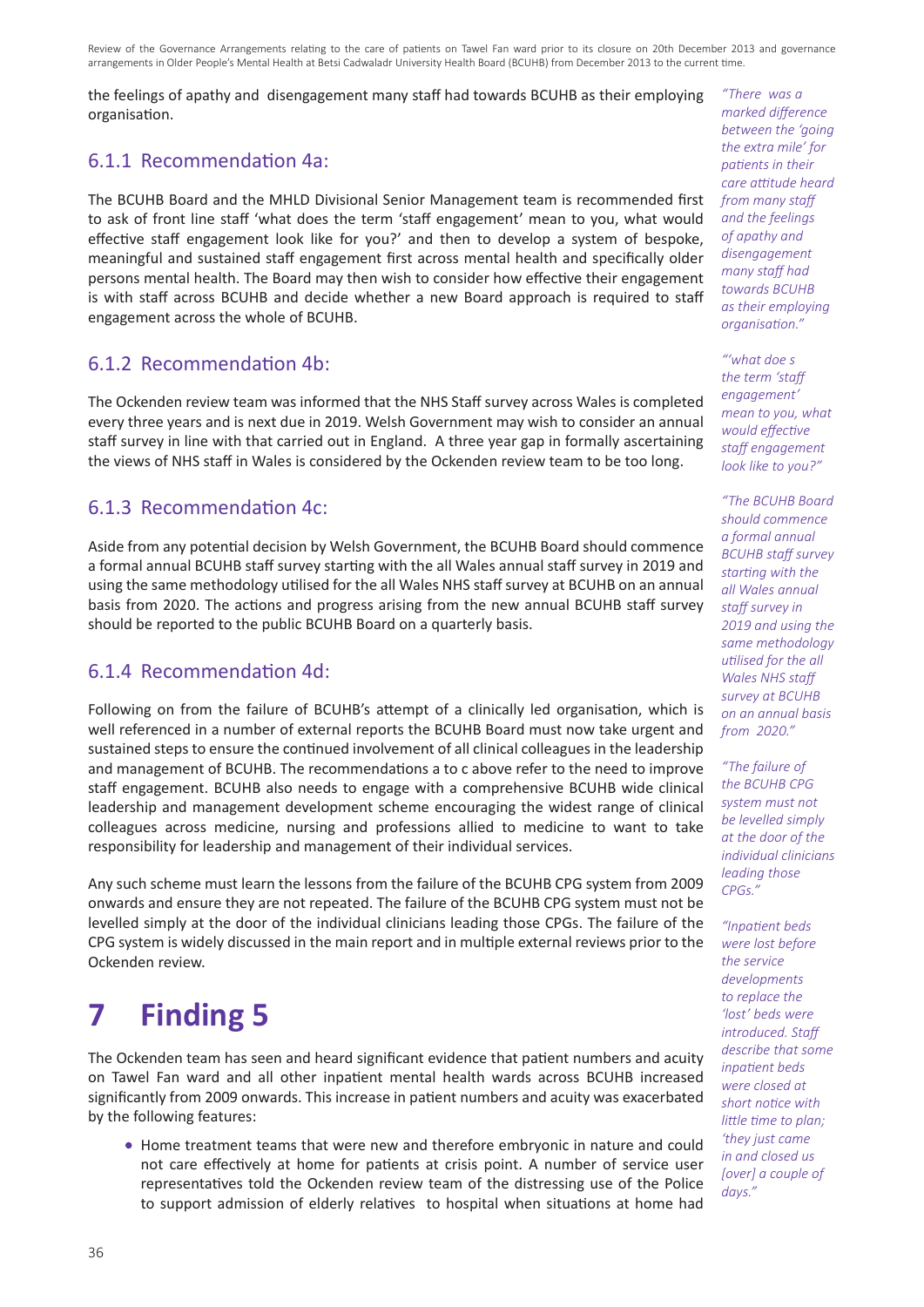reached crisis point and could not be de-escalated.

- A reduction in older people's mental health inpatient beds in order to facilitate the development of the home treatment teams and community services, i.e. inpatient beds were lost before the service developments to replace the 'lost' beds were introduced. Staff describe that some inpatient beds were closed at short notice with little time to plan; 'they just came in and closed us [over] a couple of days.'
- A loss of nursing home beds across North Wales from 2012 onwards despite (untested) assurances to the Board from members of the then CPG senior management team around 'Healthcare in North Wales is Changing<sup>26</sup> (2012) that there were opportunities to 'commission' beds in EMI<sup>27</sup> homes. The reduction in EMI beds was happening at the time of the assurances to the Board around 'opportunities' to grow the numbers of EMI beds available to BCUHB but all of the recommendations made by the then CPG management team were fully accepted with very minimal challenge.
- Long term issues around access to out of hours GP provision which are well documented elsewhere.

Feedback to the Ockenden review team from current BCUHB staff and current carers and service user representatives at **all** of the 'Listening and Engagement' in 2017 events shows that in 2017 there still remains a mismatch between patient acuity, patient numbers and service provision across OPMH in BCUHB.

- EMI nursing home capacity remained a concern.
- Community based services for older people's mental health was still very underdeveloped.
- There was immense pressure on the voluntary sector to provide care and support to older people with mental health problems across North Wales.
- BCUHB staff, the voluntary sector and carers and service user representatives all found the approach from BCUHB towards the voluntary sector in 2017 to be fragmented, disorganised and chaotic with a lack of strategic approach. This was summarised by a current member of staff, who said of the approach by BCUHB in summer 2017: 'It creates pockets of gaps and then duplication and it doesn't allow people to access the support that is there....' The staff member continued: 'There's no cohesive approach and it's not that the work undertaken isn't good work, but it's just dotted around and people don't know that it's there....'
- One service user representative said 'There is a need to go back to basics to evaluate what services are required at the earliest times'
- There were believed to be insufficient inpatient bed numbers for older people with mental health issues in 2017
- Older people were frequently required to travel long distances for care and treatment either across North Wales (or in many examples provided by staff, service user representatives and carers) outside North Wales.
- 'Conversations between all should continue along the pathway but everyone is stretched to the limit – GPs are drowning'; (service user representative 34)
- 'People are being ignored by the system. People should be asked what systems they would like. (service user representative number 9.)

#### 7.1 Recommendation 5:

BCUHB needs to work effectively at a strategic level with the voluntary sector and a wide range of multi-agency partners to develop, provide and sustain services to older people and older people with mental health needs and dementia across North Wales. Again the Ockenden team uses the word 'embryonic' to describe progress to date.

*"The reduction in EMI beds was happening at the time of the assurances to the Board around 'opportunities' to grow the numbers of EMI beds available to BCUHB"*

*"BCUHB staff, the third sector and carers and service user representatives all found the approach from BCUHB towards the third sector in 2017 to be fragmented, disorganised and chaotic with a lack of strategic approach."*

*"It creates pockets of gaps and then duplication and it doesn't allow people to access the support that is there...."*

*"Conve rsations between all should continue along the pathway – but everyone is stretched to the limit – GPs are drowning" (service user representative 34)*

<sup>26</sup> See glossary, main report

<sup>27</sup> See glossary, main report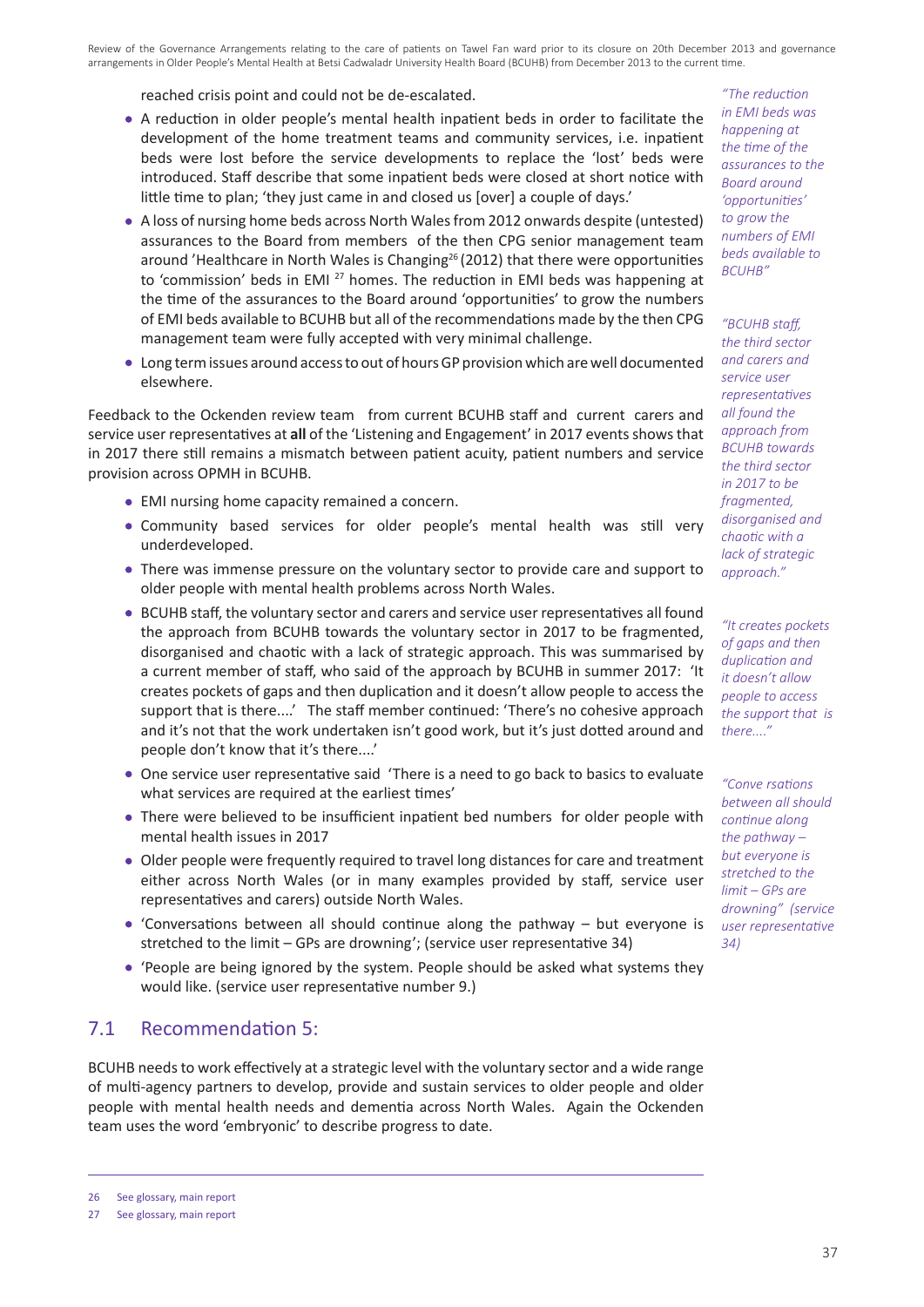# **8 Finding 6**

With reference to the safeguarding adults function at BCUHB the Ockenden review team considered significant evidence that showed the systems, structures and processes of governance underpinning safeguarding and the resources provided to it to be sub optimal from the formation of BCUHB in 2009 until at least late 2016. A number of current and former BCUHB senior staff described that the setting up of individual governance structures within the eleven CPGs, described as a 'broad architecture of governance' by one member of staff had considerable implications for the development of adult safeguarding in BCUHB from 2009 onwards.

In addition former senior staff described clearly that the formation of BCUHB across the six counties of North Wales caused significant disruption to relationships between internal safeguarding arrangements in the three main 'legacy' sites and external multi- agency working arrangements that were described as previously working effectively.

Senior staff within BCUHB describe the sporadic implementation of Datix<sup>28</sup> across BCUHB, without training in some areas and the difficulties across the CPGs of sharing information across SI's<sup>29</sup>, complaints, Datix, POVAs<sup>30</sup> and safeguarding alerts. Staff also described the lack of an 'automatic flag' or alert system on Datix against ward, name or department. Much record keeping associated with safeguarding and risk was 'paper copy' rather than electronic and this simply ceased to work following the birth of such a large organisation. All of this made it difficult for staff working within safeguarding to identify and therefore act upon and subsequently learn from any potential trends from specific clinical areas or services.

Clinical staff across OPMH described to the Ockenden review that they rarely received feedback from submission of safeguarding alerts, Datix, clinical incidents or complaints meaning that it was both difficult to provide effective care to some vulnerable adults alongside an absence of organisational learning.

Review of all the BCUHB Annual Safeguarding reports from 2010 to the current day and the Corporate Risk Register<sup>31</sup> (or CRR) from November 2013 to August 2015 and then from August 2015 to the current time (end of 2017) show that the 'risk' of potential harm to vulnerable people was recorded as a RAG rating32 of '20' (red/ high) in November 2013 and remained '20' (red/ high) in May 2015. Despite this safeguarding was 'de- escalated' from the Corporate Risk Register in August 2015 to be managed 'at a strategic corporate nursing level.' The reason for this de-escalation remains unclear to the Ockenden team since a diagnostic undertaken at the instruction of the then new Executive Director of Nursing found a number of very significant risks around safeguarding 'RAG' rated at 20 or 25.

Overall the Ockenden review found that Board scrutiny and oversight of safeguarding was weak and the BCUHB Board, (both Executive Directors and Independent Members) received poor quality information about the difficulties in safeguarding across BCUHB over a prolonged period of time from 2010 to the end of 2016.

#### 8.1 Current position in adult safeguarding at BCUHB as of December 2017 and recommendation 6:

The BCUHB annual 'safeguarding report' for 2017-18<sup>33</sup> still reports significant risk in the adult safeguarding function at BCUHB. The following challenges remain which are of a very urgent

*"A number of current and former BCUHB senior staff described that the setting up of individual governance structures within the eleven CPGs, described as a 'broad architecture of governance' by one member of staff had considerable implications for the development of adult safeguarding in BCUHB from 2009 onwards."*

*"The 'risk' of potential harm to vulnerable people was recorded as a RAG rating of '20' (red/high) in November 2013 and remained '20' (red/high) in May 2015. Despite this safeguarding was 'de-escalated' from the Corporate Risk Register in August 2015 to be managed 'at a strategic corporate nursing level."*

*"The BCUHB annual 'safeguarding report' for 2017- 18 still reports significant risk in the adult safeguarding function at BCUHB."*

<sup>28</sup> See glossary, main report

<sup>29</sup> See glossary, main report

<sup>30</sup> See glossary, main report

<sup>31</sup> See glossary, main report

<sup>32</sup> See glossary, main report

<sup>33</sup> See main report for further detail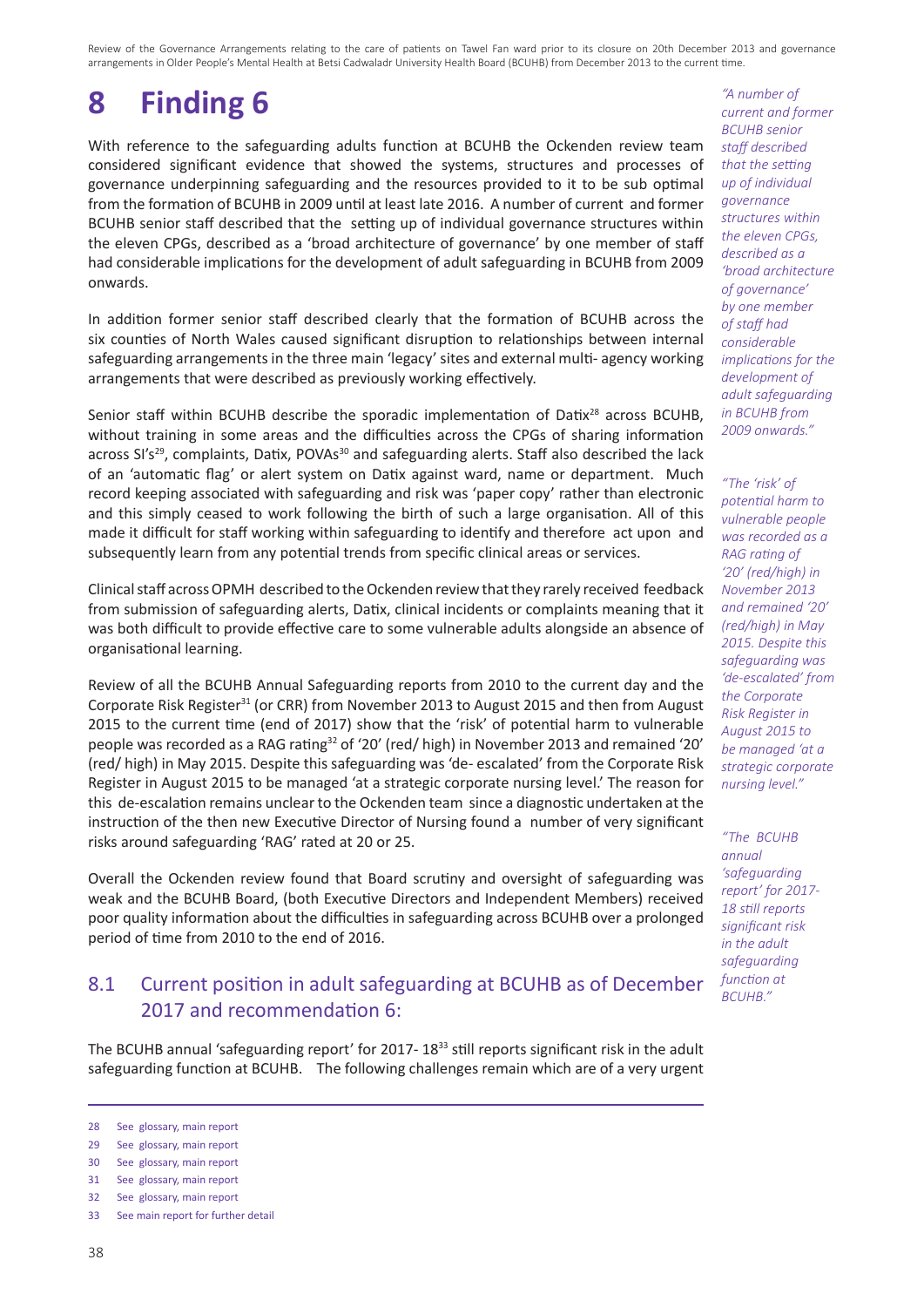#### nature:

- Attendance at safeguarding training remains problematic and there is continued difficulty in achieving the required training at level 1 across BCUHB. BCUHB will need to review and update its safeguarding training and ensure it is up to date and incorporates relevant legislation. Where recent training was out of date, those who have had training since April 2016 will need appropriately updated training to be delivered.
- Where adherence to the standards required in the number of BCUHB staff accessing safeguarding training has been a chronic and long term problem, BCUHB need to develop a SMART<sup>34</sup> action plan with progress reported quarterly to the BCUHB Board. If there is not a significant and sustained improvement by the end of quarter 3 of 2018/19 the BCUHB Board should consider further external assistance including the potential of external assistance from Welsh Government.
- The current safeguarding database still lacks the ability to triangulate data from various databases across BCUHB. This is a continuing risk to the safety of vulnerable adults receiving care at BCUHB.
- There has been long term absence of key safeguarding personnel from the beginning of 2016 to the end of 2017. However the current Executive Director of Nursing has provided significant resource for a new safeguarding structure bringing together safeguarding adults and children, tissue viability and lymphoedema, $35$  Deprivation of Liberty standards or DoLS<sup>36</sup> plus a safeguarding lead for dementia. The revised structure is described in more detail in section 12.7 of the main report.
- BCUHB should undertake a formal and externally led evaluation of the effectiveness of the new safeguarding structure by the end of the last quarter of 2018/ 19, i.e. to be completed by 31st March 2019.) The resulting report that should be presented to the BCUHB Board in public.
- BCUHB still needs to update its policies and procedures in line with the Social Services and Wellbeing Act 2014.37 These BCUHB policy updates should have been in place prior to the implementation of the legislation in April 2016 and there has been very significant delay. This must proceed without further delay.

#### 8.2 Overview of progress to date made by BCUHB with reference to recommendation 6:

The current Executive Director of Nursing has committed significant resource and provided energy and determination into developing sound foundations for the safeguarding structure going forward. However for an organisation such as BCUHB approaching its ninth birthday a very significant amount of work still needs to be done. This will need continued Board scrutiny and oversight, may still yet require external support and **must** be reported to Welsh Government if (for any reason) progress in the future falters or slows down

## **9 Finding 7**

The Ockenden governance review team is very clear that the 'concerns' (or PTR) $^{38}$  process at BCUHB has been in a state of almost continual failure since the creation of BCUHB in October 2009. The failures have been well documented in a number of external reviews from 2013 to the current day. This is discussed in greater detail in the main report. It is acknowledged that significant effort is being put into improving the management of concerns in 2017. However these efforts have yet to 'bear fruit' in terms of the actual experience of carers, service users

*"The current Executive Director of Nursing has committed significant resource and provided energy and determination into developing sound foundations for the safeguarding structure going forward."*

*"The Ockenden governance review team is very clear that the 'concerns' (or PTR) process at BCUHB has been in a state of almost continual failure since the creation of BCUHB in October 2009."*

*"There is always a delay in receiving a response to any concern/complaint – and when you get the response its quality is poor" (Bangor, May 2017)*

<sup>34</sup> Specific, Measureable, Achievable, Relevant and Timely

<sup>35</sup> See main report glossary

<sup>36</sup> See main report glossary

<sup>37</sup> http://www.legislation.gov.uk/anaw/2014/4/pdfs/anaw 20140004 en.pdf

<sup>38</sup> See glossary, main report for definition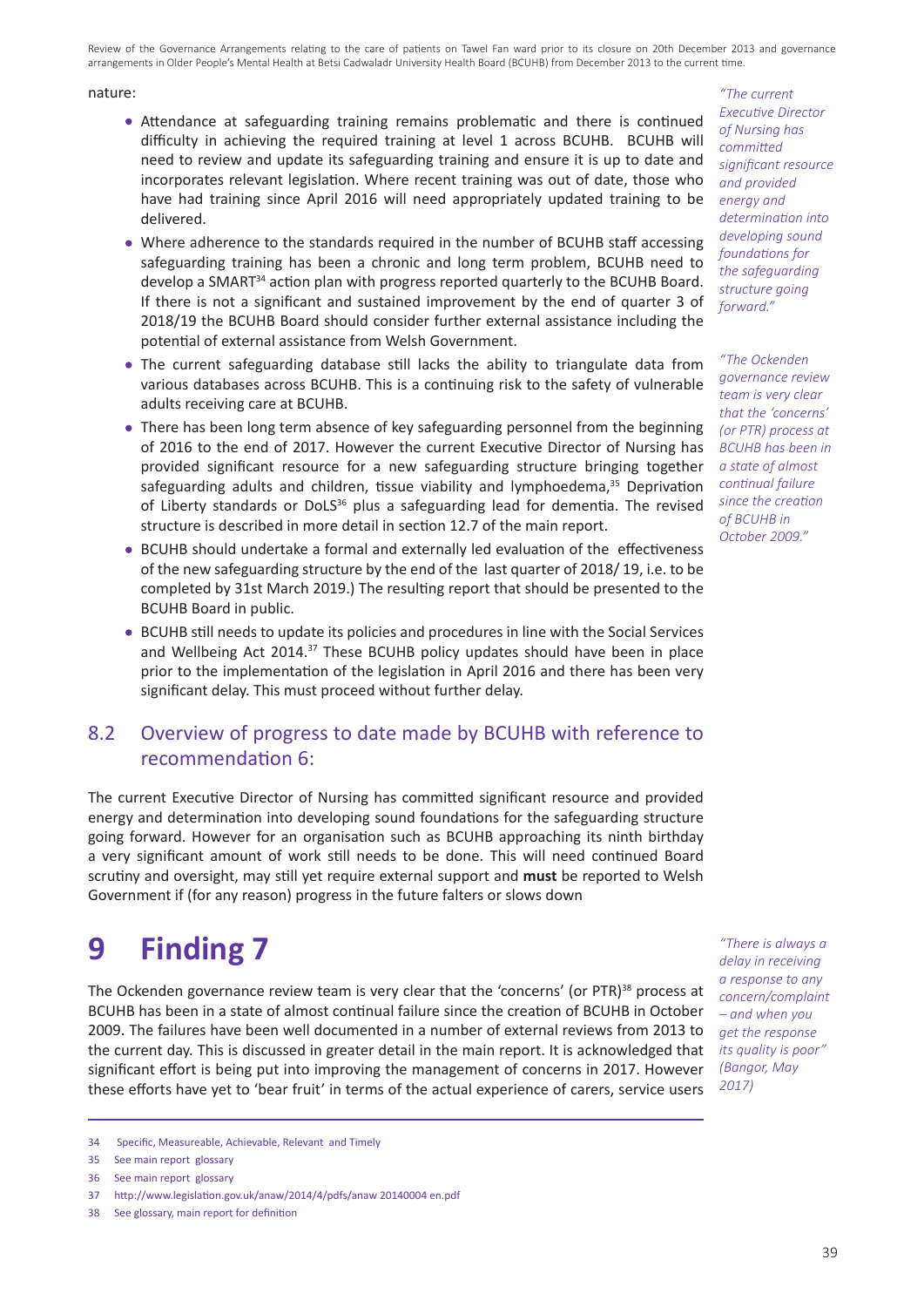#### and service user representatives who participated in the Ockenden review throughout 2106 and 2017.

Findings from service users included the following, (with further detail of service user viewpoints available in the main report.)

- There is always a delay in receiving a response to any concern/complaint and when you get the response its quality is poor' (Bangor, May 2017)
- $\bullet$  'The health board is arrogant when it responds to complaints there is an impression that they just don't care'; (Bangor, May 2017)
- 'The mantra 'say what you mean, mean what you say; doesn't apply'; (Bangor, May 2017)
- 'They (BCUHB) treat you like dirt. An advocate was asked 'who are you to be speaking on behalf of this patient?' (Bangor, May 2017)
- 'People just give up complaining'; (Bangor, May 2017)
- 'Elderly people in particular have just not been brought up to 'complain' it is just not in their upbringing. They are often fearful to speak up and are therefore vulnerable'; (Bangor, May 2017)
- 'Leaders need to embrace change and lead from the front they need to respond to change/criticism'; (Bangor, May 2017)
- 'Many people just don't know how to complain and are fearful of doing so'; (Bangor, May 2017)
- 'Life is too busy in particular if you are caring for an elderly person you are constantly overwhelmed with what you have to do  $-$  going through making a complaint is something that you just wouldn't have time to do'; (Bangor, May 2017)
- 'Families are in fear of reprisal for asking questions, or raising a concern or a complaint'; (Tywyn, May 2017, service user representative 20)
- We have to keep rattling cages it's so frustrating, however we have power to change things if we continually rattle cages together. However people run out of puff and give up and all that is left is a nice paper trail and nothing else. (Llangefni June 2017, service user representative 34)
- 'Families are just too terrified to complain in case their relatives might get shipped off to England. They are just frightened to speak out'; (Llangefni June 2017, service user representative 30 )
- 'People think 'if I'm really nice to them then they will look after dad best if I not complain'; (Llangefni June 2017, service user representative 26)
- 'People just don't make complaints in the first place I think the number of complaints/ levels of dissatisfaction are grossly under reported'; (Llangefni June 2017, service user representative 30)
- 'Protracted timescales people are hiding behind the 'volume of work' excuse. Often staff have moved on so it is difficult to investigate. Complaints are treated as a nuisance' (Pwllheli June 2017, service user representative 21 )

Most service user representatives and carers met with as part of the Ockenden review of governance had very little faith or confidence in the ability of BCUHB to 'put things right' with the concerns process as of the end of 2017 and into the spring of 2018.

The Ockenden review team met with and received communication from a number of North Wales Assembly Members<sup>39</sup> or AMs. Having gained consent from their constituents they shared with the Ockenden team communication from constituents showing poor systems, structures and processes of governance around complaints and concerns at BCUHB from 2009 onwards to the current day. Of great concern to the Ockenden review team is that North Wales AMs are still, as of late 2017 needing to become involved in supporting their constituents through the

*"Elderly people in particular have just not been brought up to 'complain' – it is just not in their upbringing. They are often fearful to speak up and are therefore vulnerable" (Bangor, May 2017)* 

*"Life is too busy in particular if you are caring for an elderly person – you are constantly overwhelmed with what you have to do – going through making a complaint is something that you just wouldn't have time to do" (Bangor, May 2017)* 

*"Families are in fear of reprisal for asking questions, or raising a concern or a complaint" (Tywyn, May 2017, service user representative 20)*

<sup>39</sup> See glossary, main report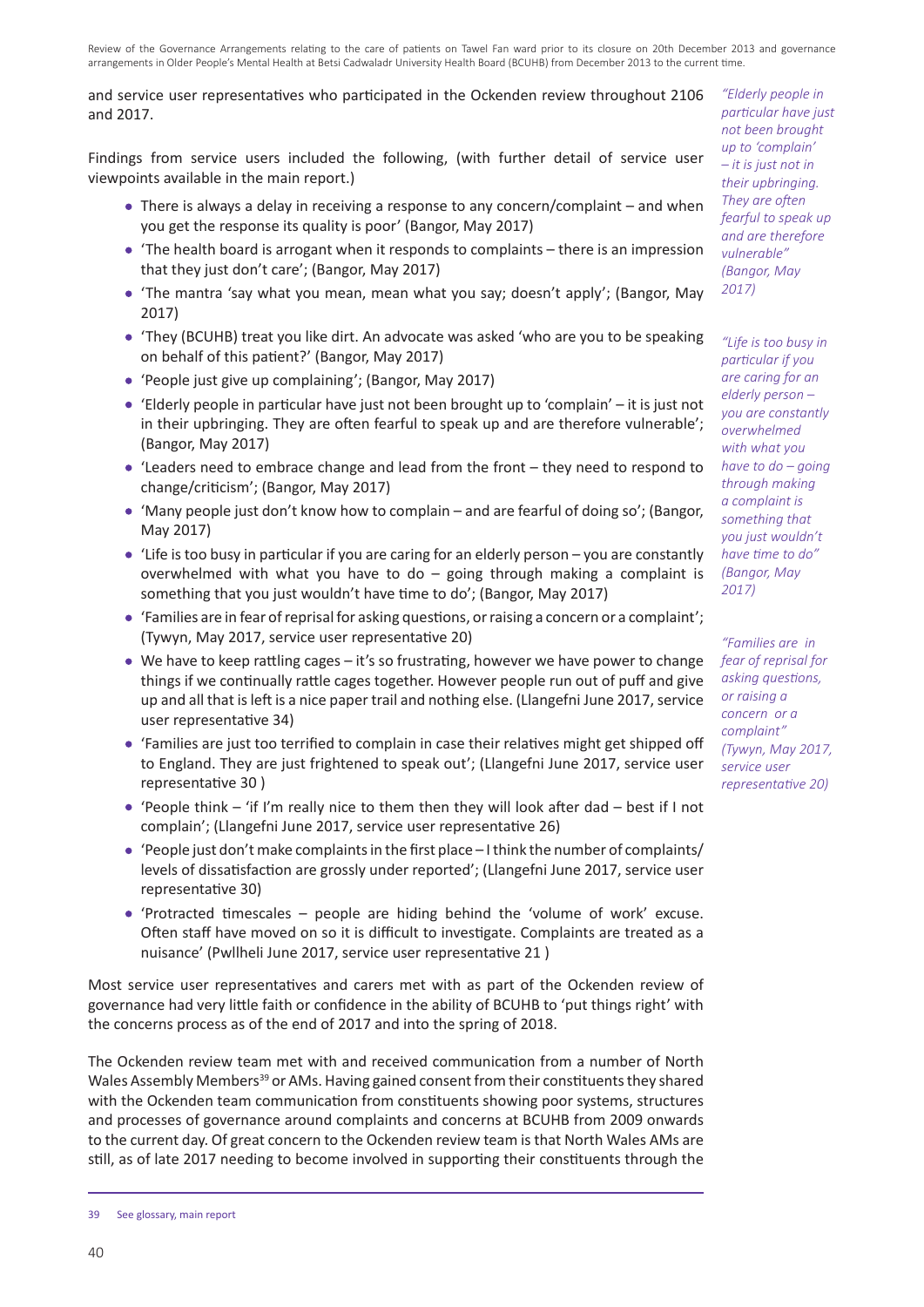#### complaints process at BCUHB.

In addition it is clear to the Ockenden review team that the North Wales Community Health Council (NWCHC) also plays a very significant role, (on a regular basis) in supporting the resolution of complaints both inside and outside OPMH at BCUHB as of spring 2018. An experienced advocate told the Ockenden review in December 2017 that BCUHB in its management of concerns 'plod on for a couple of years as they are, and they get decidedly worse and then the Health Board gets someone in [who] stamps all over everybody, and then they become very proactive in……. well they try and get rid of all the backlog, ……. then the new ones that are coming in, they become the backlog and then they toddle on a bit longer and then they get somebody else in. There seems to be this circle where they never seem to get it right, they never seem to be able to get to a position where they are actually smashing that thirty day, or even the six month timeline, really.'

An experienced advocate raised the following case study with the Ockenden review as of the end of 2017. This case had been previously raised with BCUHB and occurred in 2017. It was raised to illustrate the importance of the role of the advocate for vulnerable older people within the Ockenden governance review. Minor details have been changed from those supplied by the advocate to ensure anonymity. The case occurred at a BCUHB main hospital site, outside the MHLD Division.

Miss S attended hospital following a fall and fracturing her patella. She was admitted initially in August, 2017. It was decided by the medical team that the injury would be treated conservatively and no surgery would be conducted due to the surgical risk she posed. On this admission a cast was placed on her leg. In early September Miss S was re-admitted to the DGH due to multiple pressure sores caused by the cast. She was moved to X Community Hospital a few days later.

No Advocate, (IMCA), was consulted on the decision to not treat her injury. Due to Miss S being deemed to lack capacity, because of her advanced dementia, and not having family or friends to act on her behalf, she should have been provided with an IMCA as per the Mental Capacity Act 2005.

As a result of the surgeons making their own decision and not liaising, as they should have done, with an IMCA, the decision to not treat Miss S was based on the presenting picture of her knee only and did not look at the overall effects to her. Miss S was in hospital for a number of weeks where she declined physically and mentally and was ultimately moved to another care home due to her increasing needs. The care home she was at previously know her very well and she had been with them for a number of years. It is yet to be seen what effect moving homes will have on her further.

The sores caused by the cast were grade 3-4 on the vaginal area and grade 4 on the back of the thigh. She also had a graze on her inner ankle and a necrotic heel. There was an infection in her groin, which was treated with antibiotics too. It is not clear what thought was put in to Miss S's lifestyle when the cast was applied and the effects it would have on her. It could be argued that were an IMCA involved this would have been raised as a potential issue.' (Service user representative number 103.)

Service user 1 submitted a detailed timeline to the Ockenden review showing their efforts to resolve a complaint around poor care provided to their spouse with end of life care at YGC in 2017. Service user 1 said 'Seeing all the dates in front of me it makes me realise, how dare they keep a grieving widow, who had been through so much trauma, waiting for so long for the answers to why her husband was put through so much, leaving him without dignity when he was dying and so vulnerable. I think I was being given the run around, hoping I would just give up and go away.' (Service user 1, on reviewing the concerns 'timeline' in April 2018, as part of the factual accuracy process.)

This situation around management of complaints and concerns at BCUHB was reflected in the

*" People think – 'if I'm really nice to them then they will look after dad – best if I not complain" (Llangefni June 2017 service user representative) '*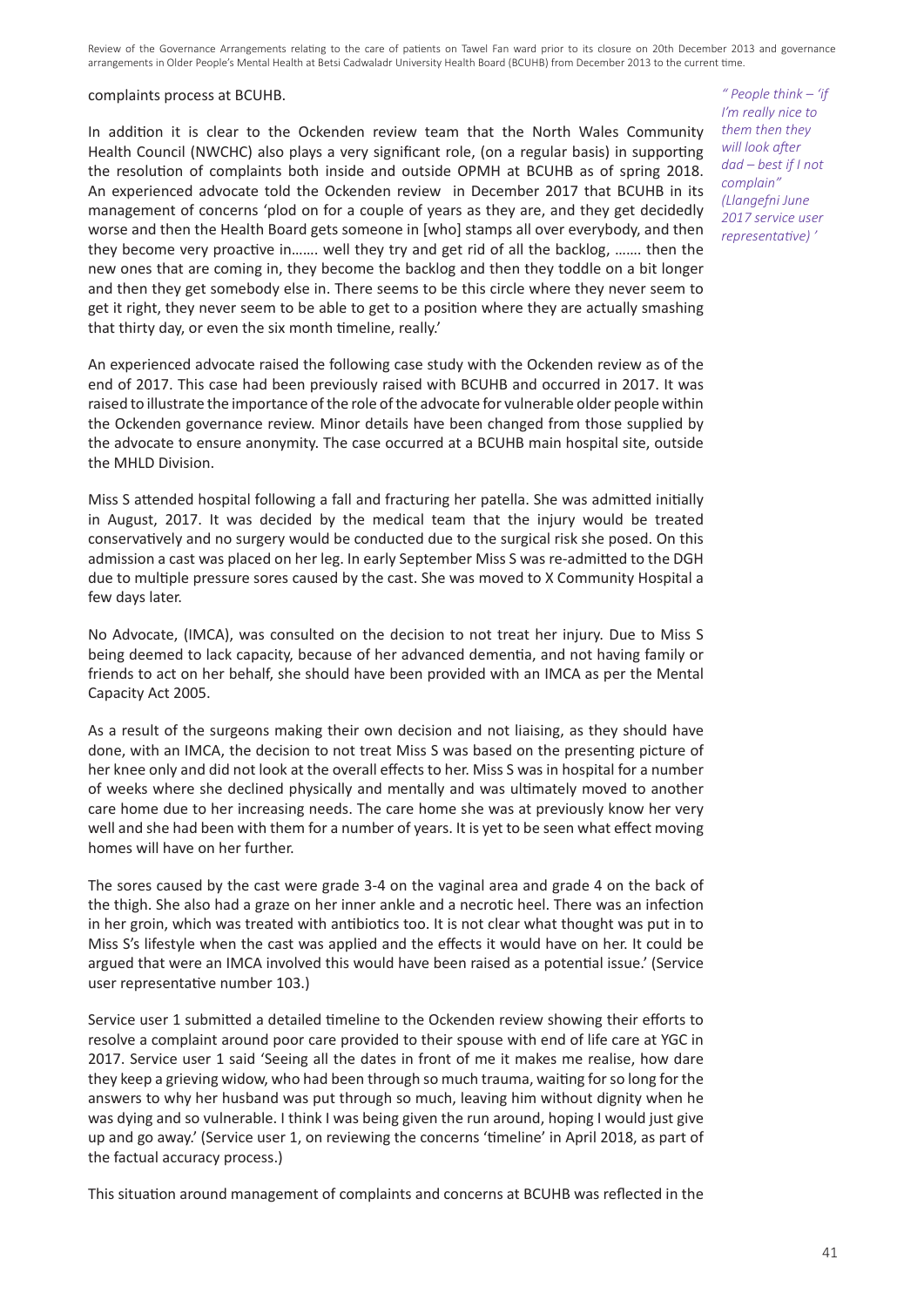2017 joint HIW/WAO report. Whilst HIW/WAO noted that BCUHB had 'started to improve the timeliness of responding to complaints.' HIW stated they had seen 'little evidence to suggest that the Health Board is learning effectively.' HIW also noted that which had been stated by a number of interviewees to the Ockenden review team, that there was limited evidence of 'lessons learnt' on a consistent and systematic basis across sites and divisions. (HIW 2017, page 10.)

#### 9.1 Recommendation from finding 7:

Whilst it is acknowledged that on many occasions since 2009 BCUHB has made an effort to improve the timeliness of responses to concerns in line with the requirement of Putting Things Right (2011) this has not yet been sustained on an ongoing and long term basis. BCUHB needs to resolve this situation finally by the end of quarter 2 of 2018/19, (i.e. the end of September 2018)

In addition the Ockenden governance review team heard from multiple service user representatives and individual families and carers of very poor and protracted experiences in trying to resolve complaints. Donna Ockenden personally escalated to Executive level three complaints characterised by poor responses over a very protracted timescale. Following that escalation there was a further extended period of time before any progress was made. In one case an external investigator has just been appointed (May 2018) following escalation of very serious concerns to the Executive team by Donna Ockenden in August 2017.

It is clear that the BCUHB Board have very little knowledge of the *actual* everyday experience of families, service users and service user representatives who try to make complaints to BCUHB as an organisation. Service user representatives also raised with Donna Ockenden the reluctance of families and service users to complain and the fear they have of complaining. This means that the number of complaints from older people and their families is highly unlikely to be an accurate illustration of the real views of service users and their families.

Service user representatives and carers in mental health and older peoples mental health (and staff involved in service user and carer engagement) have described to the Ockenden review team how carers feel 'saturated' by the multiple ways in which BCUHB attempt to ascertain their views but then perceive that BCUHB do very little with those views and feedback. Therefore the Ockenden review is reluctant to recommend that the BCUHB Board and the MHLD senior management team undertake specific and targeted further user engagement looking at complaints and concerns. However the BCUHB Board needs to be aware of the considerable and deep seated unhappiness expressed by a range of carers and service user representatives across a range of issues – one of which is the current inability of BCUHB to effectively respond to concerns in a timely manner.

*"Of great concern to the Ockenden review team is that North Wales AMs are still, as of late 2017 needing to become involved in supporting their constituents through the complaints process at BCUHB."*

*"It is clear to the Ockenden review team that the North Wales Community Health Council (NWCHC) also plays a very significant role, (on a regular basis) in supporting the resolution of complaints both inside and outside OPMH at BCUHB as of spring 2018."*

*"Service user 1 said 'Seeing all the dates in front of me it makes me realise, how dare they keep a grieving widow, who had been through so much trauma, waiting for so long for the answers to why her husband was put through so much, leaving him without dignity when he was dying and so vulnerable. I think I was being given the run around, hoping I would just give up and go away." (Service user 1, on reviewing their concerns 'timeline' in April 2018).*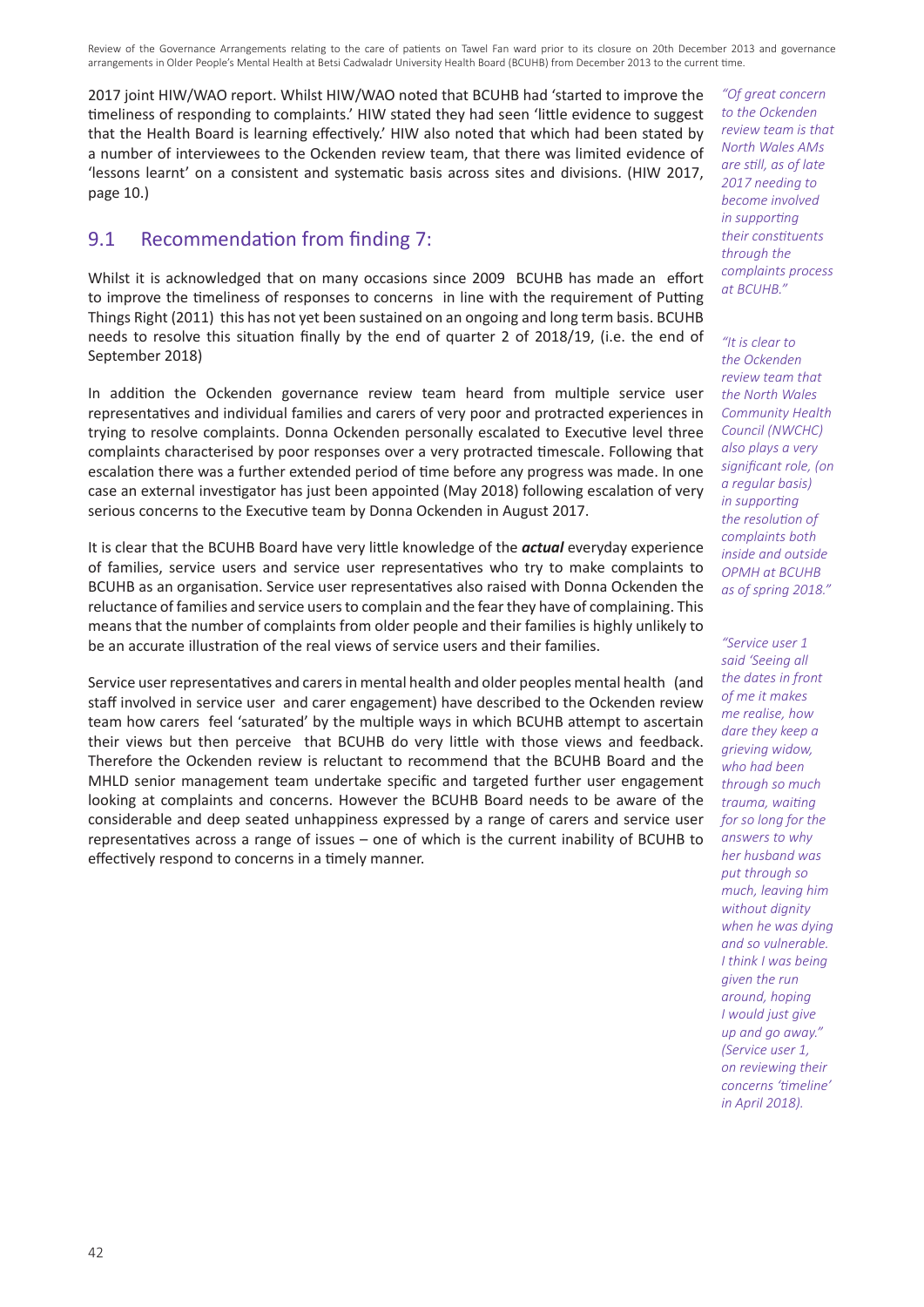# **10 Finding 8**

#### 10.1 The Ockenden review found communication with carers and service users to require significant improvement throughout the lifetime of this review and up to and including December 2017

#### **The Ockenden team heard about difficulties in accessing information from BCUHB about dementia from a range of carers and accessed the BCUHB website to assess what information was available**

There was considerable concern expressed by service users and their representatives about the delays in diagnosing dementia across North Wales. Once dementia was diagnosed service users and their representatives described an absence of advice and information for carers and families. There was particular concern around lack of support for those with younger onset dementia. Further concerns were expressed around care plans with care plans described as standardised with limited/no individuality. Carers stated that they saw little being done by BCUHB to ensure that the individual was at the heart of any care planned or delivered.

The BCUHB website has an area described as a 'Dementia Toolkit'40 where very basic information can be accessed and printed on for example Alzheimer's disease $41$ , Lewy Body dementia<sup>42</sup>, management of vascular dementia<sup>43</sup> and mild memory problems<sup>44</sup>. These are provided in English with the option for Welsh translation<sup>45</sup> from the BCUHB website and the links are found below. The Ockenden review team noted that this information is in a very small font of circa a font sized 6, (it can be increased to circa font sized 12,) It requires IT skills to 'click through' multiple links, all in small font. The information as presented on the BCUHB website on dementia is unlikely to be helpful to elderly carers or service users. BCUHB has advised Donna Ockenden that 'a dementia handbook and memory training $46$  guide produced by the Alzheimer's society' are given to patients and families on diagnosis. This is not available electronically but information is available in the link below.

A range of dates are found on the BCUHB for events associated with dementia from 'Monday 15th May' onwards<sup>47</sup>. The year is not specified. In 2018 15th May is a Tuesday so it appears the events are from 2017 not 2018. The page has not been updated. Other information on the page48 includes information on the 'Dementia RED - Information Service.' This is described as:

'Dementia RED (Respect, Empathy, Dignity) is a series of information centre points within GP surgeries throughout North Wales. The aim is to help people with concerns about dementia to access appropriate information and support. Available to registered patients at the practice hosting the Information Point.' The Ockenden review team could not find any further information on those GP surgeries hosting the information point, so this was unlikely to be of much help to carers, service user representatives or people with dementia themselves. A 2015 evaluation report was found on line<sup>49</sup> which indicates that this was potentially a short term project that has now concluded. This would not explain why there is still a reference to the scheme on the BCUHB website as of April 2018.

*"Carers feel 'saturated' by the multiple ways in which BCUHB attempt to ascertain their views but then perceive that BCUHB do very little with those views and feedback."*

*"However the BCUHB Board needs to be aware of the considerable and deep seated unhappiness expressed by a range of carers and service user representatives across a range of issues – one of which is the current inability of BCUHB to effectively respond to concerns in a timely manner."*

*"The information as presented on the BCUHB website on dementia is unlikely to be helpful to elderly carers or service users."*

*"Significant further work still needs to be done by BCUHB in improving the information available to service users with dementia, their carers and service user representatives."*

- 40 http://www.wales.nhs.uk/sitesplus/861/page/65255
- 41 http://www.wales.nhs.uk/sitesplus/861/page/64863
- 42 http://www.wales.nhs.uk/sitesplus/861/page/64866
- 43 http://www.wales.nhs.uk/sitesplus/861/page/64868
- 44 http://www.wales.nhs.uk/sitesplus/861/page/64872
- 45 http://www.wales.nhs.uk/sitesplus/861/tudalen/64899
- 46 https://www.alzheimers.org.uk/research/care-and-cure-research-magazine/training-your-brain
- 47 http://www.wales.nhs.uk/sitesplus/861/page/65253
- 48 http://www.wales.nhs.uk/sitesplus/861/page/65331

<sup>49</sup> http://dsdc.bangor.ac.uk/documents/DementiaREDMidtermevaluationreport\_FINAL.pdf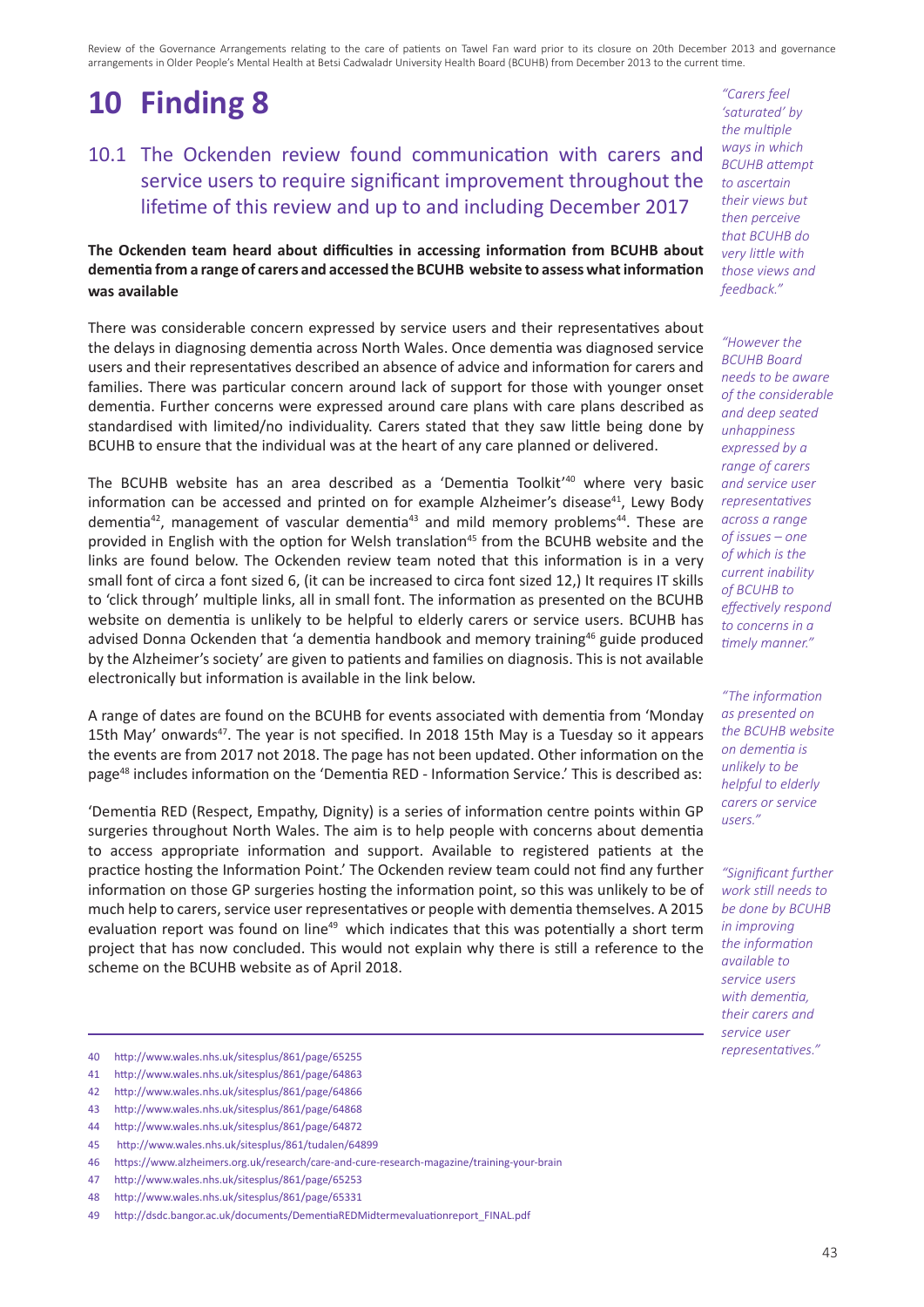The BCUHB 'Dementia Strategy' could not be found on the BCUHB website<sup>50</sup> as of April 2018 when the words 'dementia strategy'<sup>51</sup> were repeatedly used to facilitate a search. A 2014-2016 update was found as part of Quality, Safety and Experience papers instead. An updated 2018 'Dementia Strategy' was not available as part of the 'Dementia toolkit' area of the BCUHB website. The Dementia Strategy has been reviewed by the Ockenden governance review team. It remains very 'high level' and aspirational and there does not appear (as of spring 2018) to be a SMART52 action plan accompanying it which describes how the aspirations within it will be achieved and when.

BCUHB advises that dementia training for families has been 'road tested' with carers in 2017 and will be launched during 'Dementia Action Week' in 2018.

#### 10.2 Recommendation 8:

Significant further work still needs to be done by BCUHB in improving the information available to service users with dementia, their carers and service user representatives. It is clear that an attempt has been made to provide information on the BCUHB website but the BCUHB Board now needs to ensure appropriate resources, skills and time are provided on a substantive basis to ensure a range of high quality and appropriate resources and information are easily available to service user, service user representatives and carers. Communications need to be easily accessible to patients and carers. There is a great deal of difference between the accessibility of the information available on the Alzheimer's Society $53$  website and the information available on the BCUHB website. It is acknowledged that there will be a much greater range of information on the Alzheimer's Society website.

In order to ensure recruitment to this service the BCUHB Board should provide an update on progress by the end of quarter 2, (end of September 2018) with the launch of a new suite of bilingual (English and Welsh) resources available no later than the end of quarter 3, (the end of December 2018.) Front line clinical staff, carers and service user representatives need to be involved in the development of these resources from the earliest stage to ensure they are relevant and appropriate

The BCUHB Board need to commit the appropriate resources to ensure that the currently high level 'Dementia Strategy' becomes an achievable and relevant part of everyday care and clinical practice of people with dementia. It appears that as of April 2018 BCUHB still need to ascertain the workforce needed to deliver upon the 'Dementia Strategy' since the Ockenden team has not seen any evidence to suggest that this work is either underway or has already been completed. The 'Dementia Strategy' should also incorporate current and forward looking workforce and service plans for the provision of appropriate levels of therapy and non-medical care for people with dementia since again, the Ockenden team has not seen evidence to suggest that this aspect of the 'Dementia Strategy' has been completed.

This work needs to commence within quarter 2 of 2018/19 with significant progress reported to the BCUHB Board at the beginning and end of quarter 3, (October and December 2018) and quarter 4. (March 2019). Progress throughout 2019 will need to be monitored by the BCUHB Board to ensure it does not slip, falter or become delayed.

The 'Dementia Strategy' should be developed to work across all relevant clinical services across BCUHB, not just within the MHLD Division. The 'Dementia Strategy' should incorporate care across home, primary care and secondary care.

*"The BCUHB Board now needs to ensure appropriate resources, skills and time are provided on a substantive basis to ensure a range of high quality and appropriate resources and information are easily available to patients and carers. Communications need to easily accessible to patients and carers."*

*"The BCUHB Board need to commit the appropriate resources to ensure that the currently high level 'Dementia Strategy' becomes an achievable and relevant part of everyday care and clinical practice of people with dementia."*

<sup>50</sup> http://www.wales.nhs.uk/sitesplus/861/Home

<sup>51</sup> http://www.wales.nhs.uk/sitesplus/documents/861/qs14\_61.3%20bcuhb%20dementia%20strategy%202014\_16.pdf

<sup>52</sup> See glossary, main report

<sup>53</sup> https://www.alzheimers.org.uk/?gclid=EAIaIQobChMIw4fVu4392gIVyLvtCh0YhgAuEAAYASAAEgJZCPD\_BwE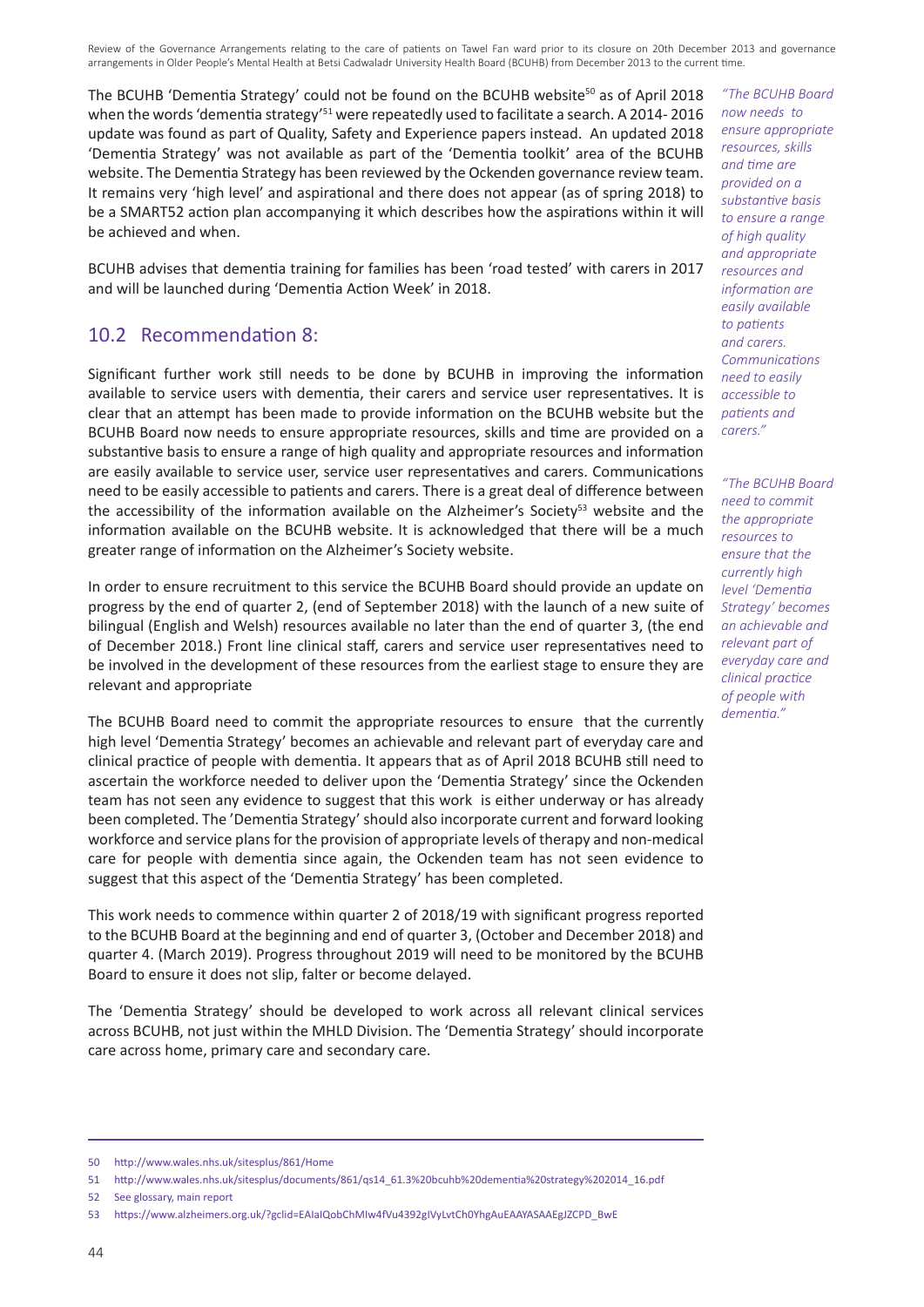# **11 Finding 9**

## 11.1 Deprivation of Liberty Safeguards or DoLS

The Ockenden review team has reviewed a significant amount of information indicating that BCUHB has struggled to provide an effective response to DoLS over the years from 2009. In the documentation seen by the Ockenden team there are multiple references to failures to ensure adequate and appropriate training and long term confusion over lines of responsibility for DoLS. In a recent report for BCUHB, (March 2017) it was stated that the majority of DoLS applications are urgent but only 1% of urgent decisions were made in the allotted time span (the average for Health Boards across Wales was 28%). (See page 12.) This shows BCUHB as a significant negative outlier when compared to other Health Boards across Wales. It is acknowledged by BCUHB that 'compliance with DoLS legislation remains a concern' (Quality, Safety and Experience Committee 29th March 2017 QS17/65.7)

The 2015-16 report states that overall 'the delays in decision making raise a serious concern about the effectiveness of the safeguards and the risk of unauthorised and unnecessary deprivations of liberty in hospitals....' (Page 12)

The 2017-2018 BCUHB 'Safeguarding and Protection of People at Risk of Harm, Annual Report' sets out an overview of progress to date and notes that progress to date has been 'gradual' A work plan around DoLS for 2017- 2018 is set out at 14.4 (BCUHB 2018, page 10.)

#### 11.2 Recommendation 9:

BCUHB will complete and report to the BCUHB Board in quarter 1 2018-2019, (by the end of June 2019) a review of the 2017- 2018 DoLS work plan as set out in the 2017- 2018 Annual Report.

Any remaining actions are required to be SMART and fully implemented within the third quarter 2018-19, (by December 2018,) with progress reported to the BCUHB Board throughout quarter 3.

## **12 Finding 10**

12.1 The Ockenden review found that BCUHB demonstrated a lack of an effective and sustained response to numerous external reviews and inspections of services at BCUHB from October 2009 to the current day. This included failure by BCUHB to act upon repeated concerns raised by HIW raised from 2009 to 2017.

The Ockenden review team has considered a vast volume of evidence that has shown that BCUHB was subject to extensive external review and scrutiny from 2009 to the end of December. This is described fully in the main report. HIW reviews and inspections happen in a large number of BCUHB services associated with the care of vulnerable elderly people over a period of time in excess of seven years. Some issues around estates, staffing, poor documentation, lack of meaningful activities, medicines management are repeated over multiple HIW visits to many sites over many years.

There are some examples of good practice found by HIW over the period of these reviews. Staff are frequently commented on in a positive way. Throughout these reports and over this prolonged period of time there are a long catalogue of issues at BCUHB that are similar across many of the HIW inspection reports. These are repeated across multiple inpatient units with very little assurance that the situation is improving.

*"The 'Dementia strategy' should be developed to work across all relevant clinical services across BCUHB, not just within the MHLD Division. The 'Dementia Strategy' should incorporate care across home, primary care and secondary care."*

*"It is acknowledged by BCUHB that 'compliance with DoLS legislation remains a concern" (Quality, Safety and Experience Committee 29th March 2017 QS17/65.7)*

*"Some issues around estates, staffing, poor documentation, lack of meaningful activities, medicines management are repeated over multiple HIW visits to many sites over many years."*

*"With direct reference to BCUHB and in relation to mental health inpatient settings it is of concern that to the current time BCUHB continues to make slow progress in many of the recommendations made by HIW over*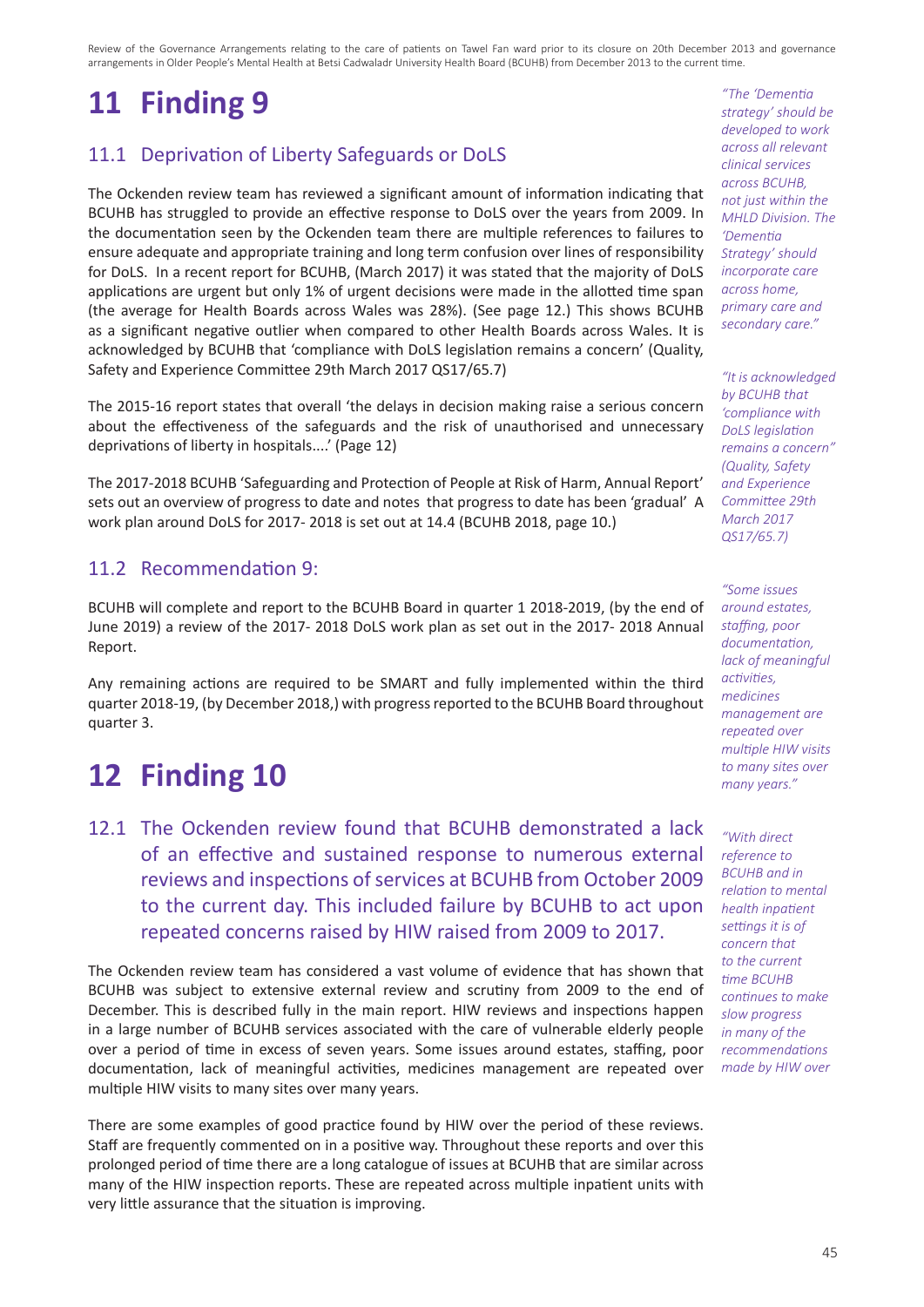One example is the lack of action BCUHB took following the Healthcare Inspectorate Wales (HIW) Mental Health Act visit to Tawel Fan ward in July 2013. Those receiving the feedback from the visit on the day failed to realise the seriousness of the issues raised. A member of the Board was not present for feedback, there has been no evidence seen by the Ockenden governance review team that the feedback was shared with either the CPG Chief of Staff or the Executive team. Finally, there was a significant failing in the systems, structures and processes within HIW at the time in that communication from HIW to the then interim CEO at BCUHB was also significantly delayed from July 2013 to October 2013. This is acknowledged by the CEO of HIW Dr Katherine Chamberlain in the following interview<sup>54</sup>.

The Ockenden review team has seen evidence that HIW did improve their scrutiny of inpatient units providing care to vulnerable older people at BCUHB in the years after Tawel Fan ward closed. The Ockenden review has seen evidence of improved timescales in the issuing of communication to BCUHB following HIW visits and inspections, a more 'robust' tone to the communication and the repeated follow up of action plans where they were deemed by HIW not to provide sufficient assurance. These issues are all discussed in greater detail in the main report.

In March 2014 following concerns expressed by the Health and Social Care Committee of the National Assembly of Wales<sup>55</sup> an extensive review<sup>56</sup> of the work of HIW was undertaken by Ruth Marks. The 'executive summary' of the Marks (2014) report is available via the link below. It is not the role of this governance review to comment on the recommendations of the Marks report other than to say that they are extensive, (there are 42 recommendations) and comprehensive in nature with recommendations for HIW itself, Welsh Government and joint recommendations across health and social care and Community Health Councils.

With direct reference to BCUHB and in relation to mental health inpatient settings it is of concern that to the current time BCUHB continues to make slow progress in many of the recommendations made by HIW over many years. The most recent example of this was seen in the HIW57 November 2017 visit to the Ablett unit where HIW said of two wards Cynnydd and Dinas 'we found that the environment of the two wards we visited were not fit for purpose. Cumulatively, we believe that a number of the issues we identified during our inspection represent a risk to patient safety....' (HIW 2018, page 3.) Although Dinas was not a designated ward for care of the older person with mental health needs service users and advocates told the Ockenden team throughout this review that it was often used to provide care and treatment for elderly people when Tegid ward in the Ablett unit was full.

HIW (2018) expressed its concern that 'some of the issues that we found during this inspection were also present during our last visit in June 2014, despite the Health Board developing a clear action plan<sup>58</sup> in response to that visit stating that these issues would be resolved.' (HIW 2018, page 3.) The external BCUHB response to the report is found within the link below as covered on BBC news<sup>59</sup> Whilst the headline that the Tawel Fan ward was to be possibly 'demolished' was extensively covered on the BBC Wales news there was little acknowledgement from BCUHB regarding the key issue that they had, (following a 2014 HIW inspection) developed an action plan that stated concerns raised in 2014 would be resolved. Three and a half years later HIW found this not to be the case.

The June 2017 joint HIW/WAO 'An Overview of Governance Arrangements' report concerning BCUHB stated that 'much effort and importance has been placed on ensuring that the

*"We found that the environment of the two wards we visited were not fit for purpose. Cumulatively, we believe that a number of the issues we identified during our inspection represent a risk to patient safety..." (HIW 2018, page 3.)*

*"Some of the issues that we found during this inspection were also present during our last visit in June 2014, despite the Health Board developing a clear action plan in response to that visit stating that these issues would be resolved." (HIW 2018, page 3.)*

<sup>54</sup> http://www.bbc.co.uk/news/av/uk-wales-32939961/glan-clwyd-hospital-care-inspectorate-sorry-for-failings

<sup>55</sup> http://www.senedd.assembly.wales/documents/s25533/Key%20conclusion%20and%20recommendation%20-%20 March%202014.pdf

<sup>56</sup> http://www.powysthb.wales.nhs.uk/sitesplus/documents/1145/Board\_Item\_5.1a\_Independent%20Review%20of%20HIW\_ Appendix%201\_EXECUTIVE%20SUMMARY.pdf

<sup>57</sup> http://hiw.org.uk/docs/hiw/inspectionreports/180222abletten.pdf

<sup>58</sup> https://gov.wales/docs/hiw/inspectionreports/Ablett%20Unit%20-%20Inspection%20-%20June%202014%20-%20Letter%20 -%20Management%20Letter.pdf

<sup>59</sup> http://www.bbc.co.uk/news/uk-wales-north-east-wales-43789383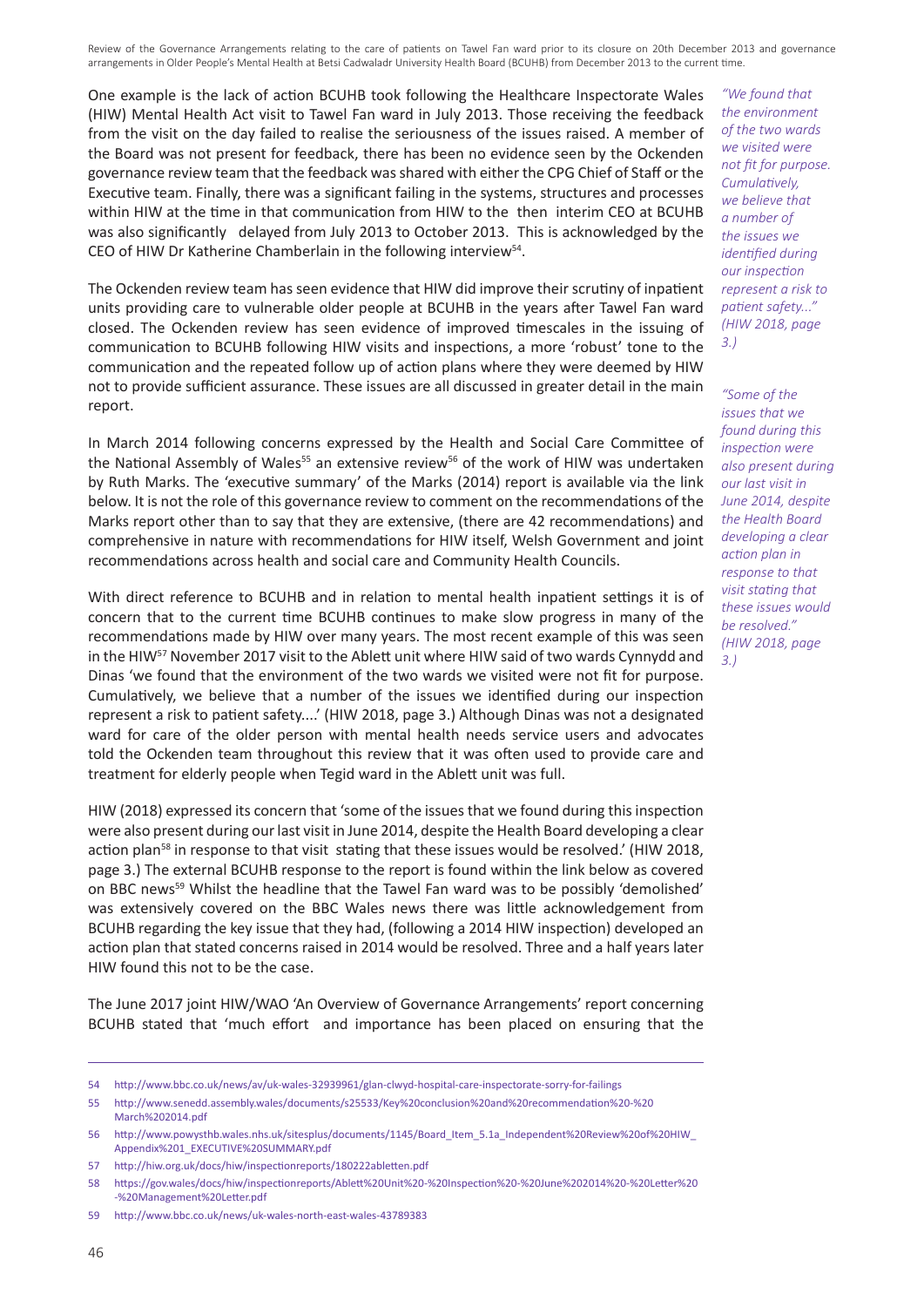inspectorate's reports are responded to in a timely and substantial way, with regular papers to the QSE Committee tracking progress against recommendations.' (HIW 2017, page 24.) This was clearly not the case as regards the 2014 visit to the Ablett unit

#### Recommendation 10:

- a) BCUHB needs to undertake a review of all external reviews (including those by HIW, the NHS Delivery Unit and others) where any findings, recommendations and requirement may have concerned older people and specifically the care of older people with mental health concerns. As a result of the November 2017 HIW inspection of the Ablett unit where assurances were given of actions to be taken more than three years earlier and this did not occur the BCUHB Board need to assure itself that there are no other 'legacy issues' remaining that could be causing a continued risk to patients as is set out in the above report.
- b) The exercise needs to be completed across all Divisions and all sites by the end of the second quarter 2018/2019, (the end of September 2018) and reported to the BCUHB Board by November 2018.
- c) As a result of the evidence presented within the Ockenden governance review that BCUHB repeatedly failed to deliver in a timely way upon multiple HIW recommendations concerning care of older people and care of older people with mental health needs Welsh Government should undertake and publish a review of progress against the Marks report (2014). Marks noted in 2014 that her report 'proposed a package of reforms and if implemented [Marks believed] they would place HIW at the cutting edge of healthcare regulation and inspection.' (Executive summary of Marks 2014, page 4.) Three and a half years of the three to five years Marks suggested would be required to meet the recommendations has passed since the publication of the Marks (2014) report. (Marks 2014, page 5.) The Ockenden governance review team believes it would be in the public interest (and the public would be interested) to understand the progress HIW has made to date against recommendations made with a three to five year timespan.
- d) The Ockenden governance review wishes to emphasise that there is no suggestion within the above recommendation to Welsh Government that HIW are not meeting the standards currently required of them.
- e) Marks (2014) considers that HIW can continue to develop along the lines of its counterpart in Scotland<sup>60</sup> (Marks 2014, page 17) The Ockenden review also considers that the model of regulation of healthcare in England by the Care Quality Commission<sup>61</sup> should be further considered. The greater clarity obtained from the CQC around whether a service is considered 'Outstanding', 'Good', 'Requires Improvement' or 'Inadequate' can be supportive and useful to service users, staff, individual services within an NHS Trust as well as overarching NHS Trusts. Individual staff or teams working within a service that is rated 'Good' or 'Outstanding' in an otherwise poorly performing NHS Trust can feel proud of their individual efforts to provide good care. These ratings are awarded following the asking of five standard questions –are services safe, effective, caring, responsive to people's needs and well led?

60 http://www.healthcareimprovementscotland.org/our\_work/inspecting\_and\_regulating\_care.aspx

61 http://www.cqc.org.uk/what-we-do/how-we-do-our-job/fundamental-standards

*"The BCUHB Board need to assure itself that there are no other 'legacy issues' remaining that could be causing a continued risk to patients as is set out in the above report."*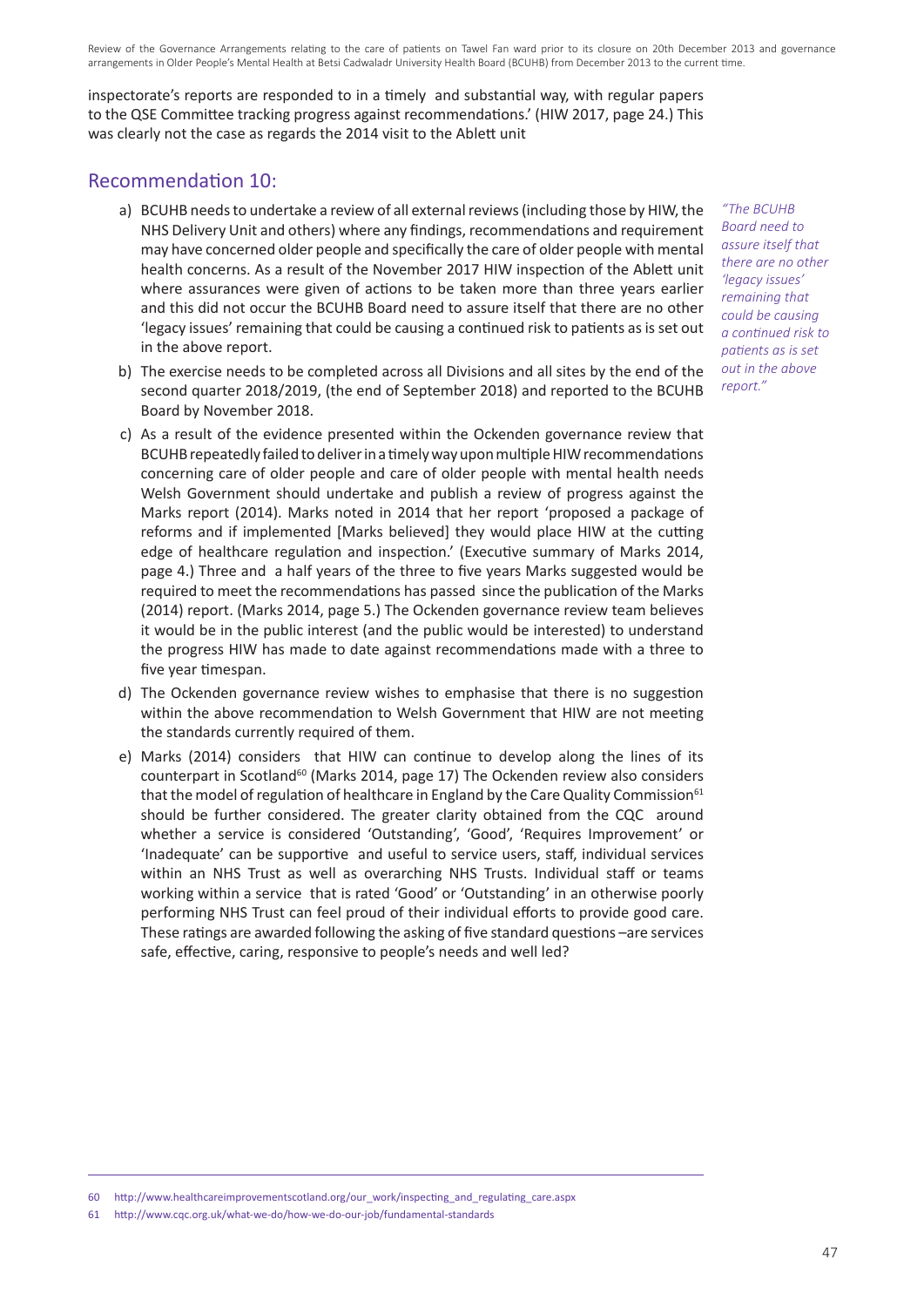# **Finding 11**

13.1 The Ockenden review found a long term failure by the BCUHB Board to ensure fit for purpose estates and equipment that would facilitate the provision of a high standard of mental health and older persons mental healthcare from 2009 to the current day. This remained a concern at the end of December 2017

Evidence for this finding is discussed in great depth throughout the main report and this recommendation links in with recommendation 10, although recommendation 10 has a much wider remit.

Poor quality estates including delayed repairs which include chronic estates and equipment problems since 2009 up to and including the current day within a number of inpatient mental health units and units providing care to vulnerable older people and have been described by a wide range of external reports, current BCUHB staff and carers and service user representatives.

The provision of care within poor quality buildings and estates has been stated by the Kings Fund (2004) to affect the experience of care<sup>62</sup>, and will affect the ability of staff to deliver high quality care and is known to affect staff attendance and morale<sup>63</sup>. The information found within the main report will not be repeated here. It can be found extensively throughout the main report. One senior staff member said in interview with the Ockenden team in October 2016<sup>64</sup> 'It is so important around estates because if you don't look after the estates it makes people feel they don't matter and that makes the patients feel they don't matter so it's really important..' The staff member continued: 'When you see gardens overgrown, it's just not right. It's not right the staff are feeling that they have to come in and I've seen staff come in on the weekends doing the gardening so it is hard and there's a lot of demands on estates and I think that mental health would be [regarded as] quiet but I don't think we're quiet anymore. I think we're probably the noisiest now..'

#### 13.2 Recommendation 11:

BCUHB should prepare a detailed estates inventory across the care settings for all of older people including but not limited to OPMH. Firstly, this should include clarity and specificity of all outstanding estates issues including outstanding repairs and estates issues raised as concerns within internal audits and external reviews and inspections.

This estates inventory should be prepared for each ward, clinic, department, inpatient unit and hospital department where care is provided to older people and older people with mental health issues. This includes those areas where care is provided to people with dementia.

Secondly, the estates inventory must include for each area set out above an audit based on the work of Enhancing the Healing Environment<sup>65</sup> It is recognised that this is a substantial piece of work across BCUHB but the systems, structures and processes underpinning this work can be set up relatively quickly as it is based on work already proven to be successful elsewhere.

*"It is so important around estates because if you don't look after the estates it makes people feel they don't matter and that makes the patients feel they don't matter so it's really important.."*

*"BCUHB should prepare a detailed estates inventory across the care settings for all of older people including but not limited to OPMH. Firstly, this should include clarity and specificity of all outstanding estates issues including outstanding repairs and estates issues raised as concerns within internal audits and external reviews and inspections."*

<sup>62</sup> https://www.kingsfund.org.uk/publications/enhancing-healing-environment

<sup>63</sup> https://www.bpf.org.uk/sites/default/files/resources/BPF-Quality-Buildings-Quality-Care-Nov-15-web\_0.pdf

<sup>64</sup> Excerpt from interview

<sup>65</sup> https://www.kingsfund.org.uk/projects/enhancing-healing-environment/ehe-in-dementia-care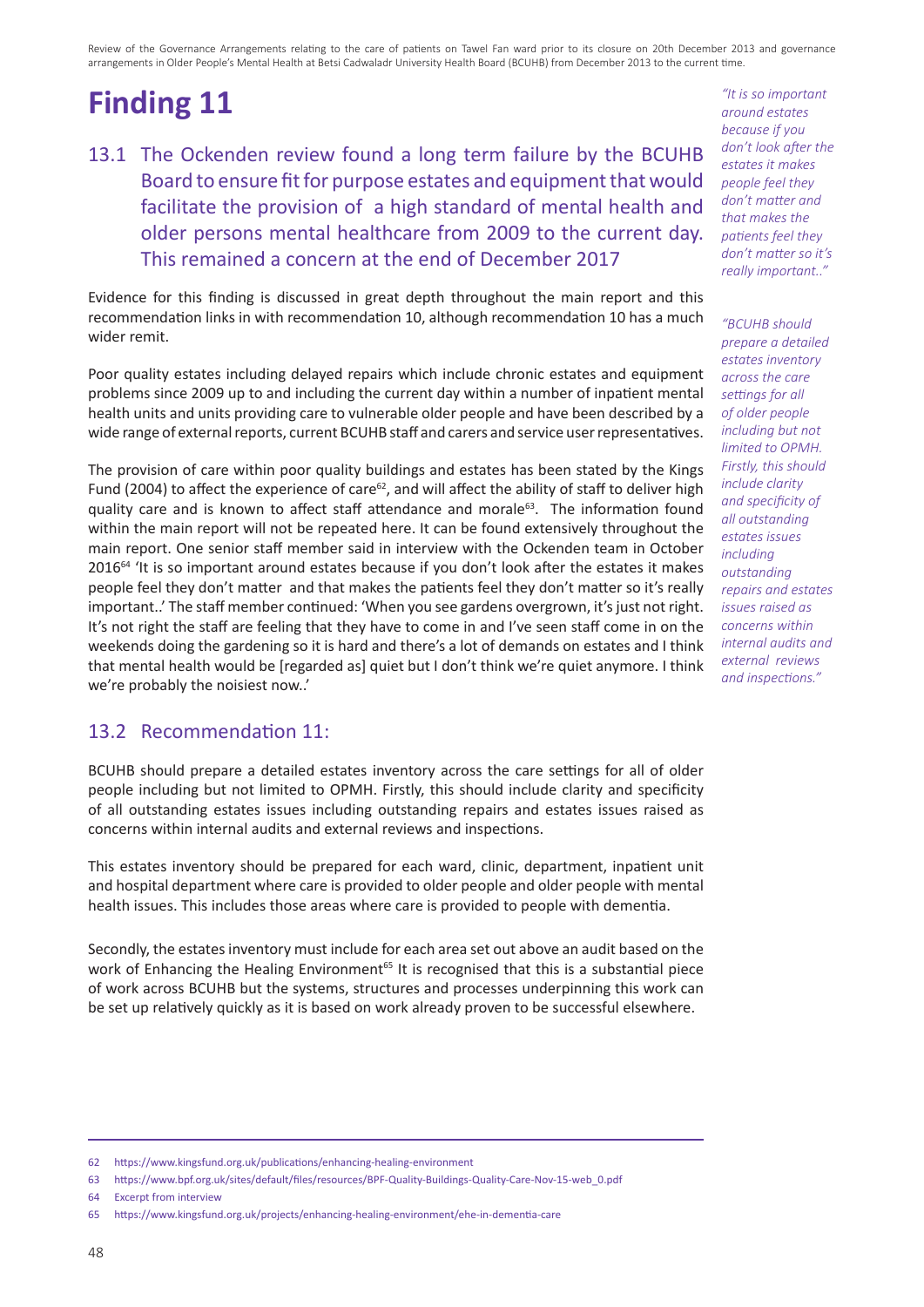Further information on the EHE programme and the NHS Trusts where it has been successful associated with dementia is found in the footnote<sup>66 67</sup>

Thirdly, there should be an update to the BCUHB Board at the end of quarter 2 of 2018/19, (the end of September 2018 (the end of September 2018for all elements of this work stream including progress on outstanding maintenance and estates issues,) and quarterly progress thereafter until the end of quarter 2 2019/20. To reduce the amount of time spent on getting projects off the ground BCUHB staff should be encouraged, supported and funded, (given the time) to undertake visits to NHS Trusts who have already been successful in this initiative.

## **14 Finding 12**

**The Ockenden governance review has found a continuing lack of sustainable service development and a lack of clinical strategy development across older peoples care and care of older people with mental health (OPMH) six years after the 2012 consultation 'Healthcare in North Wales is Changing'**

The 2012 consultation 'Healthcare in North Wales is Changing' is discussed in depth in the main report. The Ockenden governance review notes that multiple external reviews from 2012 onwards have highlighted to BCUHB the combined and long term challenges it still faces around the lack of a long term clinical strategy across BCUHB, not just older people, mental health provision. This means that at the current time BCUHB has a lack of a clear plan for how clinical services in North Wales should be shaped so that they are clinically and financially viable. This is set against a backdrop of

- Increasing acuity of BCUHB's patients and therefore increasing clinical demand
- Long term issues with recruitment, particularly medical recruitment and a long term high reliance on agency and locum staffing
- 'Higher-than-desired service costs' (HIW 2017, page 10)

The combination of all of the above, means that concerns with the financial sustainability of the current services continue. In the documents reviewed by the Ockenden team there was little evidence seen of any integration between workforce design and workforce planning<sup>68</sup> and the development of a long term clinical strategy. HIW (2017) agree and say that they saw 'little evidence to indicate that workforce modelling is sufficiently informing the design of services [at BCUHB] (HIW 2017, page 17.)

#### 14.2 Recommendation 12:

This has been and remains an urgent priority for the BCUHB Board to drive forward and one they are acutely aware of. BCUHB must continue to ensure it remains focussed on building and sustaining positive relationships with a wide range of partners going forward as this will fundamental to success going forward.

*"To reduce the amount of time spent on getting projects off the ground BCUHB staff should be encouraged, supported and funded, (given the time) to undertake visits to NHS Trusts who have already been successful in this initiative."*

*"It was described by staff and carers that there are 'specific pockets' of good practice but that almost all positive feedback from carers was obtained from individual staff making extra efforts to be 'carer inclusive.' Often these BCUHB staff were carers themselves."*

*"They were experiencing an 'over-saturation' of feedback to and from BCUHB with rarely seeing a 'tangible outcome.'*

<sup>66</sup> The EHE programme to improve the environment of care for people with dementia was funded by the Department of Health. It involved 23 teams from acute, community and mental health NHS trusts who worked on a range of projects across the dementia care pathway and sought to make hospital environments less alienating for people with cognitive problems. Projects have demonstrated that relatively inexpensive interventions, such as changes to lighting, floor coverings and improved way-finding, can have a significant impact. Evaluation has shown that environmental improvements can have a positive effect on reducing falls, violent and aggressive behaviours, and improving staff recruitment and retention. The EHE schemes have shown that it is possible to improve the quality and outcomes of care for people with dementia as well as improve staff morale and reduce overall costs by making inexpensive changes to the environment of care.

<sup>67</sup> https://www.kingsfund.org.uk/projects/enhancing-healing-environment/ehe-design-dementia

<sup>68</sup> Workforce planning is getting the right number of people with the right skills employed in the right place at the right time to deliver an organisation's short- and long-term objectives. It covers a diverse range of activities, such as succession planning, flexible working, job design, and many more. Whatever its precise form, workforce planning should be linked to strategic business goals and viewed as an important part of the strategic business planning process. (CIPD 2016)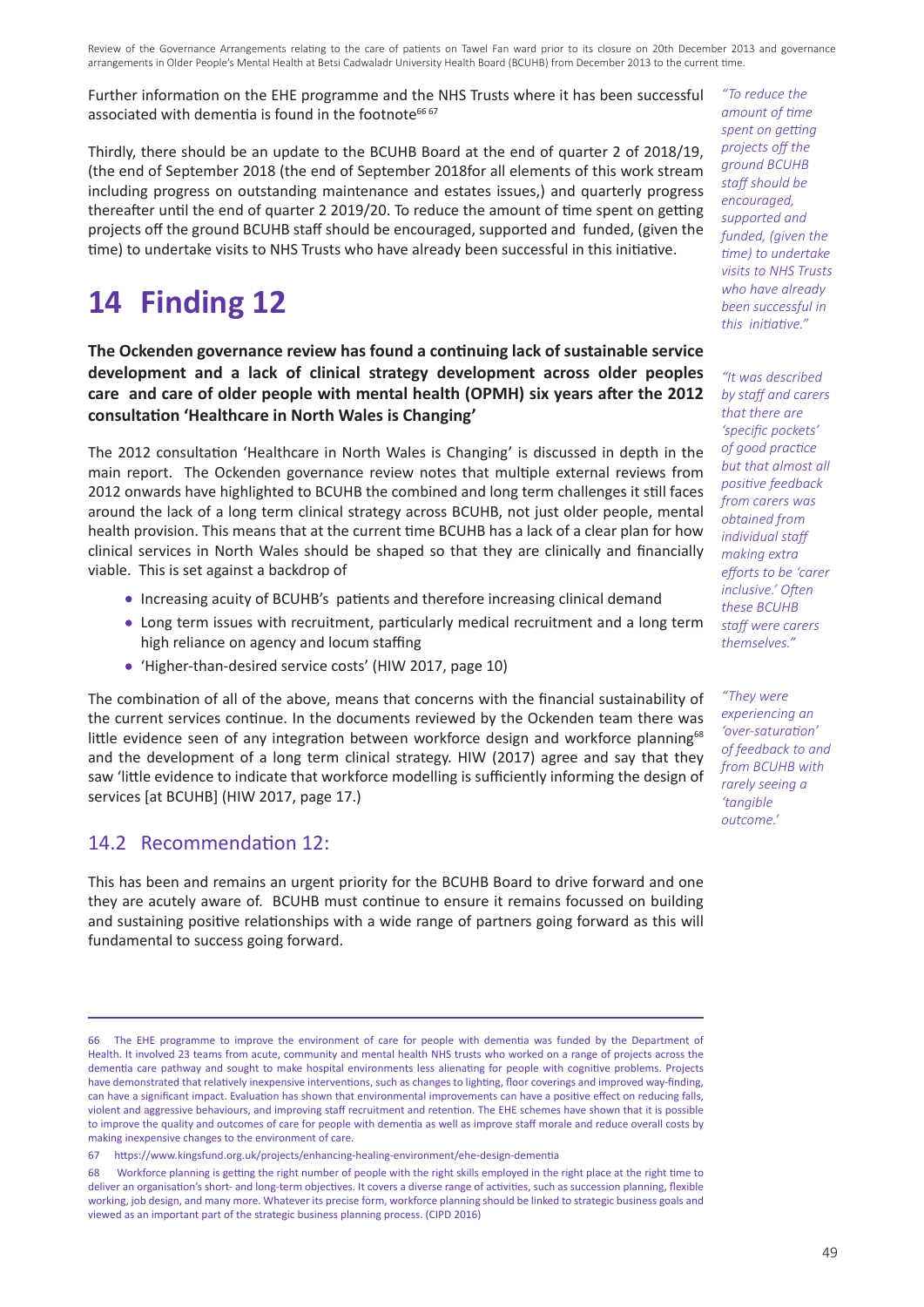# **15 Finding 13**

## 13.1 The Ockenden review has found little evidence of an effective system, structure or process in place to provide consistent assessment, support and advice to carers of people with dementia across the BCUHB catchment area.

The experience of service user representatives and carers is discussed in detail in the main report. Current BCUHB staff and carers and a wide range of service user representatives all told the Ockenden governance review the same thing as regards carer support and interaction. As of the summer and autumn of 2017 carers and service user representatives were described as 'very very dissatisfied.'69 It was described by staff and carers that there are 'specific pockets' of good practice but that almost all positive feedback from carers was obtained from individual staff making extra efforts to be 'carer inclusive.' Often these BCUHB staff were carers themselves.

Carers told the Ockenden review of governance that they were experiencing an 'oversaturation' of feedback to and from BCUHB with rarely seeing a 'tangible outcome.' Staff, carers and service user representatives described the lack of a 'cohesive approach' to carers. Information provided to the Ockenden review from within the MHLD Division described the culture within mental health towards carers as 'it's very closed doors and they're not very receptive to help or support or discussion even....' [about involvement of carers in service design and feedback]. HIW (2017) noted the following of the 'culture' within mental health at BCUHB saying 'a sustained effort will be required to ensure that a culture exists which encourages issues to be acted upon quickly and effectively.' (HIW 2017 page 23.)

The Ockenden review was provided with extensive evidence that the systems, structures and process of governance including the systems described as being in place for supporting carers were frequently not in place in reality. Multiple examples of this were provided. One example, (service user representative 86) submitted communication to and from themselves and BCUHB dated November 2017. This described a lengthy apology from BCUHB that includes the following:

- Acknowledgement that there were discrepancies in documentation, where it was documented that advice was given to the family at the point of diagnosis of dementia and it was not. BCUHB acknowledged that this was in line with feedback from other families/ carers.
- Referrals for support that were acknowledged by BCUHB as needing to be made were not made
- BCUHB acknowledged the lack of availability of support or activities for people with young onset dementia
- There was an acknowledgement from BCUHB of the lack of carer's assessment and lack of carers support
- BCUHB acknowledged a lack of clarity around the family's named point of contact at BCUHB
- BCUHB apologised for the lack of joined up working with social services
- BCUHB apologised for the lack of prior information and support for the family prior to attending two Mental Health Act assessment meetings. The family had no prior discussions to the purpose of the meetings

*"There is currently (and has been across almost the whole time period of the Ockenden governance review) a 'perfect storm' of significant vacancies, long term high use of temporary and agency staff, (across medical and nursing positions), very recent long term absence amongst the senior leadership team, significant pressure associated with patient acuity, patient numbers and insufficient beds."*

*"The Ockenden review team has found little evidence of sustained Board leadership in dementia care. This should be the responsibility of every Board member, not just those Executives labelled as 'clinical.'"*

*"As leaders of BCUHB the Board must be able to demonstrate a significant knowledge base around dementia and this knowledge base at Board level should be framed according to the standards set by WHO, (already adopted by the Scottish Government.)"*

<sup>69</sup> Excerpt from a single staff interview but reflective of feedback from almost all service user representatives and many other staff.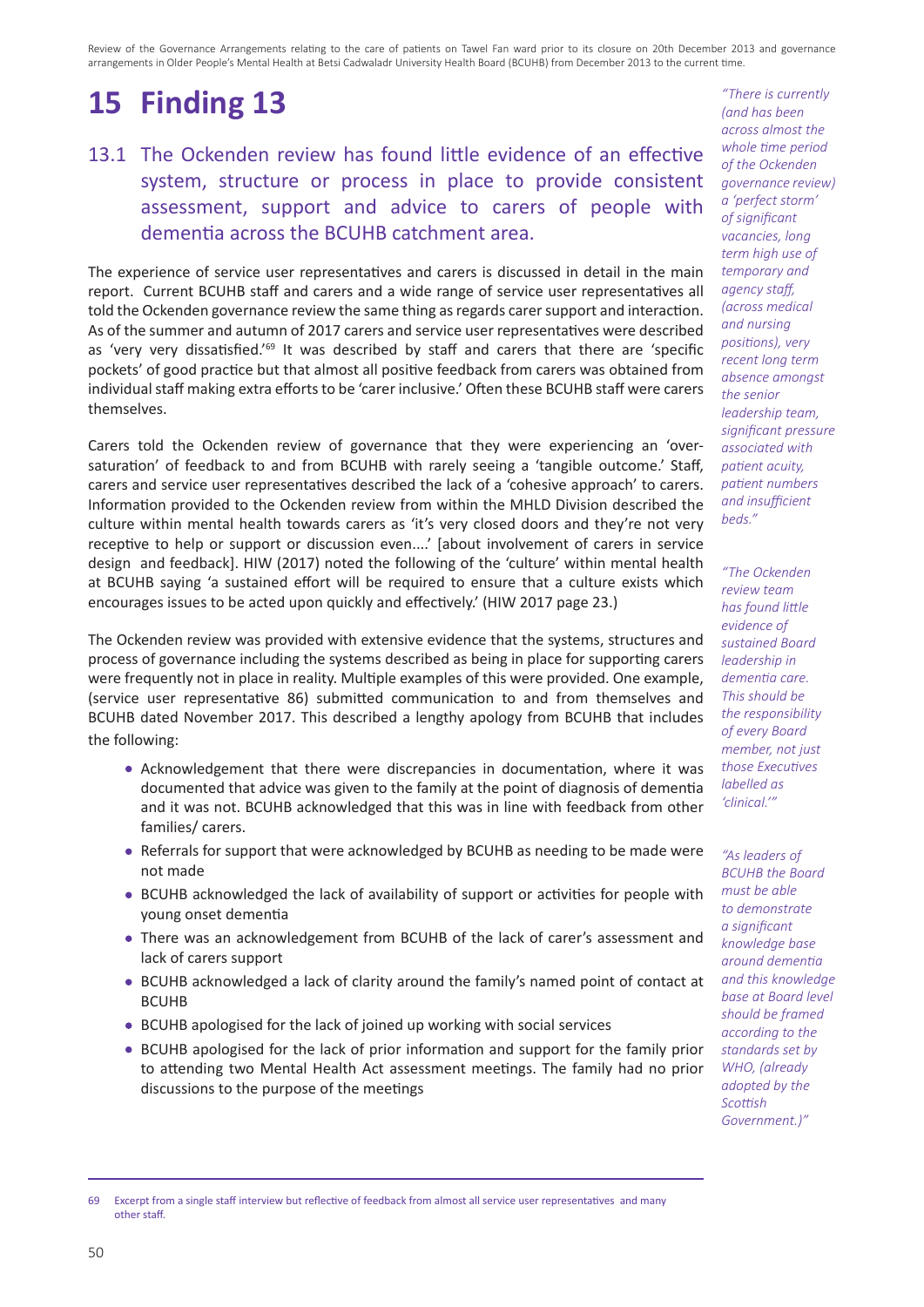#### 15.1 Recommendation 13:

There will need to be sustained, visible (in the clinical areas), stable leadership within MHLD Division over a long period of time to ensure that the culture within mental health and specifically OPMH continues to develop in a positive way. There is currently (and has been across almost the whole time period of the Ockenden governance review) a 'perfect storm' of significant vacancies, long term high use of temporary and agency staff, (across medical and nursing positions), very recent long term absence amongst the senior leadership team, significant pressure associated with patient acuity, patient numbers and insufficient beds. Some clinically based staff described that they believed that the senior management team within the MHLD Division did not understand the pressures of providing clinical care over a prolonged period of time under such very significant pressure.

The cultural change that is necessary towards dementia needs to happen across BCUHB, and to happen from 'Board to ward'. This cultural change needs to happen not just within MHLD Division but everywhere within BCUHB where care and treatment may be provided to persons with dementia, their families and friends.

#### 15.2 Recommendation 14

Finally, The work of Kate Swaffer and the work of the World Health Organisation, (WHO) around a 'human rights' based approach to people living with dementia is recommended to BCUHB and it is recommended that understanding of this work should be introduced from 'ward to Board' and across all BCUHB healthcare facilities in hospital and community and into all staff orientation, training and development at BCUHB. As leaders of BCUHB the Board must be able to demonstrate a significant knowledge base around dementia and this knowledge base at Board level should be framed according to the standards set by WHO, (already adopted by the Scottish Government.)

Swaffer (2014) has developed a term called 'Prescribed Dis-engagement' 70 and describes her own experience, having been newly diagnosed with dementia being told to 'give up' a pre diagnosis life 'and put all the planning in place for the demise of herself as a person newly diagnosed with dementia. Swaffer describes being told 'to give up work, give up study, and to go home and live for the time I had left....' She says 'Dementia is the only disease or condition and the only terminal illness that I know of where patients are told to go home, and give up their pre diagnosis lives , rather than to 'fight for their lives..' (Swaffer 2014, page 1.) Swaffer states that the attitude and culture amongst healthcare staff of 'Prescribed Dis-engagement' sets up for the person with dementia 'a chain reaction of defeat and fear, which negatively impacts a person's ability to be positive, resilient and proactive....' This resilience, positivity and a proactive approach to living with dementia is crucial following a diagnosis of dementia.

The WHO $^{71}$  describe the need for a human rights based approach to people living with dementia. The WHO approach known as PANEL (Participation, Accountability, Nondiscrimination, Empowerment and Legality) has been endorsed by the United Nations and adopted by the Scottish Government. The approach states that 'The voices of older people living with dementia and those who look after them need to be heard in a meaningful way…' (United Nations 2014.)

The work of Swaffer and the WHO/ United Nations should be introduced to the Board in a Board seminar/ Development day in the second quarter of 2018-19 and a programme of introduction to the whole of BCUHB should commence in the third quarter of 2018- 19 with reports to the Board on the introduction and and utilisation of 'Prescribed Disengagement' and the WHO 'PANEL' approach across BCUHB every quarter.

*"Dementia is the only disease or condition and the only terminal illness that I know of where patients are told to go home, and give up their pre diagnosis lives, rather than to 'fight for their lives.." (Kate Swaffer 2014)*

*"The voices of older people living with dementia and those who look after them need to be heard in a meaningful way…" (United Nations 2014.)* 

*"There needs to be a visible and accessible Board lead for dementia at BCUHB. Previous 'Champion' roles at BCUHB have not been completely successful because they are often not known to service users and front line staff. The BCUHB Board now has an opportunity to make a real difference and should seize this opportunity to do so."*

<sup>70</sup> TM http://journals.sagepub.com/doi/pdf/10.1177/1471301214548136

<sup>71</sup> http://www.who.int/mental\_health/neurology/dementia/en/